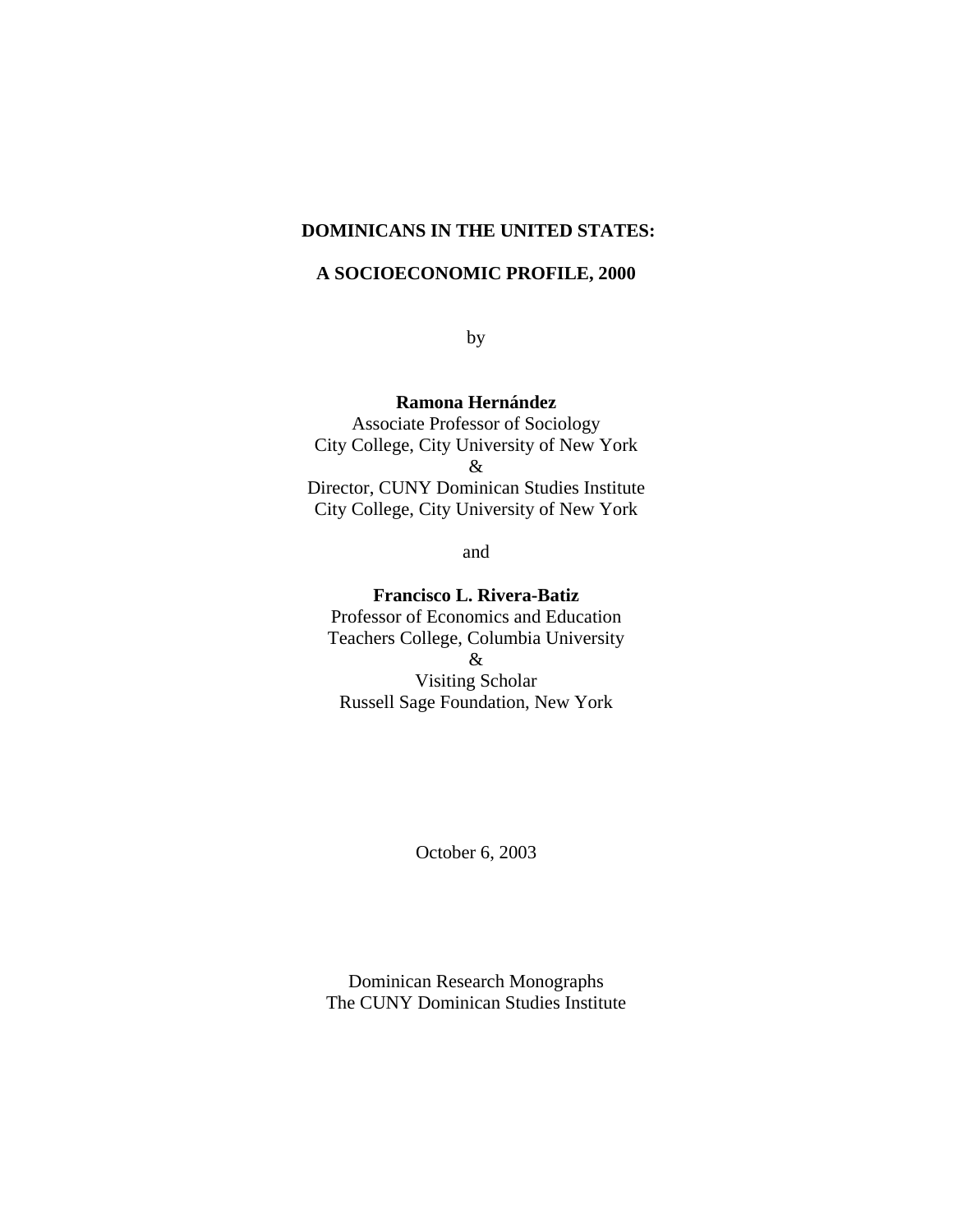# **DOMINICANS IN THE UNITED STATES: A SOCIOECONOMIC PROFILE, 2000**

# by

**Ramona Hernández** The CUNY Dominican Studies Institute at City College and

# **Francisco L. Rivera-Batiz**

Columbia University

## **1. Summary of Findings**

 This research report presents the first detailed study of the socioeconomic status of the Dominican population of the United States. Using information recently provided by the 2000 U.S. Census of Population, the study concludes that:

- (1) The Dominican population in the United States rose from 520,121 in 1990 to 1,041,910 in 2000, making it the fourth-largest Hispanic/Latino group in the United States, after Mexicans, Puerto Ricans, and Cubans. It is estimated that, at current population growth rates, the Dominican population will overtake the Cuban population before the year 2010, making it the third largest Hispanic/Latino population in the country.
- (2) The major source of Dominican growth continues to be immigration. Between 1990 and 2000, close to 300,000 Dominicans migrated to the United States on a net basis.
- (3) Besides substantial immigration, the Dominican population born in the United States rose sharply in the 1990s. There were 394,914 Dominicans born in the U.S. residing in the country in 2000. This constitutes one out of every three Dominicans.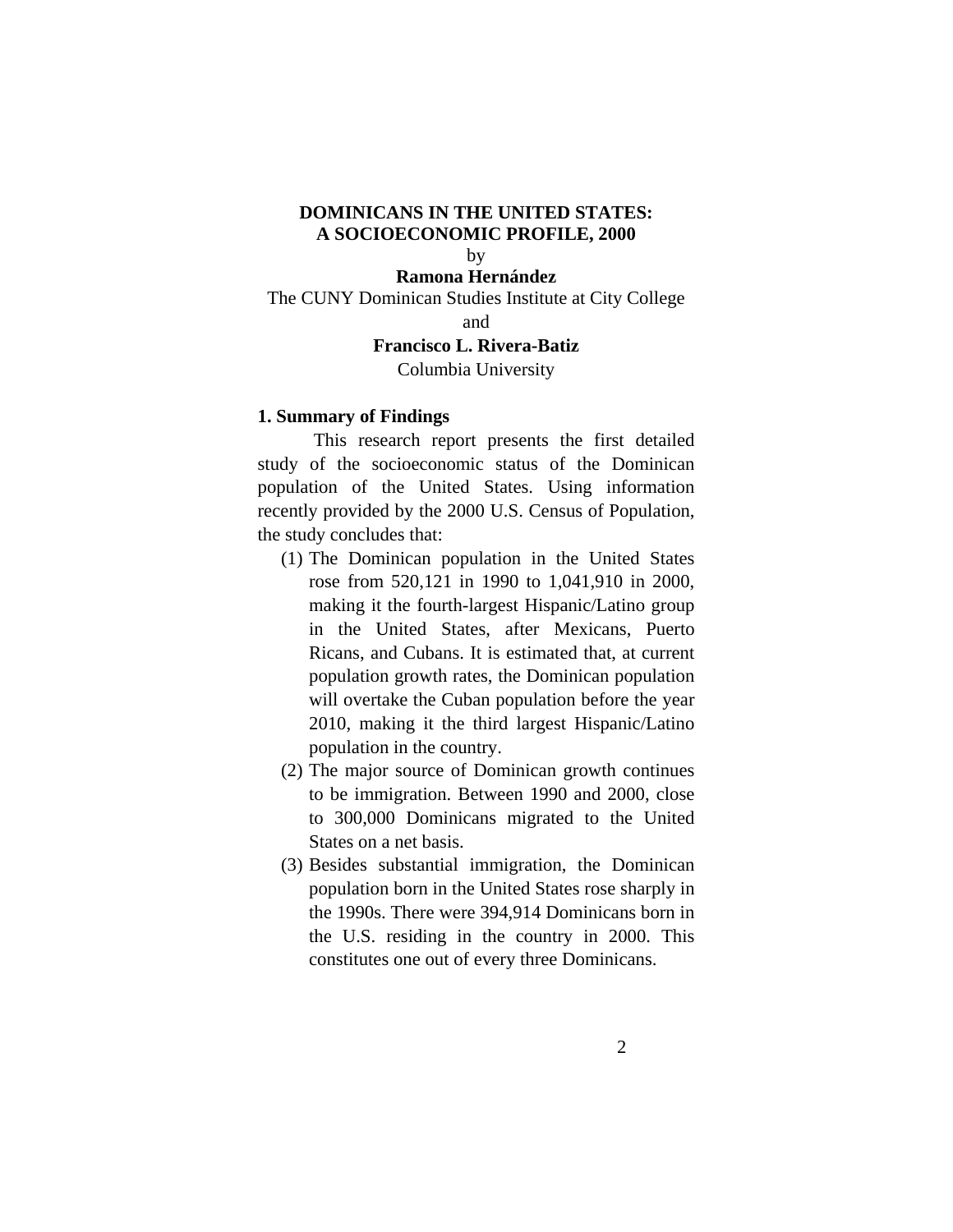- (4) The largest concentration of Dominicans continues to be located in the state of New York, but there has been a significant spread to other states in the last decade. The state of New York was host to 617,901 Dominicans in 2000; followed by New Jersey, with 136,529; Florida, with 98,410; Massachusetts, with 69,502; Rhode Island, with 24,588; Pennsylvania (13,667); and Connecticut (12,830). There were also budding Dominican communities in almost every region of the country, from Alaska to Hawaii.
- (5) New York City continues to dominate the location of Dominicans in the United States. The Dominican population of New York rose from 332,713 to 554,638 between 1990 and 2000. Dominicans are currently the second largest Hispanic/Latino population of New York, following Puerto Ricans. But the Puerto Rican population in the City declined substantially in the last decade. If current population growth trends continue, Dominicans will overtake Puerto Ricans as the largest Hispanic/Latino population of the City within the next ten years.
- (6) The greatest concentration of Dominicans in New York continues to be in Manhattan, where one out of every three Dominicans in the City resided in 2000. But just as the population has spread throughout the country, Dominican New Yorkers have also spread throughout the City. The Dominican population in the Bronx is now almost as large as that in Manhattan, with 32.7 percent of all Dominicans. There has also been substantial growth in Queens, Brooklyn and Staten Island.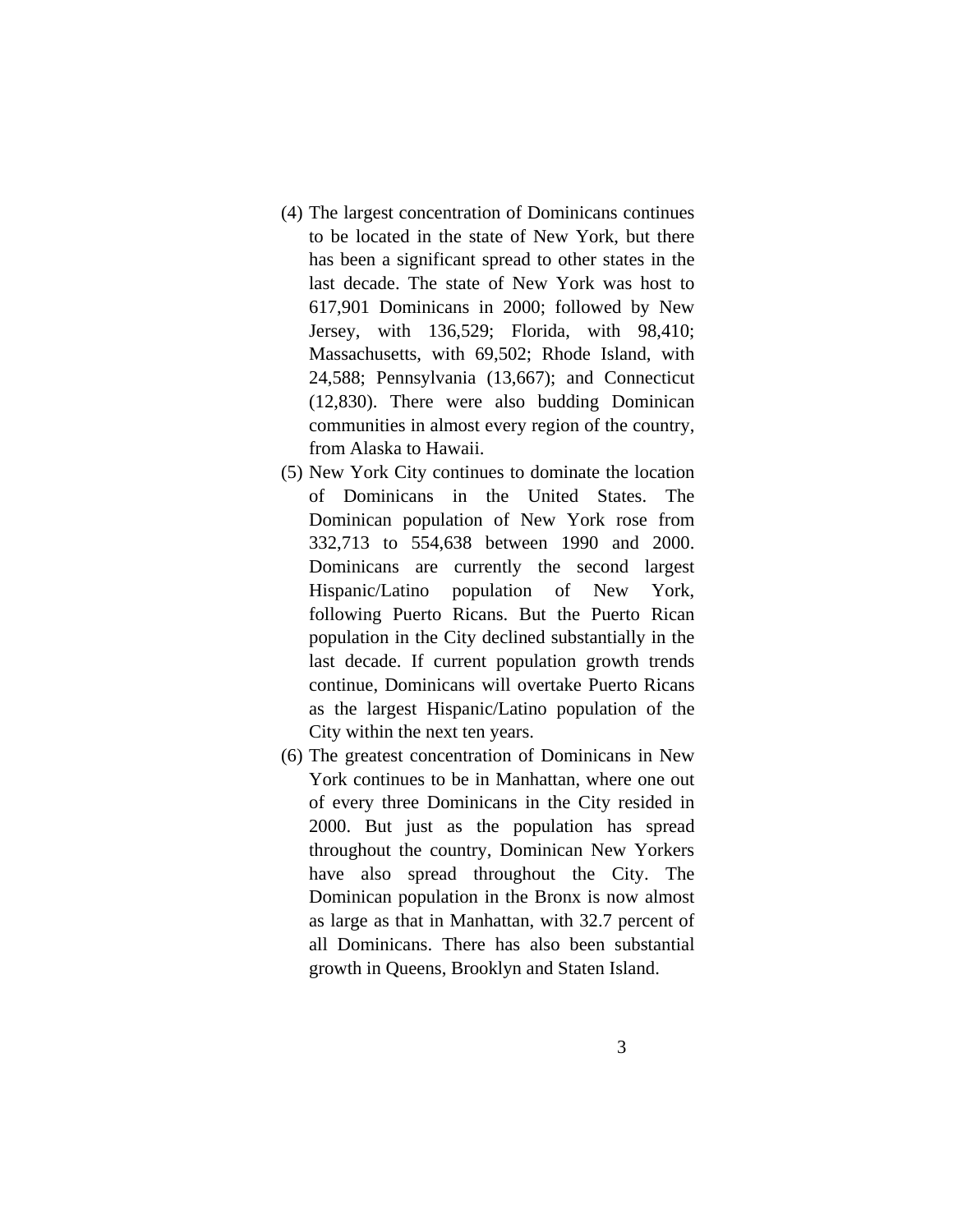- (7) The expanding Dominican population outside New York City has reduced the proportion of Dominicans in the City from 73.4 percent in 1980 to 65.1 percent in 1990 and 53.2 percent in 2000. Following New York City, there are major Dominican populations in the City of Lawrence (Massachusetts), where 22,111 Dominicans reside, the City of Paterson (New Jersey), with 19,977 Dominicans, Providence (Rhode Island), with 19,915 Dominicans, and Boston (Massachusetts), with 19,061 Dominicans. The cities of Jersey City, Passaic, Perth Amboy and Union City in New Jersey also have substantial Dominican populations, as do the City of Yonkers in New York, and Miami in Florida. Many other cities all over the country have smaller, but rapidly growing Dominican populations.
- (8) The mean annual per-capita household income of the Dominican population in the United States was \$11,065 in the year 1999. This was about half the per-capita income of the average household in the country that year. It was also significantly lower than the per-capita income of the Black/African American population and even slightly lower than the income of the average Latino household.
- (9) There is substantial variability in the socioeconomic status of Dominicans in various parts of the United States. Among the most populous states, Dominicans in Florida had the highest per-capita household income, equal to \$12,886 in the year 1999. By contrast, Dominicans in Rhode Island had the lowest average per-capita income, equal to \$8,560 in the year 1999.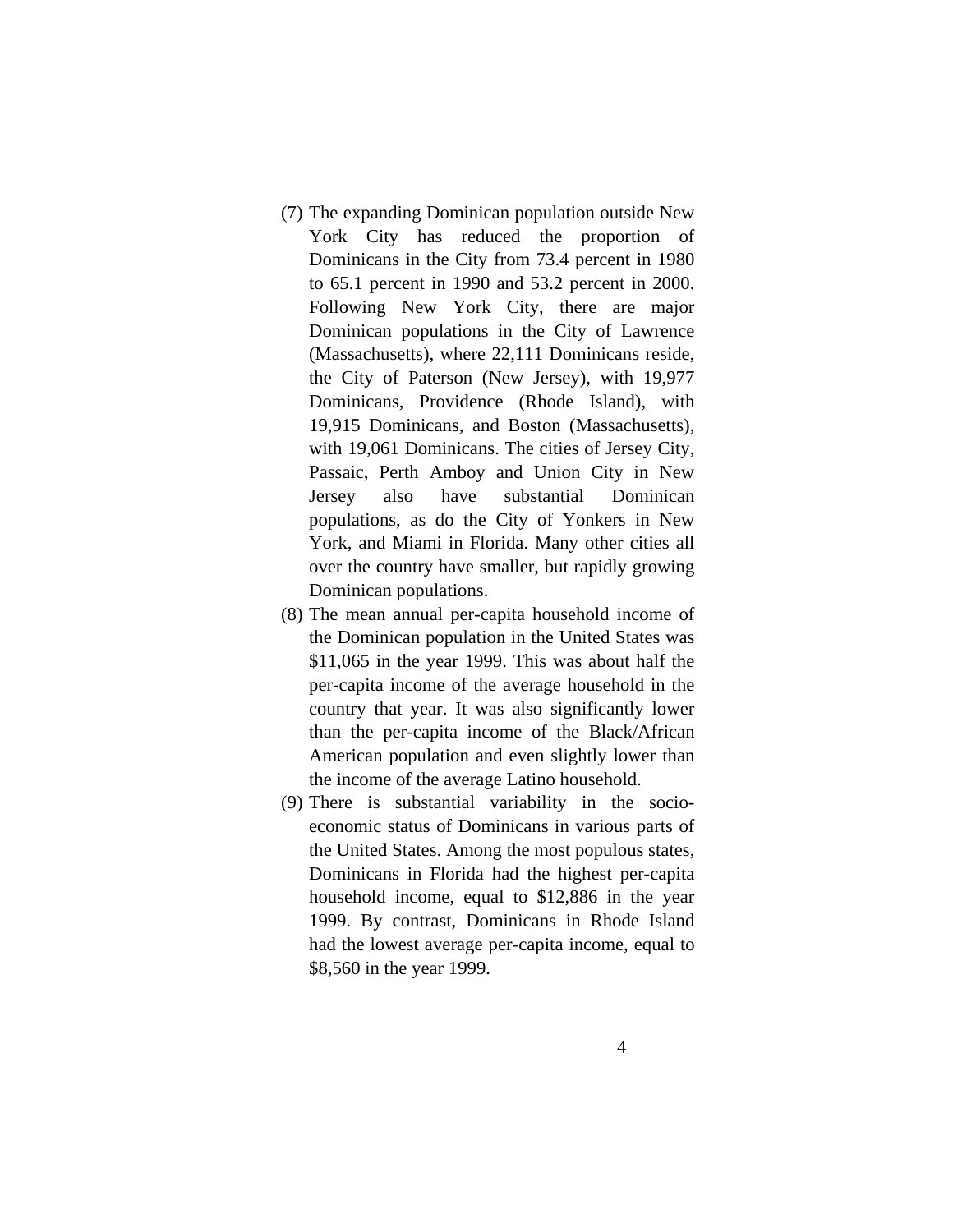- (10) In New York City, the average per-capita income of Dominicans was below the average for the United States. The poverty rate of 32 percent among Dominican New Yorkers was the highest of the major racial and ethnic groups in New York. The overall poverty rate in New York in 1999 was 19.1 percent, while it was 29.7 percent for the overall Hispanic/Latino population.
- (11) A high proportion of Dominican families in poverty consist of female-headed families, with no spouse present. In 2000, as much as 38.2 percent of Dominicans in New York lived in this type of family, compared to 22.1 percent for the overall City. Close to half of Dominican female-headed families in New York City were poor, more than twice the poverty rate for other households.
- (12) Despite the low relative socioeconomic status of Dominicans in New York City, their income displayed significant growth in the 1990s, rising by close to 16 percent in the decade (adjusted for inflation). The overall increase of per-capita income in the City in the decade was 9.2 percent, but both the Black/African American population and the overall Hispanic/Latino population in the City had lower income growth rates. The White population in the City displayed a growth of over 20 percent in per-capita income.
- (13)The labor force participation rate of Dominicans is lower than that for the rest of the population. In 2000, it was approximately 64 percent for men and 53.1 percent for women. The figures for the overall U.S. workforce are 72.7 percent and 58.5 percent, for men and women, respectively.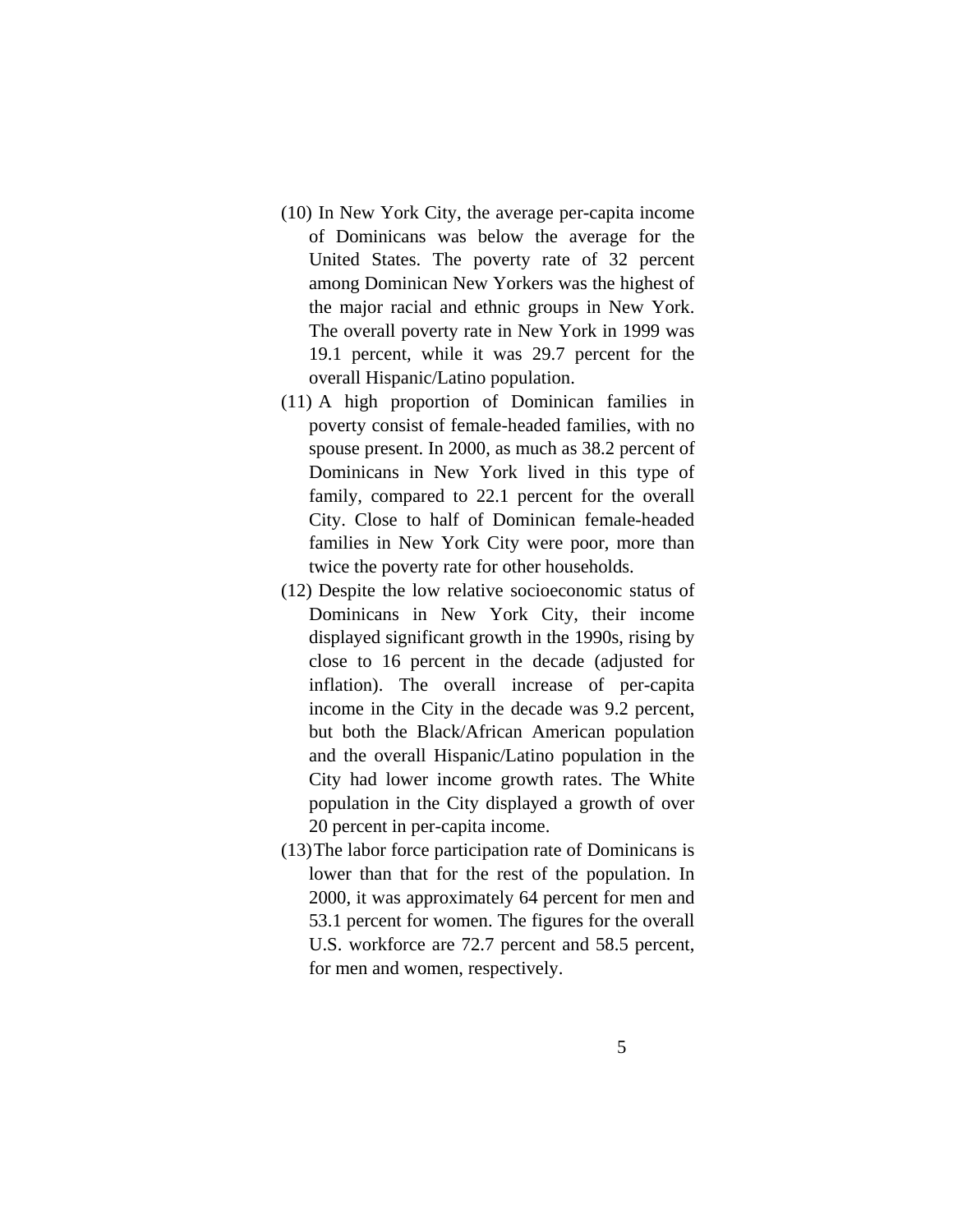- (14)The unemployment rate of Dominican women and men in 2000 greatly exceeded that of the overall labor force in the United States. In 2000, Dominican men had an unemployment rate of 7.8 percent, compared to an overall unemployment rate of 3.9 percent for men in the country. Among women, the Dominican unemployment rate was 10.7 percent in 2000, compared to 4.1 percent in the country overall.
- (15)Despite the comparatively high unemployment rates of Dominicans, these rates declined sharply between 1990 and 2000. In New York City, for instance, the male and female unemployment rates among Dominicans were 15.7 percent and 18.4 percent, respectively, in 1990. These dropped to 8.9 percent and 13.1 percent by 2000.
- (16)The comparatively high unemployment rates of Dominicans in New York City are connected to a painful long-term switch in the employment of the Dominican labor force from manufacturing to other sectors. In 1980, close to half of the Dominican workforce was employed in manufacturing. This declined to 25.7 percent in 1990 and to 12.4 percent in 2000.
- (17)The Dominican labor force is very young and mostly unskilled. Only 17.3 percent of Dominicans in the United States have managerial, professional and technical occupations, about half the proportion for the overall United States. As a result, the average earnings of Dominican men and women are substantially lower than those of other workers in the nation.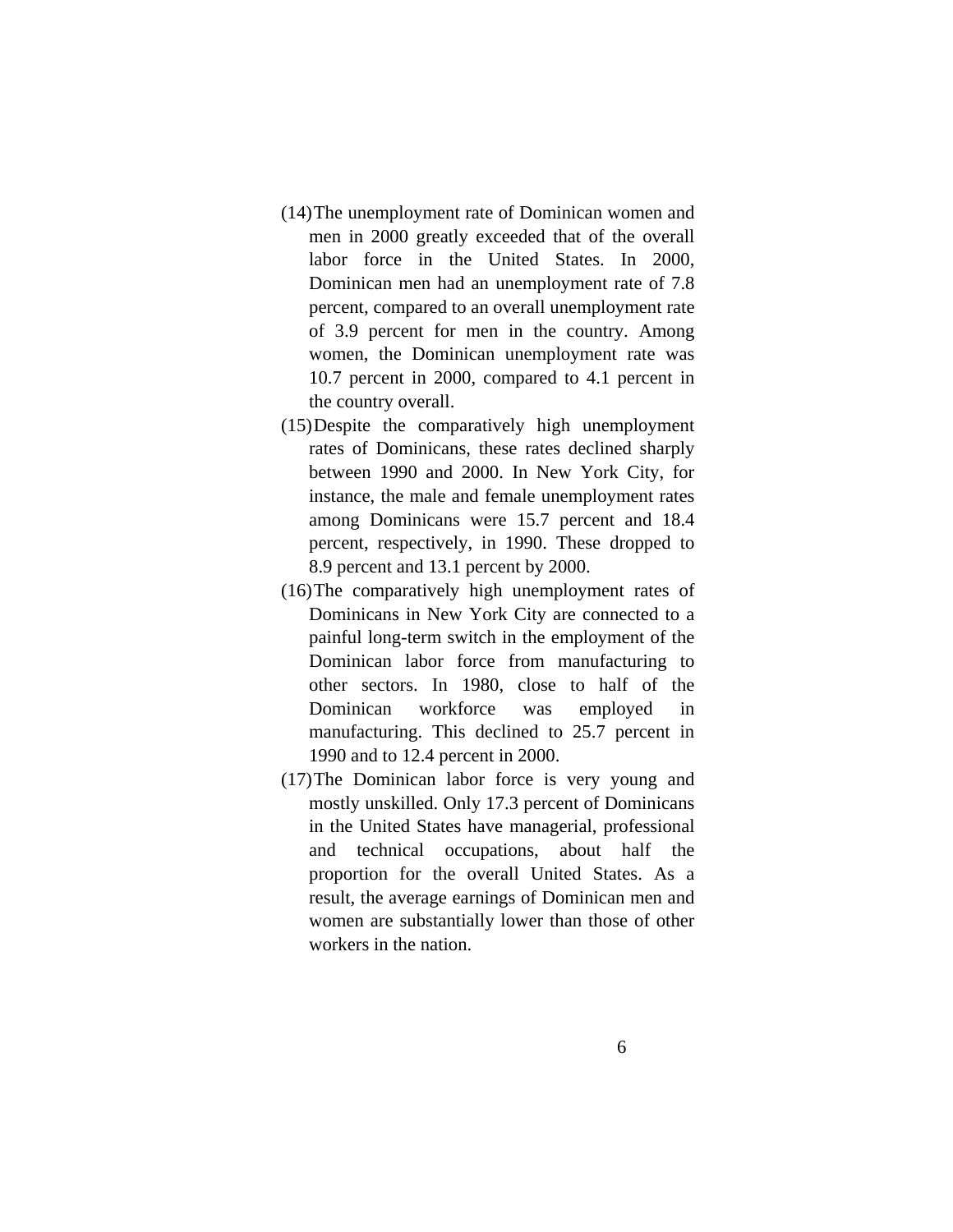- (18)The overall educational attainment of Dominicans in the United States is among the lowest in the country. In 2000, 49 percent of Dominicans 25 years of age or older had not completed high school and only 10.6 percent had completed college. By contrast, less than 20 percent of the American population had not completed high school in 2000, and 24.4 percent had finished college.
- (19)But the educational situation of Dominicans varies enormously when decomposed by immigrant status. Although the educational attainment of Dominican immigrants is very low, the situation for U.S.-born Dominicans is sharply different.
- (20)The Dominican second-generation in the United States has educational indicators that suggest a remarkable acquisition of human capital over the last 20 years. This differs from the overall situation of U.S.-born Hispanics/Latinos, whose educational indicators are substantially worse than those for Dominicans. In 2000, close to 60 percent of all Dominicans born in the United States with 25 years of age or older had received some college education, with 21.9 percent completing a college education. By contrast, among U.S.-born Mexicans, only 13.3 percent had completed college, and 12.1 percent of U.S.-born Puerto Ricans had finished college.
- (21)The explosive increase of the educational attainment of U.S.-born Dominicans is reflected in the experience of Dominican New Yorkers. For U.S.-born Dominicans in New York, the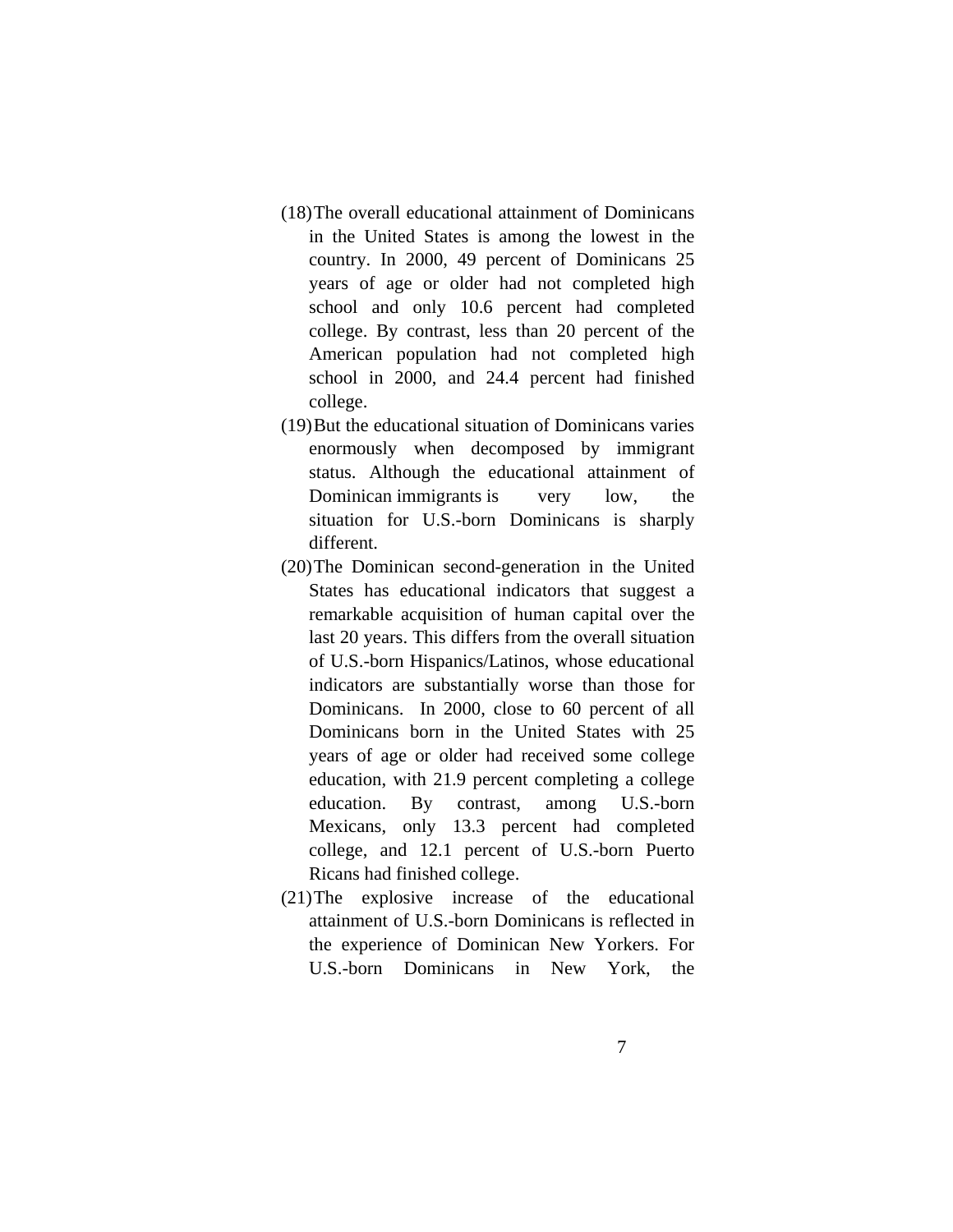proportion who attained some college education rose from 31.7 percent in 1980 to 42.8 percent in 1990, and to 55.1 percent in 2000.

- (22)Dominicans have school enrollment rates that are higher than those for other minority groups. In New York City, Dominican high school retention rates are substantially higher than for the overall Hispanic/Latino population, and for women, they approach the average New York City high school retention rate.
- (23)There were 111,553 Dominican children enrolled in the New York City public school system. This constitutes 10.4 percent of the New York City school student body in 2000. Among public college students in New York City, 8.5 percent are Dominicans, exceeding the proportion among Puerto Ricans, which was 7.7 percent in 2000.

This report presents a mixed picture of the Dominican population of the United States. On the one hand, Dominicans have among the lowest per-capita income in the country, comparatively low labor force participation rates, high unemployment rates, and low earnings. On the other hand, Dominican income and employment indicators did improve significantly in the 1990s, and the Dominican second-generation appears to be accumulating vast amounts of human capital, increasing its educational attainment very rapidly. Therefore, despite facing considerable challenges in its remarkable growth during the last twenty years, the prospects for the future look bright for Dominicans in the U.S.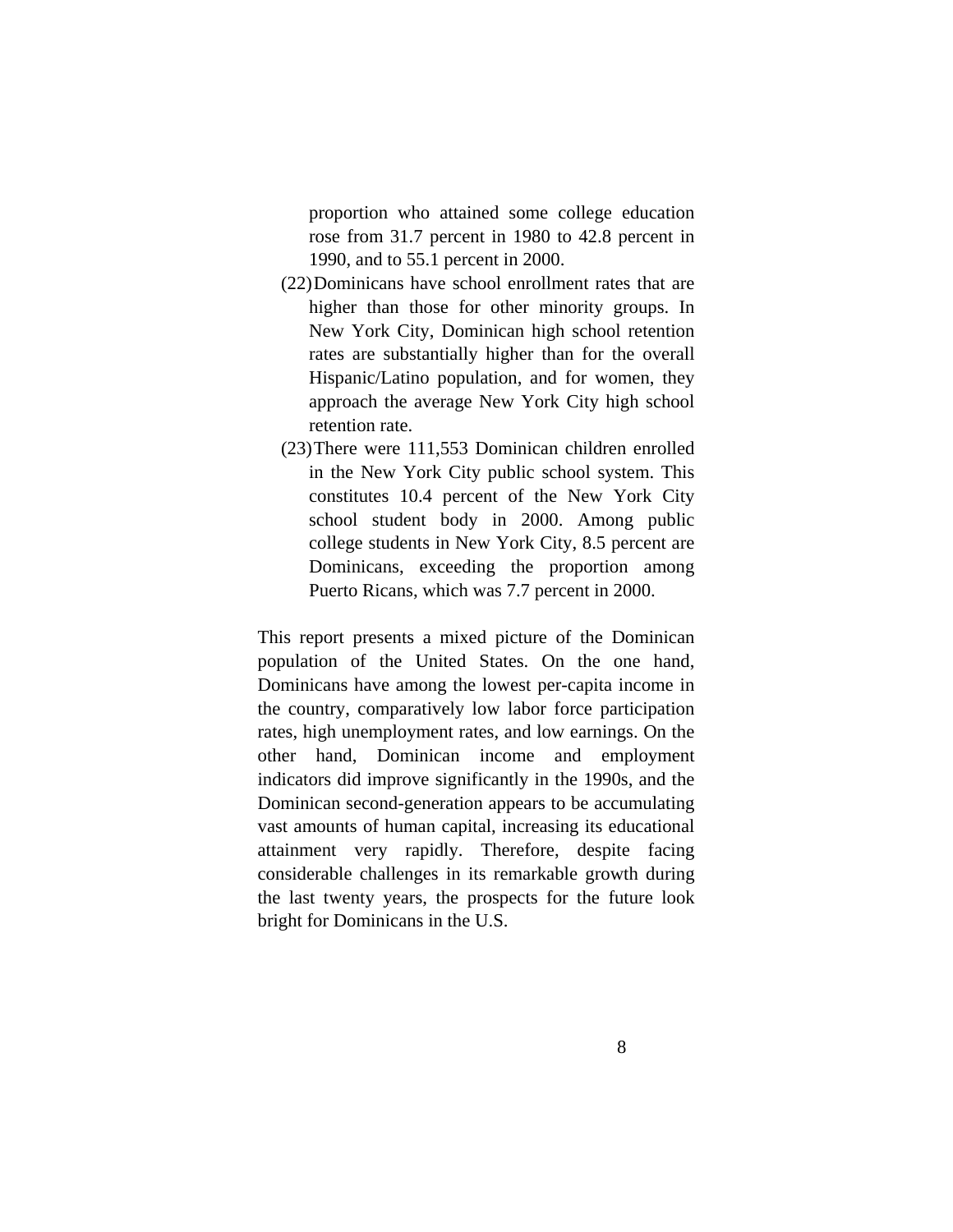# **2. Introduction**

The number of Dominicans in the United States doubled in the 1990s, from slightly over half a million in 1990 to over one million in 2000. By comparison, the overall population of the United States increased by only 12.3 percent between 1990 and 2000. Dominicans now constitute the fourth largest Hispanic/Latino group in the United States, following Mexicans, Puerto Ricans and Cubans. By the end of the decade, the number of Dominicans is expected to surpass Cubans, thus becoming the third largest Hispanic/Latino population in the United States.

In spite of the growing numbers and visibility of Dominicans in the United States, relatively little systematic information is available about their current socioeconomic status. There exist detailed studies including information on the Dominican community in the U.S. up to the early 1990s [see Hendricks (1974), Ugalde, Bean and Cárdenas (1979), Gurak (1982), Grasmuck and Pessar (1991), and Torres-Saillant and Hernández (1998)]. There are also recent ethnographic studies sampling segments of the Dominican population, particularly the Washington Heights community [Waldinger (1986), Pessar (1987), Portes and Guarnizo (1991), and Duany (1994)]. There are, finally, comprehensive surveys of Dominican New Yorkers [see Hernández and Rivera-Batiz (1997), and Hernández, Rivera-Batiz and Agodini (1995)]. But there is no recent profile of the overall Dominican population in the United States, particularly looking at its situation in 2000.

 Providing a comprehensive study of the socioeconomic status of the overall Dominican population of the United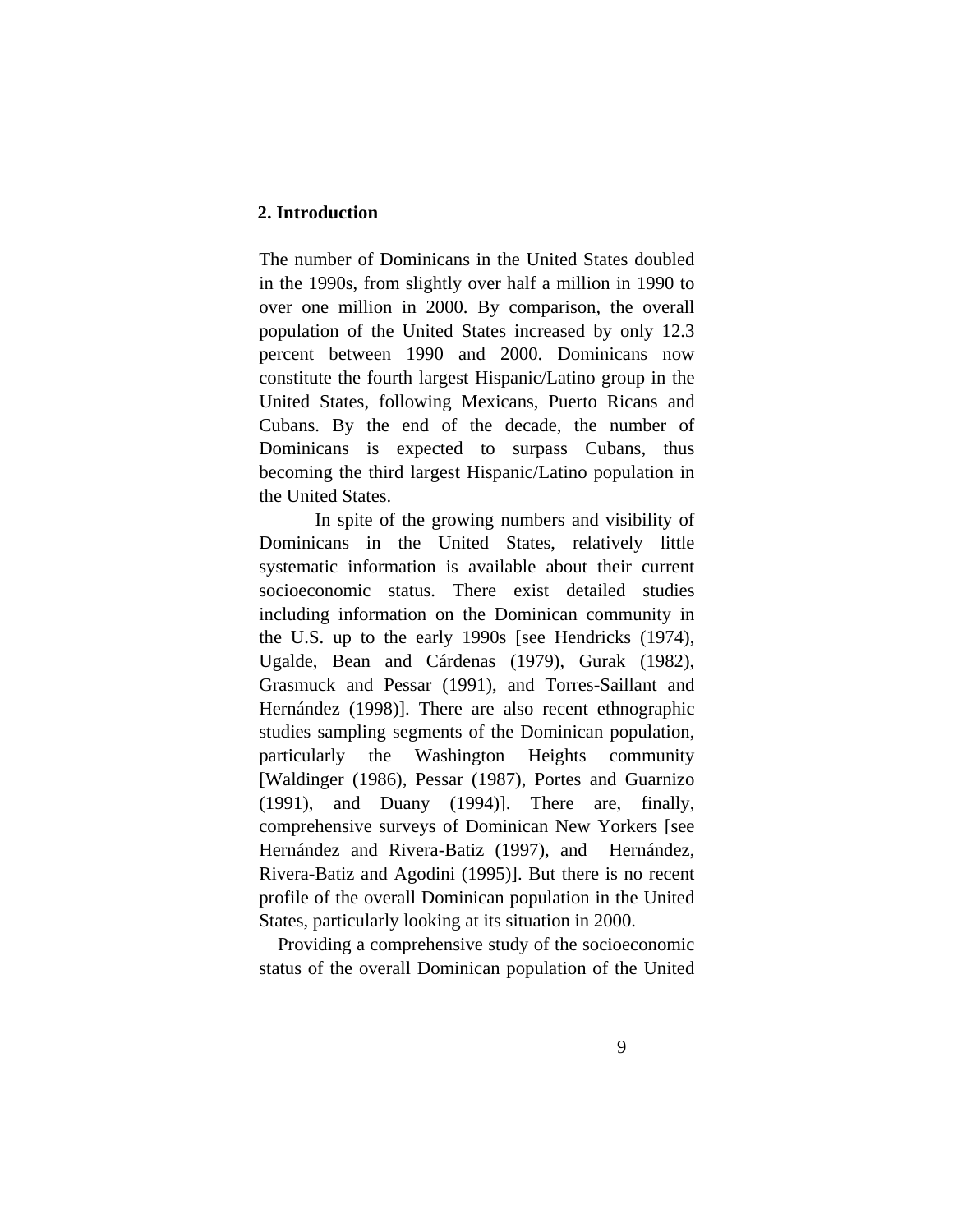States at the beginning of a new millennium is essential. Firstly, existing accounts of the situation of Dominicans often focus exclusively on New York. In the past, this has been a natural outcome of the overwhelming concentration of Dominicans in the City. In 1980, for example, three out of four Dominicans in the U.S. resided in New York. But this has changed. By the year 2000, the Dominican population in New York accounted for about half of Dominicans in the United States.

 The increased complexity of the Dominican experience in the United States is not only geographical, but also generational. In the past, studies of Dominicans focused almost exclusively on analyzing immigrants. This reflected the predominance of those born in the Dominican Republic within the community. But this has also changed. A rapidly-growing second generation is becoming a major force. In 2000, one out of every three Dominicans in the United States was born in the U.S.

 What do these changes imply about the situation of the Dominican population in the United States? Do Dominicans in New York differ from Dominicans settling in other parts of the country, such as Florida or New Jersey? Is the growing second-generation performing better in the labor market than their parents did? This research report presents data on the socioeconomic status of the Dominican population using recently-released data from the 2000 U.S. Census of Population. In particular, we use the 1 percent and 5 percent Public Use Microdata Samples (PUMS). These data are supplemented with information provided by earlier Censuses, in providing a survey of the demographics, labor market outcomes, poverty and household economic status of Dominicans as we enter the new millennium.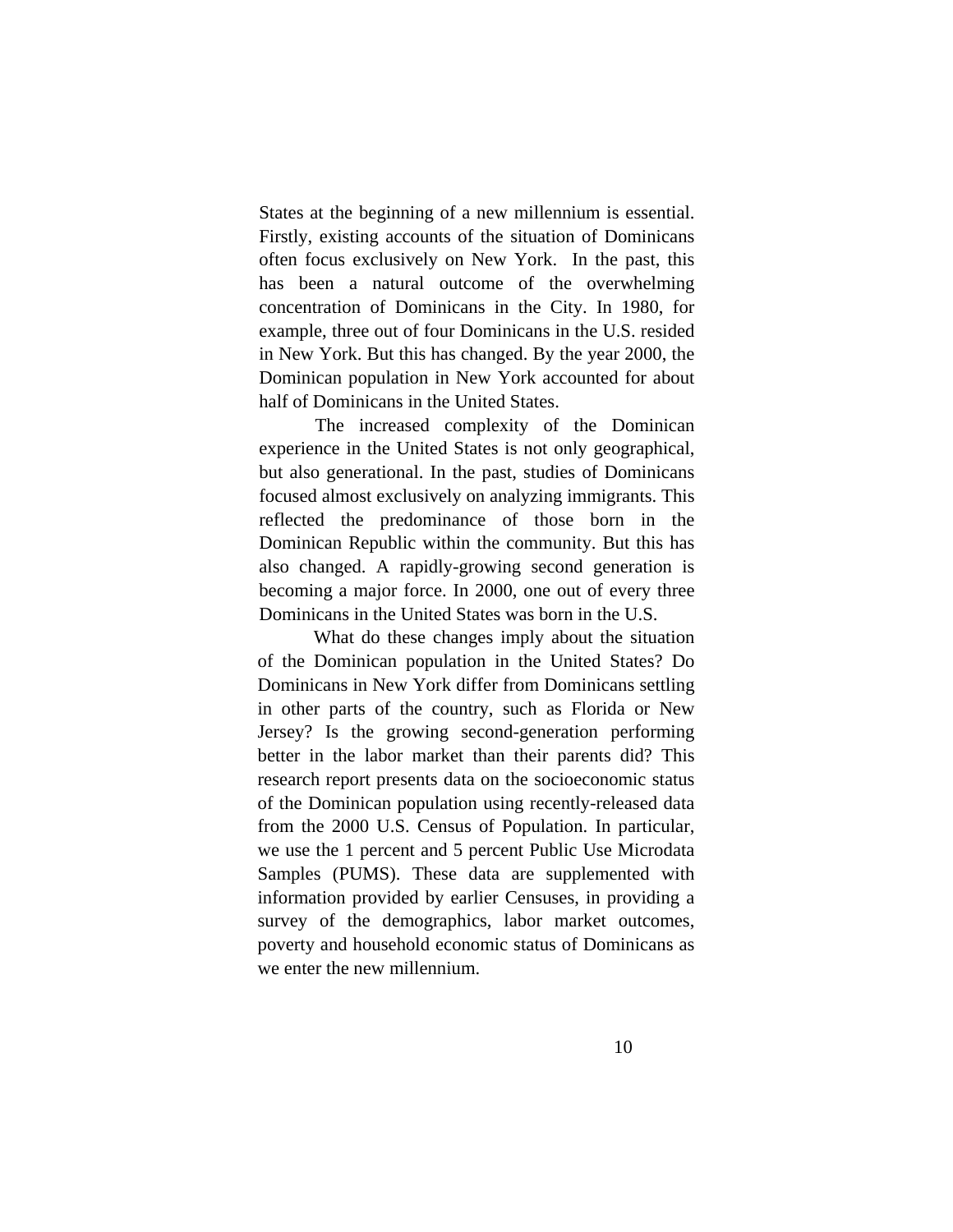# **3. Counting the Dominican Population**

How are Dominicans in the U.S. counted? Who is considered to be Dominican? As with other ethnic groups, the number of Dominicans in the U.S. is an estimate, based on the instruments used to collect demographic information in the nation.

 This study measures the number of Dominicans in the U.S. based on the information provided by the U.S. Census of Population. Each decade, the Census enumerates the population of the United States and its various racial and ethnic groups. Table 1 shows the official Census count of the Dominican population of the United States for the period of 1980 to 2000. According to official figures, the Dominican population rose from 170,817 in 1980 to 511,297 in 1990 and to 799,768 in 2000.

\_\_\_\_\_\_\_\_\_\_\_\_\_\_\_\_\_\_\_\_\_\_\_\_\_\_\_\_\_\_\_\_\_\_\_\_\_\_\_\_\_\_\_\_\_\_\_\_\_\_\_\_\_\_\_\_

| Table 1<br>Dominican Population Residing in the U.S., 1980-2000 |                                                   |  |
|-----------------------------------------------------------------|---------------------------------------------------|--|
| Year                                                            | <b>Official Census</b><br><b>Population Count</b> |  |
| 1980                                                            | 170,817                                           |  |
| 1990                                                            | 511,297                                           |  |
| 2000                                                            | 799,768                                           |  |

Source: U.S. Census of Population, 1980 Summary Tape File 4, 1990 Summary Tape File 3, 2000 Summary Tape File 4.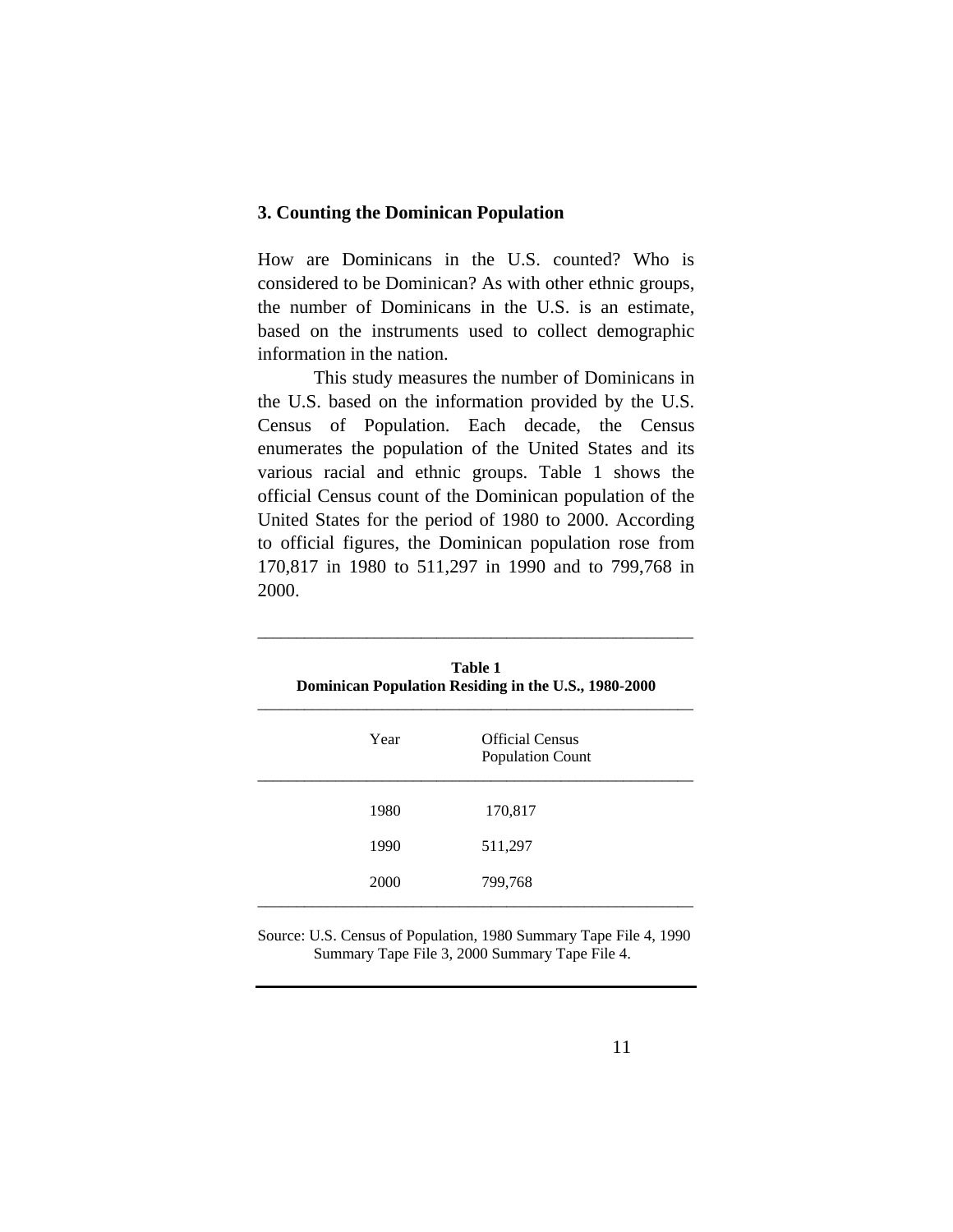Although these figures reflect substantial growth, there are strong reasons to suspect that the official Census enumeration for 2000 represents a severe undercount of the Dominican population residing in the U.S. at that time. The reason for this undercount is associated with changes introduced in the 2000 Census questionnaire used to identify the Dominican population.

Since 1970, the U.S. Census has included a separate question intended to allow individuals to selfidentify as Hispanic or Latino. As part of this question, persons can select among several choices. In 1970, the choices were: Mexican, Puerto Rican, Central or South American, and Other Spanish Origin or Descent, and in 1980, the groups were: Mexican, Puerto Rican, Cuban and Other Spanish/Hispanic. Note that these categories do not allow persons to identify themselves explicitly as Dominican, but only as "Other Spanish/Hispanic." The 1990 Census improved on this by including not only the Mexican/Puerto Rican/Cuban/Other Hispanic categories but also allowing persons to write-in the Hispanic group they form part of, if they had chosen the "Other Hispanic" category. To illustrate this, the questionnaire included several examples of Hispanic groups people could write into their forms: Argentinean, Colombian, Dominican, Nicaraguan, Salvadoran, and Spaniard. This, of course, helped persons understand that they could explicitly write-in Dominican as their Hispanic group in the Census questionnaire, a vast improvement over previous Census in measuring the Dominican population in the United States. In 2000, the Census included the traditional categories of Mexican/Puerto Rican/Cuban/Other Hispanic, and also allowed persons to write-in their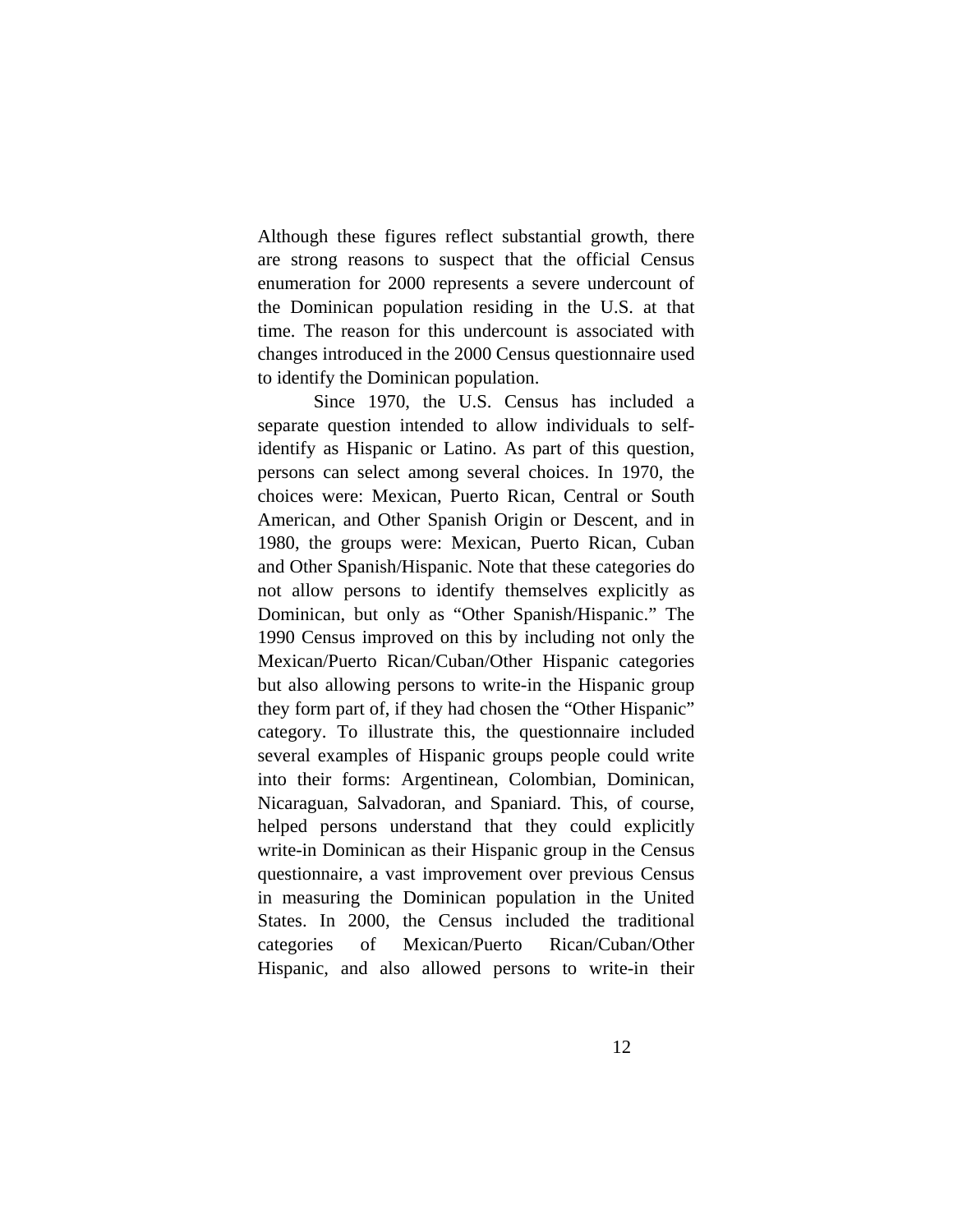specific Hispanic group. Unfortunately, in contrast to the 1990 Census, no examples of specific Hispanic groups appeared in the questionnaire. As a result, and in contrast to the 1990 Census, although anyone could write-in "Dominican" as their "Other Hispanic" group, there were no instructions telling them they were allowed to write-in "Dominican" or any other specific group, for that matter. In reality, many people who marked the "Other Hispanic/Latino" category did not write-in any specific Hispanic identity and the Census did not include them as part of the Dominican population of the United States.

 The result of these changes in the Census questionnaire is a serious undercount of Dominicans in the United States. A number of experts have noted this issue and have adjusted the official Census figures by estimating the number of Dominicans who categorized themselves as "Other Hispanic" but did n+ot specify their specific identity [see Logan (2002)]. In this study, we follow this strategy, in order to produce a more reliable estimate of the Dominican population of the United States in 2000. More specifically, we follow closely the methodology used by Cresce and Ramirez (2003).

 To identify the Dominican population of the United States, we included the following groups:

(1) Persons who self-identified, writing-in "Dominican" in the Census questionnaire.

(2) Persons who self-identified as "Other Hispanic" and did not write-in any specific Hispanic category, but:

- \$ declared their place of birth to be the Dominican Republic, or
- \$ declared their first or second ancestry to be Dominican.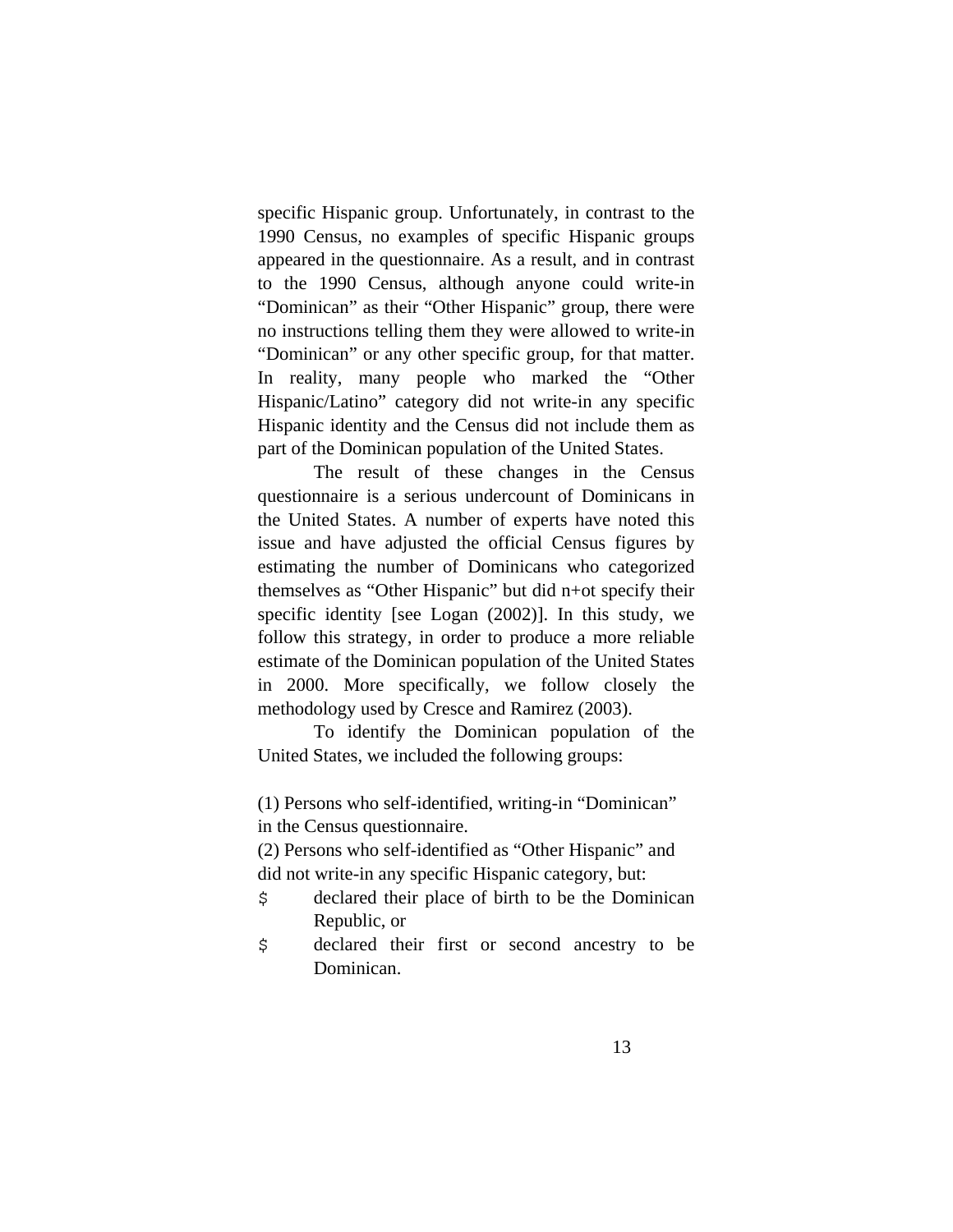The data sets used to implement these adjustments were the 2000 U.S. Census of Population and Housing Public Use Microdata Samples, released by the U.S. Department of Commerce in August and September 2003.

 Table 2 shows the official and revised estimates of the Dominican population of the United States. We estimate that, in April 2000, a total of 1,041,910 Dominicans resided in the United States. This means that the official Census figures present an undercount of 242,142 Dominicans in the year 2000.

 It should be emphasized that this adjusted population figure is still based on the number of persons who did complete Census questionnaires. An additional undercount may be the result of the fact that the Census

| Dominican Population Residing in the U.S., 2000 |                                                    |  |
|-------------------------------------------------|----------------------------------------------------|--|
|                                                 | Dominican Population of the<br>United States, 2000 |  |
| Official Census<br>Count $(A)$                  | 799.768                                            |  |
| Revised Estimate (B)                            | 1,041,910                                          |  |
| Difference $(B - A)$                            | 242,142                                            |  |
|                                                 |                                                    |  |

### **Table 2**

\_\_\_\_\_\_\_\_\_\_\_\_\_\_\_\_\_\_\_\_\_\_\_\_\_\_\_\_\_\_\_\_\_\_\_\_\_\_\_\_\_\_\_\_\_\_\_\_\_\_\_\_\_\_\_\_

 Source: Official count: 2000 Summary Tape File 4; Revised estimate: Author's tabulations, based on 2000 PUMS.

\_\_\_\_\_\_\_\_\_\_\_\_\_\_\_\_\_\_\_\_\_\_\_\_\_\_\_\_\_\_\_\_\_\_\_\_\_\_\_\_\_\_\_\_\_\_\_\_\_\_\_\_\_\_\_\_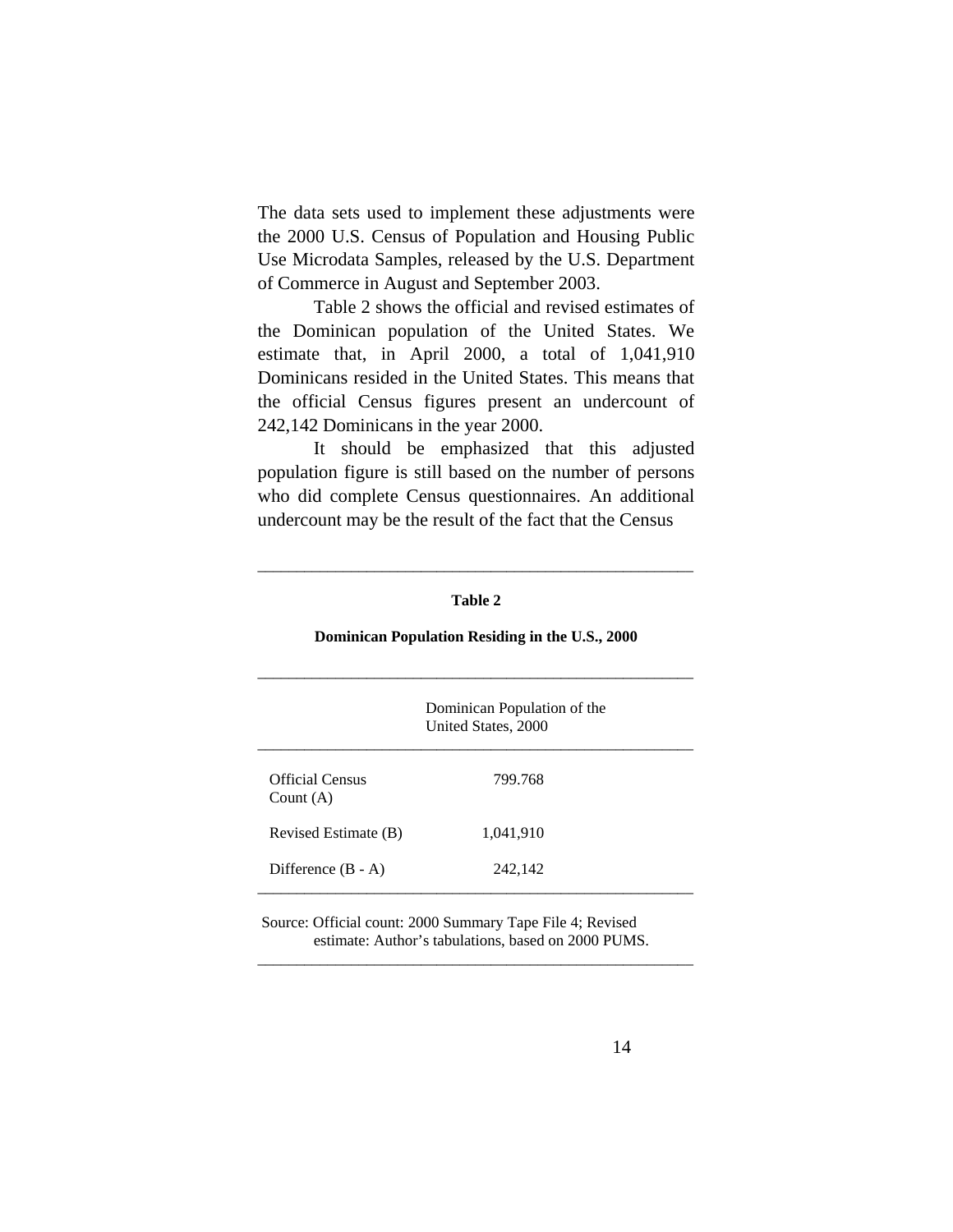generally fails to identify significant portions of the minority populations residing in large metropolitan areas. It is estimated that the 1990 Census failed to count as much as 5 percent of the Hispanic population in the country. A variety of efforts were indeed made by the 2000 Census takers to reduce this undercount. As a result, it is estimated that the 2000 Census missed 0.7 percent of the Hispanic population.

 There is also the fact that some undocumented immigrants stay away from Census takers and may not be officially counted by the Census. Among the Dominican population, however, this may not constitute a major issue. The estimates of the U.S. Immigration and Naturalization Service are that in 2000 there were 91,000 undocumented Dominican migrants residing in the United States, compared to 46,000 in 1990. Since a substantial fraction of undocumented immigrants are indeed counted by the Census, it is not clear that a serious Dominican undercount exists based on immigration status.

# **4. Growth and Distribution of Dominicans in the U.S.**

Based on our estimates, the Dominican population residing in the United States doubled between 1990 and 2000, from close to half a million to slightly over a million people. This rapid growth has made Dominicans the fourth largest Hispanic/Latino population of the United States.

 As Table 3 depicts, Dominicans now follow Mexicans, Puerto Ricans and Cubans as the fourth largest Hispanic group in the nation. In fact, if current population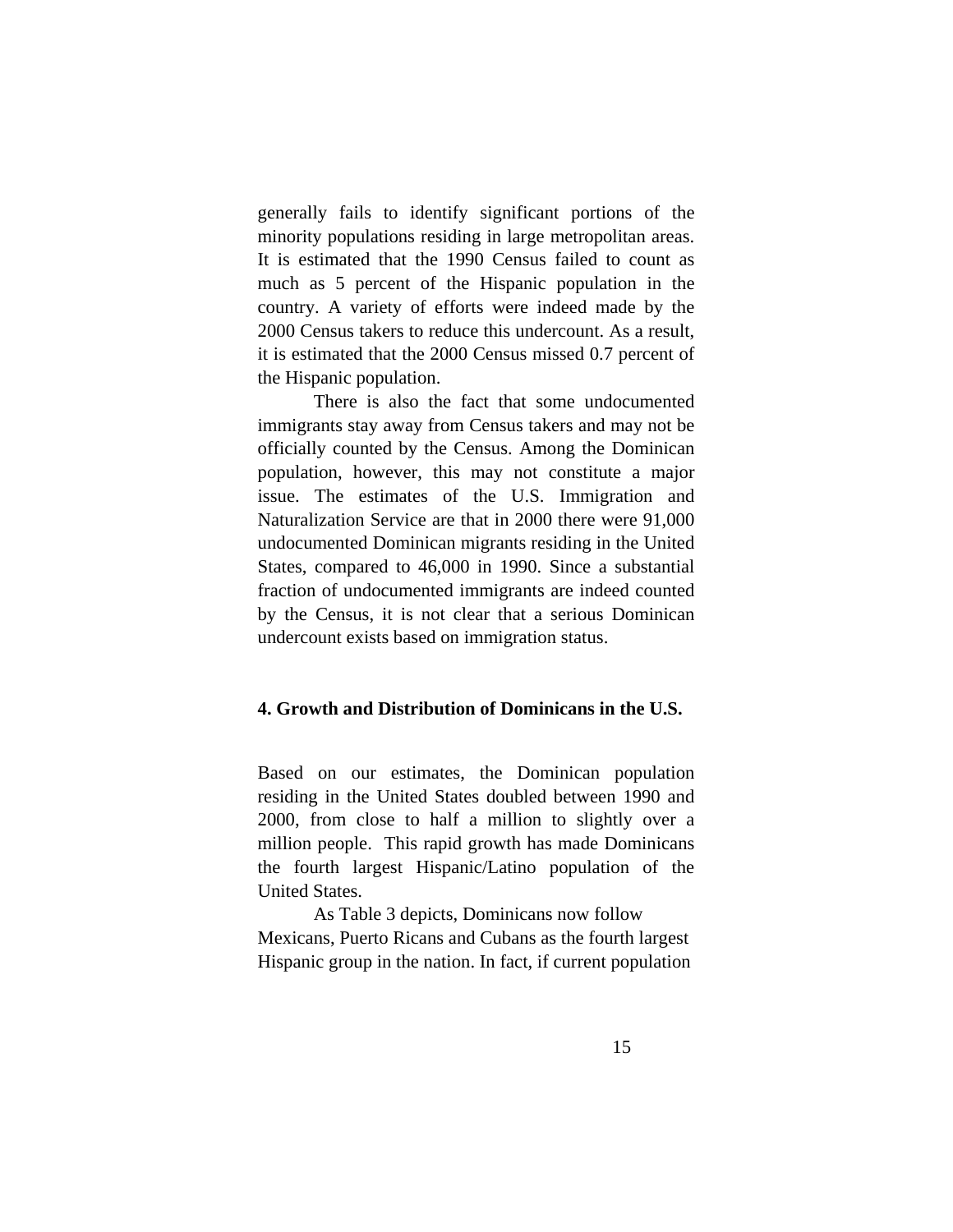### **Table 3**

\_\_\_\_\_\_\_\_\_\_\_\_\_\_\_\_\_\_\_\_\_\_\_\_\_\_\_\_\_\_\_\_\_\_\_\_\_\_\_\_\_\_\_\_\_\_\_\_\_\_\_\_\_\_\_\_

|              | Population |  |
|--------------|------------|--|
| Mexican      | 20,900,102 |  |
| Puerto Rican | 3,403,510  |  |
| Cuban        | 1,249,820  |  |
| Dominican    | 1,041,910  |  |
| Salvadorean  | 997,862    |  |
| Colombian    | 655,090    |  |

# **The Largest Hispanic/Latino Populations in the U.S., 2000**

Source: Official count for Mexicans, Puerto Rican and Cuban; authors' tabulations for Dominicans, Salvadorians and Colombians.

growth rates continue, by the end of the present decade, Dominicans will easily overtake Cubans, becoming the third largest Hispanic/Latino group in the United States.

\_\_\_\_\_\_\_\_\_\_\_\_\_\_\_\_\_\_\_\_\_\_\_\_\_\_\_\_\_\_\_\_\_\_\_\_\_\_\_\_\_\_\_\_\_\_\_\_\_\_\_\_\_\_\_\_

 The major source of the rapid Dominican population growth in the United States in recent years remains immigration. As Table 4 shows, there were 1,041,910 Dominicans residing in the U.S. in 2000. Of these, 695,996 were born outside of the United States, including 297,190 immigrants who entered the country between 1990 to 2000.

 But Table 4 also makes clear that the Dominican population born in the United States is also rising sharply. In the year 2000, there were 345,914 Dominicans who were born in the United States. This represents one out of every three Dominicans. In fact, close to half of the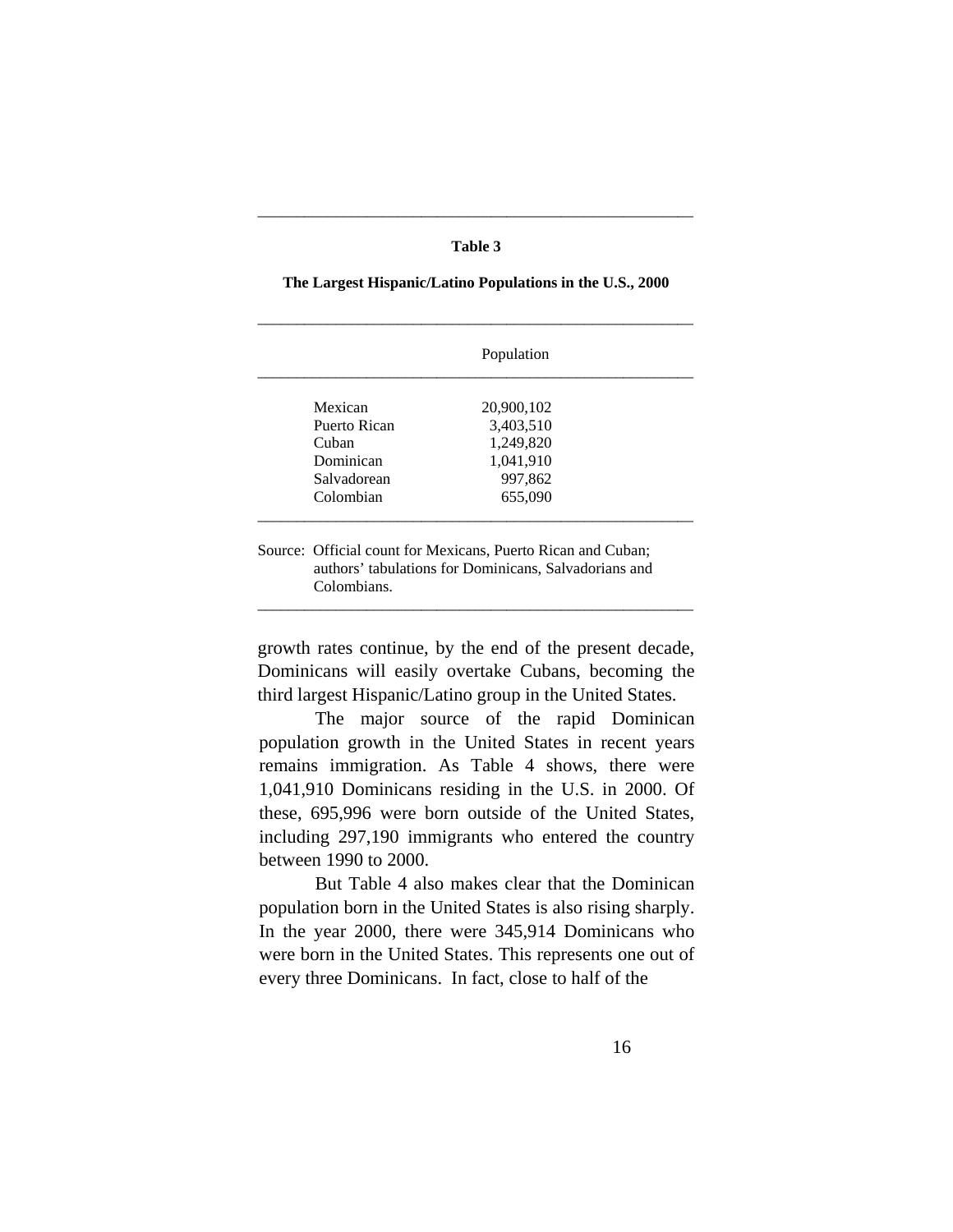|                           | 2000<br>Number | $%$ of<br>Total |
|---------------------------|----------------|-----------------|
| <b>Total Dominicans</b>   | 1,041,910      | 100.0%          |
| Born in the United States | 345,914        | 33.2%           |
| Immigrants                | 695,996        | 66.8%           |
| Arrived 1990 to 2000      | 297,190        |                 |
| Arrived 1980 to 1989      | 225,502        |                 |
| Arrived Before 1980       | 173,304        |                 |

**Dominican Immigrants Residing in the U.S., 2000**

\_\_\_\_\_\_\_\_\_\_\_\_\_\_\_\_\_\_\_\_\_\_\_\_\_\_\_\_\_\_\_\_\_\_\_\_\_\_\_\_\_\_\_\_\_\_\_\_\_\_\_\_\_\_\_

**Table 4**

Source: 2000 U.S. Census of Population, 5% PUMS, authors' tabulations.

Dominican population growth in the 1990s is due to the natural increase of U.S.-born Dominicans.

\_\_\_\_\_\_\_\_\_\_\_\_\_\_\_\_\_\_\_\_\_\_\_\_\_\_\_\_\_\_\_\_\_\_\_\_\_\_\_\_\_\_\_\_\_\_\_\_\_\_\_\_\_\_\_

 The rise of U.S.-born Dominicans is a new pattern that we anticipate will continue in the coming decade. The growth of a substantial second –and third– generation is clearly one of the priorities in the agenda of both academic researchers and policy-makers. Later sections will provide a demographic profile of U.S.-born Dominicans and –given their young mean age– their educational prospects.

 The largest concentration of Dominicans continues to be located in the state of New York, but the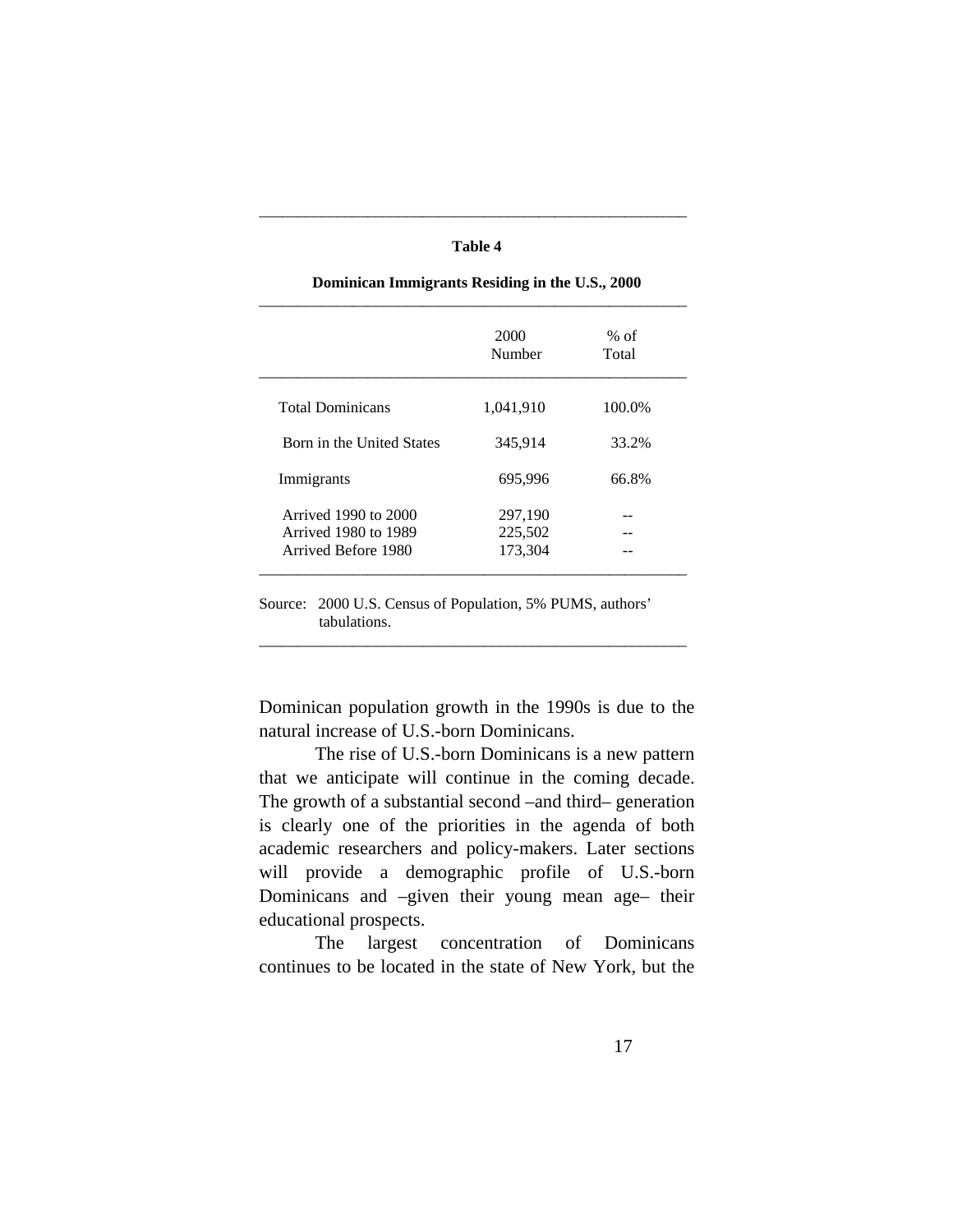Census data shows a significant spread into other states. Table 5 presents the states with the largest Dominican population in 2000. Close to 60 percent of all Dominicans resided in New York State that year, down from approximately 70 percent in 1990. Following New York is New Jersey, which accounts for close to 13 percent of the Dominican population. Significant populations also exist in Florida and Massachusetts, followed by Rhode Island, Pennsylvania, Connecticut, and a multitude of other states --from Texas to Maryland-- with budding Dominican communities.

#### **Table 5**

\_\_\_\_\_\_\_\_\_\_\_\_\_\_\_\_\_\_\_\_\_\_\_\_\_\_\_\_\_\_\_\_\_\_\_\_\_\_\_\_\_\_\_\_\_\_\_\_\_\_\_\_\_\_\_

|                | 1990<br>Number | % of<br>Total | 2000<br>Number | % of<br>Total |
|----------------|----------------|---------------|----------------|---------------|
| Total          | 511,297        | 100.0%        | 1,041,910      | 100.0%        |
| New York       | 357,868        | 69.9          | 617,901        | 59.3          |
| New Jersey     | 52,807         | 10.4          | 136.529        | 13.1          |
| <b>Florida</b> | 34,268         | 6.7           | 98,410         | 9.4           |
| Massachusetts  | 30,177         | 5.9           | 69,502         | 6.7           |
| Rhode Island   | 9,374          | 1.8           | 24,588         | 2.4           |
| Pennsylvania   | 3,687          | 0.7           | 13.667         | 1.3           |
| Connecticut    | 3,946          | 0.8           | 12,830         | 1.2           |
| Other States   | 19,170         | 3.8           | 68,483         | 6.6           |

# **Geographical Distribution of Dominicans by State, 1990-2000**

 Source: 1990 and 2000 U.S. Census of Population, PUMS, authors' tabulations.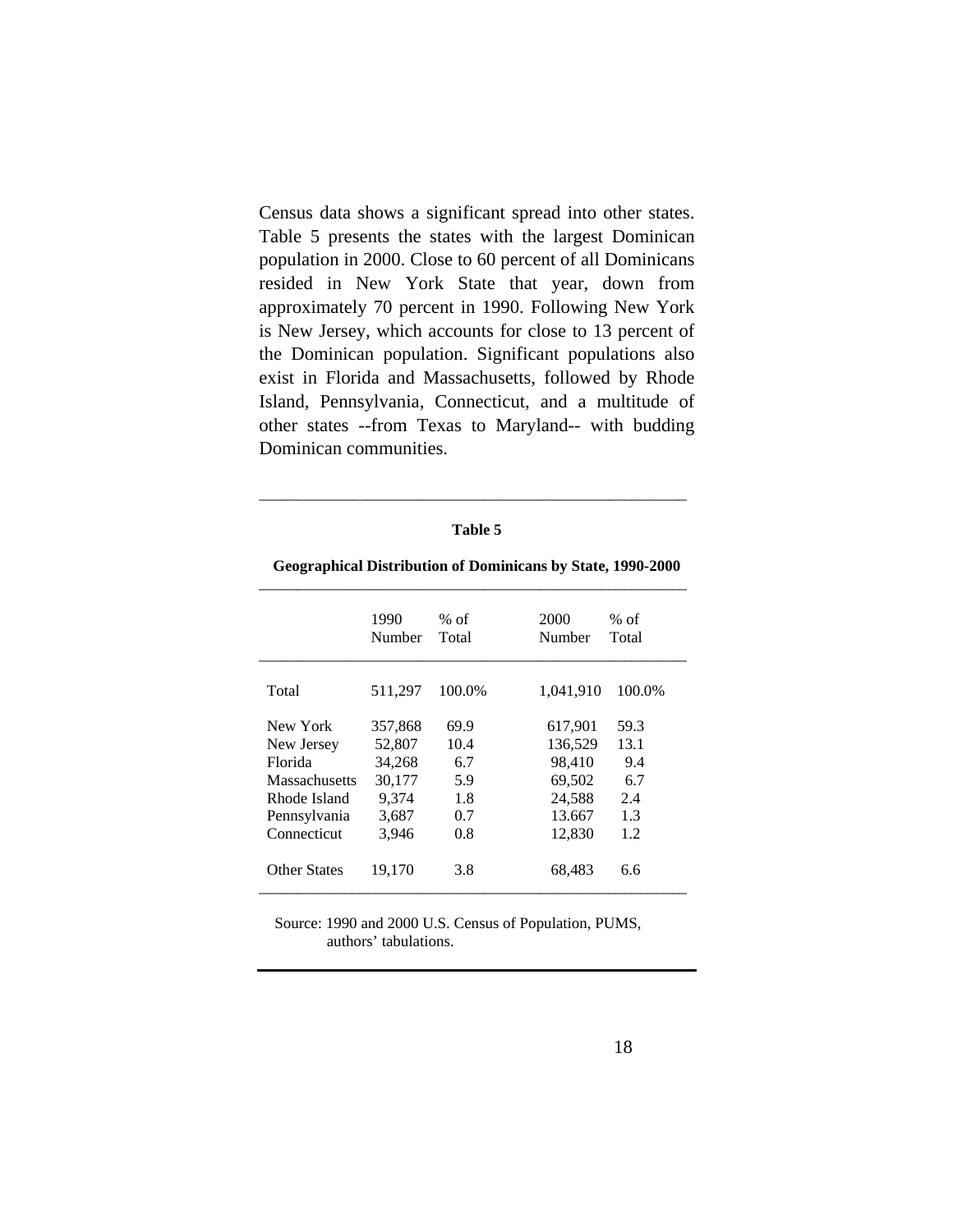The growing geographical dispersal of Dominicans is also displayed by their rising presence in a number of major cities across the country. Table 6 shows the top cities of Dominican concentration in 2000.

 New York City continues to be the top location, with 554,638 Dominicans residing in the Big Apple. This is followed by the City of Lawrence in Massachusetts, which houses 22,111 Dominicans, the City of Paterson in New Jersey, where 19,977 Dominicans reside, Providence City, with approximately the same population, and Boston, with 19,061. Other cities with major concentrations include Jersey City, Perth Amboy and Union City in New Jersey, Yonkers City in New York, and Miami City in Florida.

|                      | 1990 Pop. | 2000 Pop. |  |
|----------------------|-----------|-----------|--|
| New York City, NY    | 332,713   | 554,638   |  |
| Lawrence City, MA    | 11,095    | 22,111    |  |
| Paterson City, NJ    | 8,750     | 19,977    |  |
| Providence City, RI  | 8,138     | 19,915    |  |
| Boston City, MA      | 8,102     | 19,061    |  |
| Jersey City, NJ      | 5,779     | 12,598    |  |
| Passaic City, NJ     | 6,422     | 12,481    |  |
| Perth Amboy City, NJ | 5,272     | 11,431    |  |
| Yonkers City, NY     | 3,788     | 10,223    |  |
| Union City, NJ       | 5,390     | 10,205    |  |
| Miami City, FL       | 5,786     | 9,473     |  |

| Table 6                                            |  |
|----------------------------------------------------|--|
| <b>Top Cities of Dominican Concentration, 2000</b> |  |

\_\_\_\_\_\_\_\_\_\_\_\_\_\_\_\_\_\_\_\_\_\_\_\_\_\_\_\_\_\_\_\_\_\_\_\_\_\_\_\_\_\_\_\_\_\_\_\_\_\_\_\_\_\_\_

Source: 1990 Census (STF4) and 2000 Census, authors' tabulations

.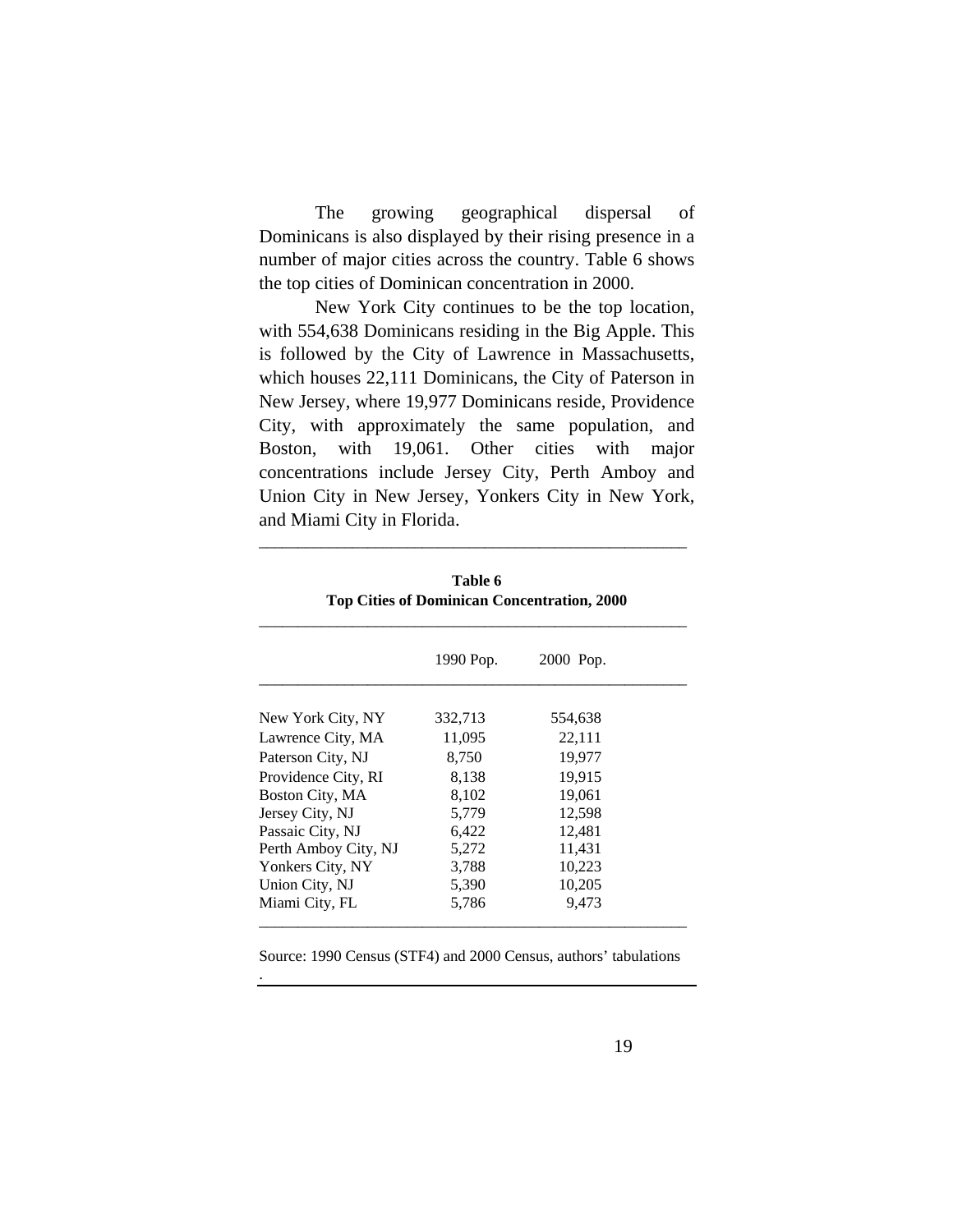The City of New York accounts for the greatest population of Dominicans in the U.S. But, as Table 7 shows, while the Dominican population in New York City has been growing quickly, the population residing outside New York has been rising faster. The percentage of all Dominicans in the U.S. located in New York City declined from 73.4 percent in 1980 to 53.2 percent in 2000.

 The number of Dominicans in New York City rose by 221,925 between 1990 and 2000. In absolute value, this was the largest population gain of any single, major ethnic and racial group in New York during the nineties. The Mexican population had a much higher population growth rate, close to 200 percent, but they had a much smaller population base, rising from 61,722 in 1990 to 186,872 in 2000, which amounts to an increase of 125,150 persons, just over half of the population increase of Dominicans.

#### **Table 7**

\_\_\_\_\_\_\_\_\_\_\_\_\_\_\_\_\_\_\_\_\_\_\_\_\_\_\_\_\_\_\_\_\_\_\_\_\_\_\_\_\_\_\_\_\_\_\_\_\_\_\_\_\_\_\_

| City | <b>United States</b><br>Number | New York City<br>Number | New York<br>as $%$ of U.S. |
|------|--------------------------------|-------------------------|----------------------------|
| 1980 | 170,817                        | 125,380                 | 73.4%                      |
| 1990 | 511,297                        | 332,713                 | 65.1%                      |
| 2000 | 1,041,910                      | 554,638                 | 53.2%                      |

\_\_\_\_\_\_\_\_\_\_\_\_\_\_\_\_\_\_\_\_\_\_\_\_\_\_\_\_\_\_\_\_\_\_\_\_\_\_\_\_\_\_\_\_\_\_\_\_\_\_\_\_\_\_\_

\_\_\_\_\_\_\_\_\_\_\_\_\_\_\_\_\_\_\_\_\_\_\_\_\_\_\_\_\_\_\_\_\_\_\_\_\_\_\_\_\_\_\_\_\_\_

### **The Dominican Population in the U.S. and New York City**

Source: See Tables 1 and 2.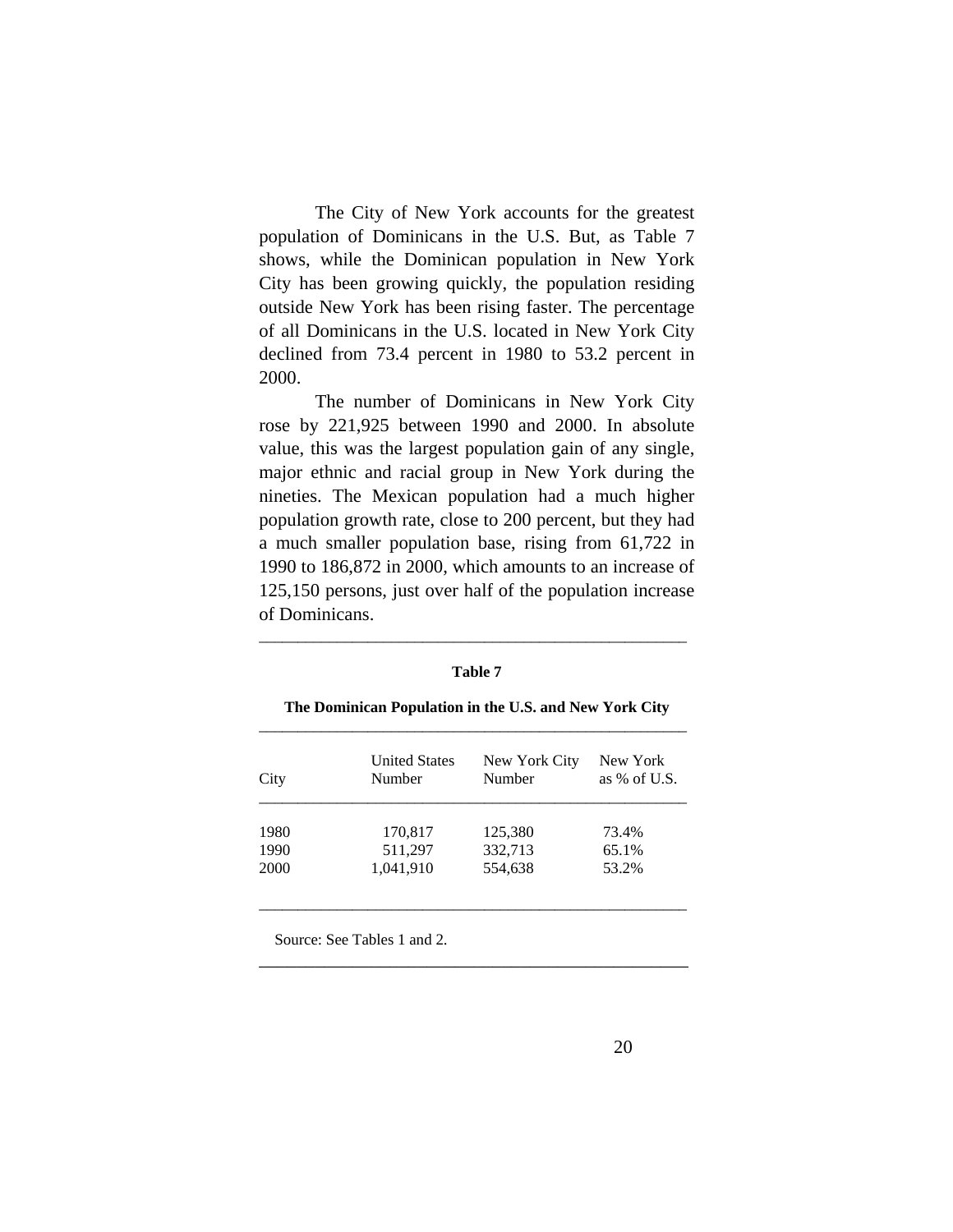Table 8 shows the population distribution of the various major racial and ethnic groups in New York. With over half-a million people, Dominicans are currently the second largest Hispanic/Latino population in New York City, following Puerto Ricans. However, since the Puerto Rican population has been declining in recent years, while the Dominican population continues to climb rapidly, the estimates are that –at current growth rates– Dominicans will become the largest Hispanic/Latino group in New York City within the next ten years.

#### **Table 8**

\_\_\_\_\_\_\_\_\_\_\_\_\_\_\_\_\_\_\_\_\_\_\_\_\_\_\_\_\_\_\_\_\_\_\_\_\_\_\_\_\_\_\_\_\_\_\_\_\_\_\_\_\_\_\_

|                       | Number in 1990 Number in | 2000      |
|-----------------------|--------------------------|-----------|
| Dominicans            | 332,713                  | 554,638   |
| New York City Overall | 7,322,564                | 8,008,278 |
| Non-Hispanic White    | 3,163,125                | 2,801,267 |
| Non-Hispanic Black    | 1,847,049                | 1,962,154 |
| Non-Hispanic Asian    | 489,851                  | 783,058   |
| Hispanic/Latino       | 1,783,511                | 2,160,554 |
| Puerto Ricans         | 896,763                  | 789,172   |
| Mexican               | 61,722                   | 186,872   |

# **The Population of New York City, 1990-2000**

 **Source:** Table 2 and New York City Department of City Planning, *NYC2000: Results from the 2000 Census, Asian and Hispanic Subgroups*, Spring 2002.

\_\_\_\_\_\_\_\_\_\_\_\_\_\_\_\_\_\_\_\_\_\_\_\_\_\_\_\_\_\_\_\_\_\_\_\_\_\_\_\_\_\_\_\_\_\_\_\_\_\_\_\_\_\_\_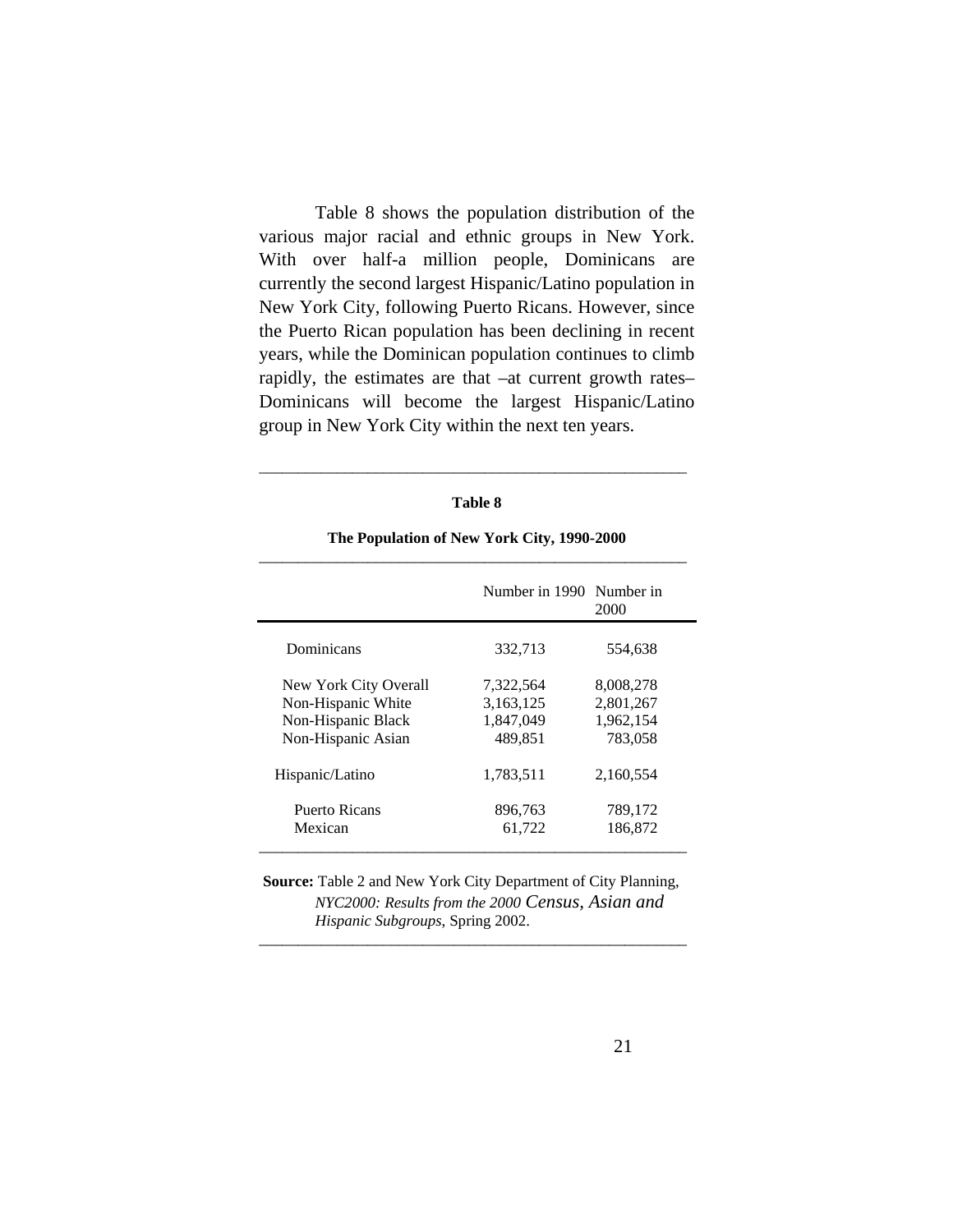| œ<br>וחו<br>я |  |
|---------------|--|
|---------------|--|

| City<br>Borough                                                             | Number                                         | % of Total<br>in 1990                |                                                 | Number % of Total<br>in 2000         |
|-----------------------------------------------------------------------------|------------------------------------------------|--------------------------------------|-------------------------------------------------|--------------------------------------|
| Manhattan<br>The Bronx<br><b>Oueens</b><br><b>Brooklyn</b><br>Staten Island | 136,696<br>87,261<br>52,309<br>55,301<br>1,146 | 41.1%<br>26.2<br>15.7<br>16.6<br>0.4 | 185,808<br>181,450<br>95,267<br>89,567<br>2,545 | 33.5%<br>32.7<br>17.2<br>16.1<br>0.5 |
| Total                                                                       | 332,713 100.0                                  |                                      | 554,638                                         | 100.0                                |

**The Dominican Population of New York City, By Borough** \_\_\_\_\_\_\_\_\_\_\_\_\_\_\_\_\_\_\_\_\_\_\_\_\_\_\_\_\_\_\_\_\_\_\_\_\_\_\_\_\_\_\_\_\_\_\_\_\_\_\_\_\_\_\_

Source: NYC Dept. of City Planning, *Socioeconomic Profiles*, City of New York, March 1993; and NYC Dept. of City Planning, *NYC2000: Results from the 2000 Census, Asian and Hispanic Subgroups*, Spring 2002. The 2000 numbers are adjusted for the Census undercount

\_\_\_\_\_\_\_\_\_\_\_\_\_\_\_\_\_\_\_\_\_\_\_\_\_\_\_\_\_\_\_\_\_\_\_\_\_\_\_\_\_\_\_\_\_\_\_\_\_\_\_\_\_\_\_

 Table 9 decomposes Dominican New Yorkers according to borough of residence. Although Manhattan continues to be the area of greatest concentration of Dominicans, with 33.5 percent of the New York City population residing there, the nineties saw a major spreading of Dominicans into other parts of the City. The Bronx, in particular, grew sharply as an area of Dominican settlement and now rivals Manhattan as the borough of New York with most Dominicans. In 2000, the Bronx was host to 181,400 Dominicans, compared to 185,808 in Manhattan.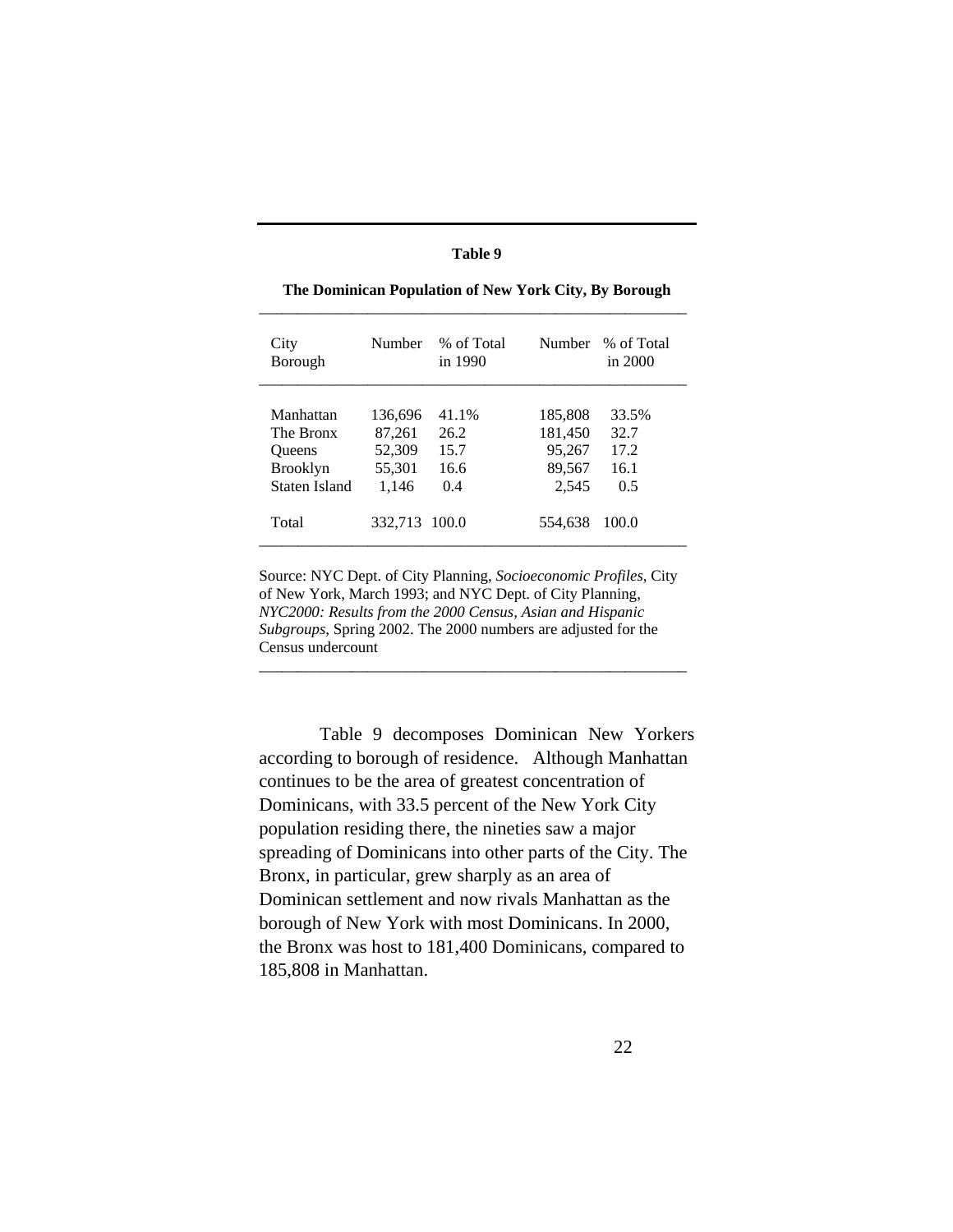Within Manhattan, the overwhelming focus of location is the Washington Heights/Inwood area. In the Bronx, there are large settlements in Morris Heights, Highbridge, Univ. Heights, Morris Heights, the Concourse, Fordham, Bedford Park and Marble Hill.

 These concentrations in Manhattan and the Bronx are followed by a number of communities in Queens, another borough of high Dominican growth in the 1990s, and Brooklyn. The largest concentration in Queens is located in Corona, while in Brooklyn, the significant areas are Williamsburg, Bushwick,Sunset Park and Cypress Hills.

### **5. The Socioeconomic Status of Dominicans**

What is the current socioeconomic status of the Dominican population in the United States? How does it compare with that of other groups in the country?

Most experts utilize mean household income in comparing the average standard of living of various groups in the population. But in inter-group comparisons, one should consider the fact that the number of people residing in a household may vary across groups. Because of this variability, two households with identical income may have widely different standards of living. If one household has ten persons living in it while the other has only three, the standard of living is much higher in the latter. In order to adjust for differences in household size, economists usually divide household income by the number of persons in the household to compute per-capita household income. This adjustment is important because there is great variability in the average number of persons per household across the various groups considered. In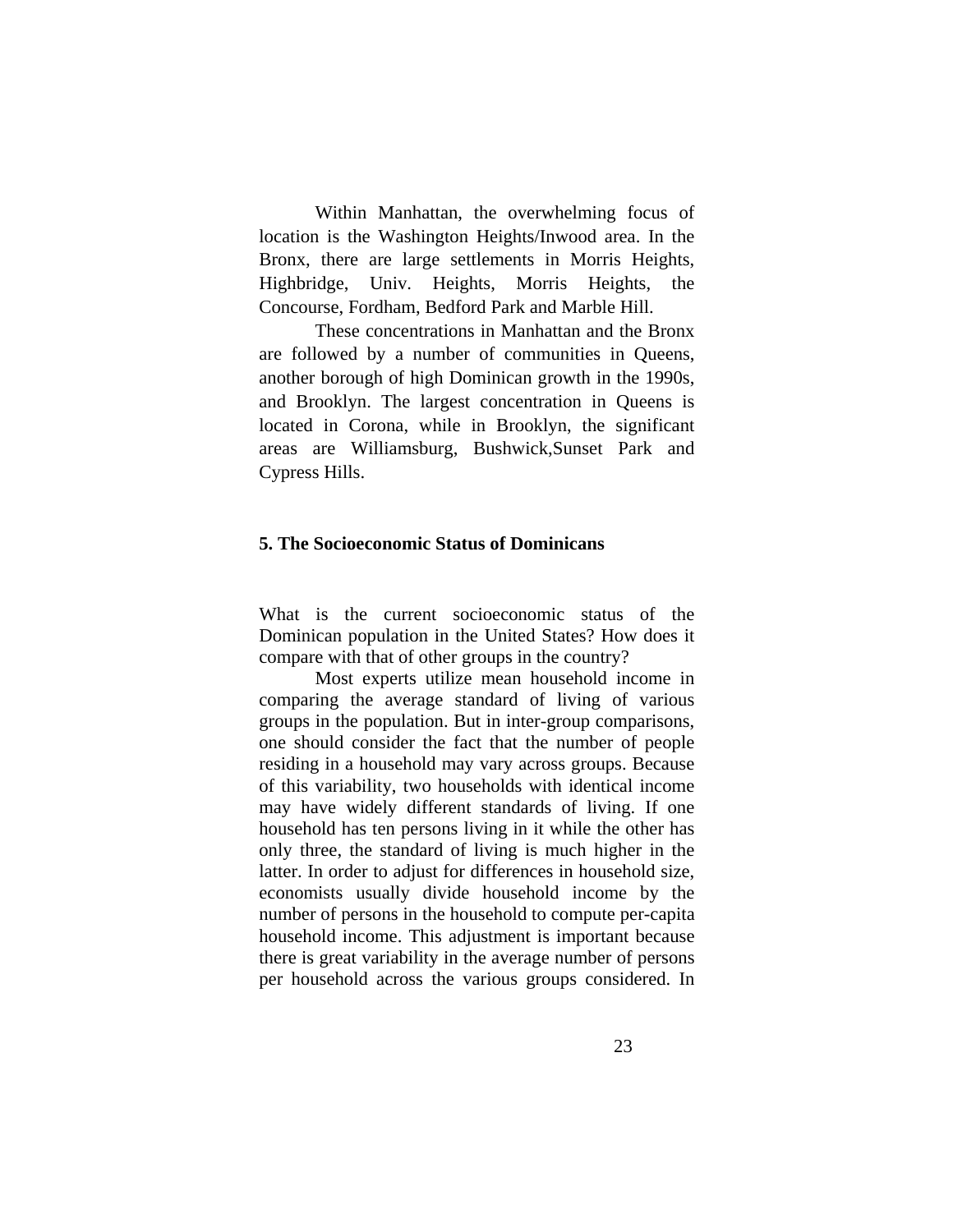### **Table 10**

\_\_\_\_\_\_\_\_\_\_\_\_\_\_\_\_\_\_\_\_\_\_\_\_\_\_\_\_\_\_\_\_\_\_\_\_\_\_\_\_\_\_\_\_\_\_\_\_\_\_\_\_\_\_\_

# \_\_\_\_\_\_\_\_\_\_\_\_\_\_\_\_\_\_\_\_\_\_\_\_\_\_\_\_\_\_\_\_\_\_\_\_\_\_\_\_\_\_\_\_\_\_\_\_\_\_\_\_\_\_\_ Mean Annual Household Income Per-Capita, 1999 \_\_\_\_\_\_\_\_\_\_\_\_\_\_\_\_\_\_\_\_\_\_\_\_\_\_\_\_\_\_\_\_\_\_\_\_\_\_\_\_\_\_\_\_\_\_\_\_\_\_\_\_\_\_\_ Dominican Population \$11,065 United States Average 22,086 Non-Hispanic White Population 25,187 Non-Hispanic Black Population 14,516 Non-Hispanic Asian Population 22,260 Hispanic/Latino Population 12,483 \_\_\_\_\_\_\_\_\_\_\_\_\_\_\_\_\_\_\_\_\_\_\_\_\_\_\_\_\_\_\_\_\_\_\_\_\_\_\_\_\_\_\_\_\_\_\_\_\_\_\_\_\_\_\_

 **Per-Capita Income in the U.S., By Race/Ethnicity** 

 **Source:** 2000 Census, 5% PUMS, authors' tabulations..

2000, the average household size among Dominicans in the United States was 3.6, but for the overall United States it was lower, equal to 2.6.

\_\_\_\_\_\_\_\_\_\_\_\_\_\_\_\_\_\_\_\_\_\_\_\_\_\_\_\_\_\_\_\_\_\_\_\_\_\_\_\_\_\_\_\_\_\_\_\_\_\_\_\_\_\_\_

 Table 10 presents the differences in annual household income per capita prevailing in the United States in 1999. Note that the income differentials between the population of Dominican ethnicity and the rest of the population are substantial. In 1999, Dominicans had an annual household income per-capita of \$11,065, which was about half of the per-capita income of the average household in the country. The gap is slightly lower when compared to the overall Latino/Hispanic population, whose mean per-capita income in 2000 was \$12,483.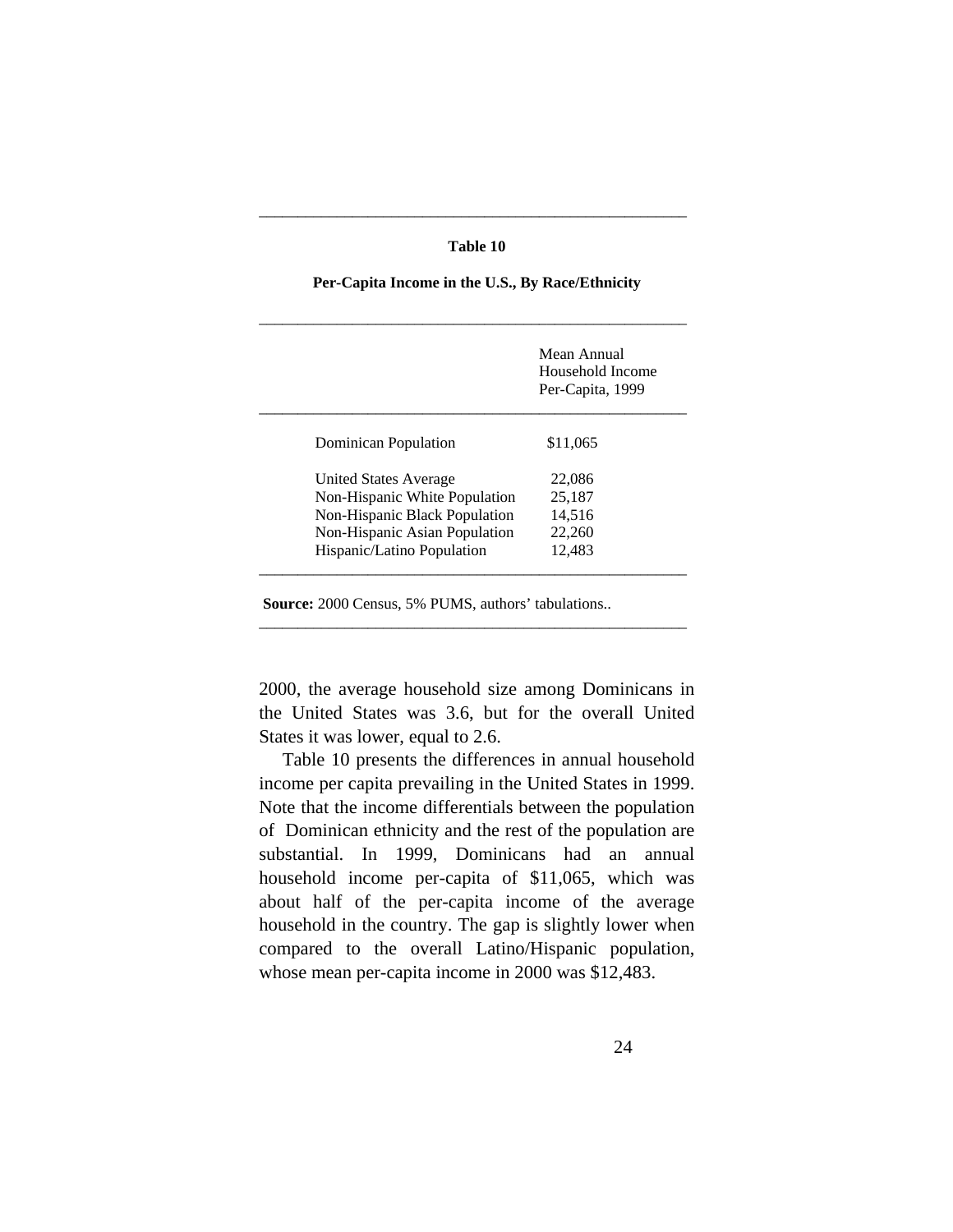### **Table 11**

\_\_\_\_\_\_\_\_\_\_\_\_\_\_\_\_\_\_\_\_\_\_\_\_\_\_\_\_\_\_\_\_\_\_\_\_\_\_\_\_\_\_\_\_\_\_\_\_\_\_\_\_\_\_\_

|                              | Mean Annual Household<br>Income Per-Capita, 1999 |
|------------------------------|--------------------------------------------------|
| Dominican Population in U.S. | \$11,065                                         |
| Florida                      | 12,886                                           |
| New Jersey                   | 11,980                                           |
| New York                     | 10,173                                           |
| Massachusetts                | 10,147                                           |
| Rhode Island                 | 8,560                                            |

 **The Per-Capita Income of Dominicans in the U.S., By State** 

 **Source:** 2000 Census, 5% PUMS, authors' tabulations.

 The socioeconomic status of Dominicans varies dramatically by geography. Table 11 presents the average annual household income per-capita of Dominicans in the states with the largest Dominican communities. As can be seen, Florida displays the highest income, with \$12,886, and Rhode Island the lowest, with \$8,560. This represents tremendous inequality: the average income of Dominicans in Florida is 50 percent higher than that of Dominicans in Rhode Island.

\_\_\_\_\_\_\_\_\_\_\_\_\_\_\_\_\_\_\_\_\_\_\_\_\_\_\_\_\_\_\_\_\_\_\_\_\_\_\_\_\_\_\_\_\_\_\_\_\_\_\_\_\_\_\_

 Table 11 shows that Dominicans in New York State have a per-capita income that is somewhat below the average for the United States. Since the great majority of Dominicans in New York State are located in New York City, this indicator applies to them as well.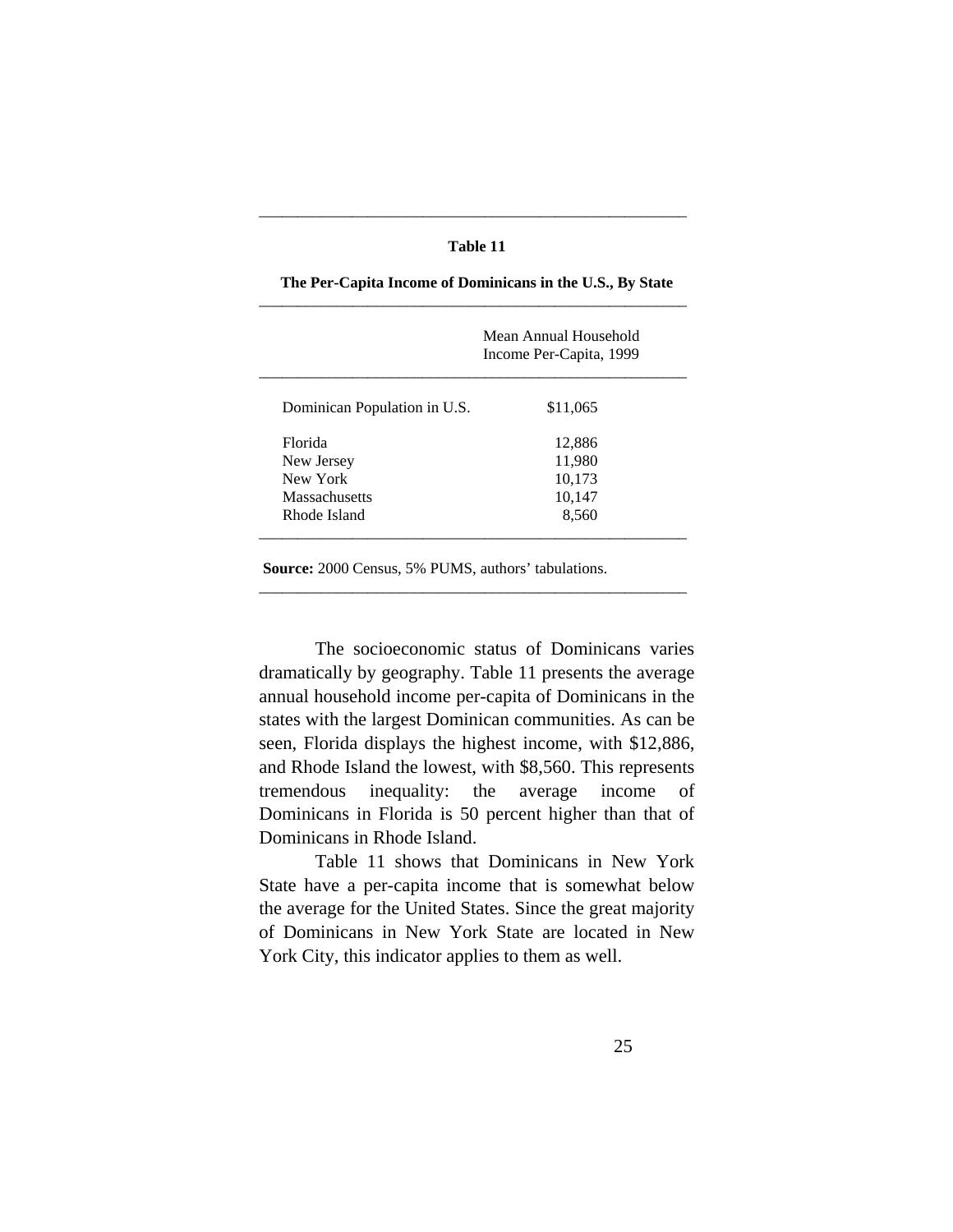| 'able |  |
|-------|--|
|-------|--|

\_\_\_\_\_\_\_\_\_\_\_\_\_\_\_\_\_\_\_\_\_\_\_\_\_\_\_\_\_\_\_\_\_\_\_\_\_\_\_\_\_\_\_\_\_\_\_\_\_\_\_\_\_\_\_

|                                | Mean Annual Household<br>Income Per-Capita, 1999 | Poverty<br>Rate $(\%)$ |
|--------------------------------|--------------------------------------------------|------------------------|
| Dominican New Yorkers, overall | \$10,032                                         | 32.0%                  |
| New York City Average          | 24,010                                           | 19.1                   |
| Non-Hispanic White Population  | 37.391                                           | 9.7                    |
| Non-Hispanic Black Population  | 15,367                                           | 23.6                   |
| Non-Hispanic Asian Population  | 19,533                                           | 18.2                   |
| Hispanic/Latino Population     | 12.500                                           | 29.7                   |

\_\_\_\_\_\_\_\_\_\_\_\_\_\_\_\_\_\_\_\_\_\_\_\_\_\_\_\_\_\_\_\_\_\_\_\_\_\_\_\_\_\_\_\_\_\_\_\_\_\_\_\_\_\_\_

### **Socioeconomic Status of Dominicans in New York City, 2000**

 **Source:** 2000 Census, 5% PUMS.

 Table 12 shows the annual income per-capita of the major racial and ethnic groups in New York City. The mean per-capita income of Dominicans in 1999 was \$10,032, which is the lowest per-capita income among all the major racial and ethnic groups in New York City. Compared to the average for New York City, Dominican per-capita income was less than half. Even among Hispanics/Latinos, the per-capita income of Dominicans was 25 percent lower than the average for Hispanics/Latinos in New York.

 The comparatively low income of Dominican New Yorkers is reflected in high poverty rates. Poverty status is determined by comparing the income of the family where the person lives with an income threshold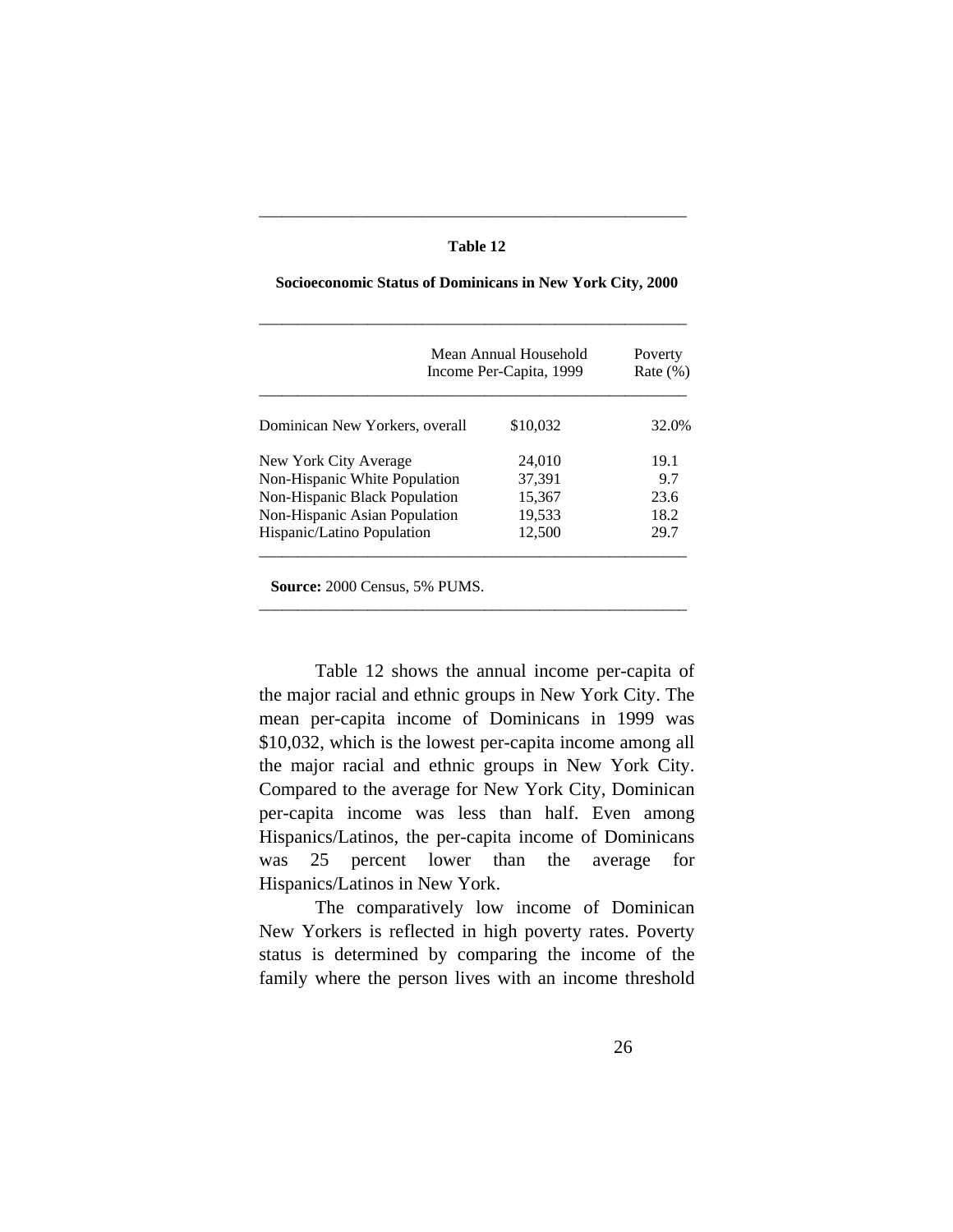measuring the amount of financial resources that a family needs in order to purchase a basic, minimum food budget. This threshold varies with the number of persons in the family , number of children, and age of family members. For instance, the average income threshold for a family consisting of two adults with one child is \$13, 410 for 1999, but for a family of two adults and three children, the threshold rises to \$19,882. The poverty rate is the percentage of persons living in families with income below the poverty income threshold.

 Table 12 shows that Dominicans have the highest poverty rates of the groups presented. About one out of every three Dominicans in New York City lived in households with income under the poverty line. The overall poverty rate in the City was 19.1 percent and among Hispanics/Latinos in general it was close to 30 percent.

 Although the socioeconomic status of Dominican New Yorkers in 2000 was lower compared to others in the City, the situation back in 1990 was substantially worse. Indeed, Dominicans displayed a significant increase in income in the 1990s.

 Table 13 displays the changes in the socioeconomic status of New Yorkers in the 1990s, showing the average per-capita household income in 1989 and 1999. The 1989 figures have been adjusted for inflation (converted into their 1999 dollar equivalent), so that they can be compared to the 1999 data.

 Table 13 shows that Dominicans had a 16 percent increase in income in the 1990s, compared to a 9.2 percent increase for the New York City population overall. Still, Dominican income gains pale in comparison to those of the non-Hispanic White population, whose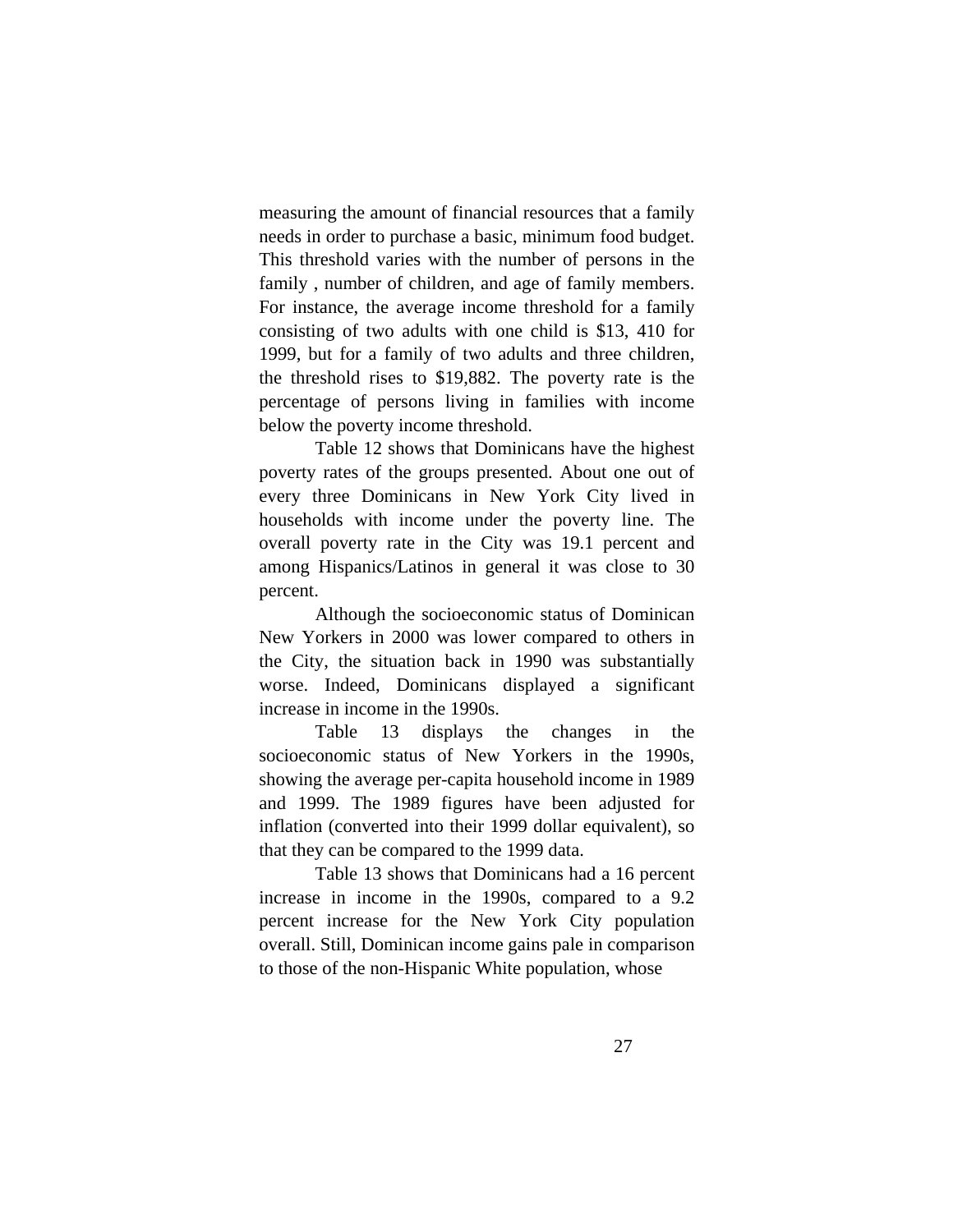|                 | Per-Capita<br>Household<br>Income, 1989 | Per-Capita<br>Household<br>Income, 1999 | % Change<br>1989-1999 |
|-----------------|-----------------------------------------|-----------------------------------------|-----------------------|
| Dominicans      | \$8,659                                 | \$10.032                                | 15.9%                 |
| New York City   | 21,991                                  | 24,010                                  | $9.2\%$               |
| Non-Hisp. White | 31,026                                  | 37.391                                  | 20.5%                 |
| Non-Hisp. Black | 14,573                                  | 15,367                                  | 5.4%                  |
| Non-Hisp. Asian | 18,189                                  | 19,533                                  | 7.4%                  |
| Hispanic/Latino | 11,515                                  | 12.500                                  | 8.6%                  |

 **Changes in Socioeconomic Status, New York City, 2000**

**Table 13**

\_\_\_\_\_\_\_\_\_\_\_\_\_\_\_\_\_\_\_\_\_\_\_\_\_\_\_\_\_\_\_\_\_\_\_\_\_\_\_\_\_\_\_\_\_\_\_\_\_\_\_\_\_\_\_

 Source: 1990 and 2000 U.S. Census, 5% PUMS. The data for 1989 has been adjusted for inflation and converted into 1989 dollars. \_\_\_\_\_\_\_\_\_\_\_\_\_\_\_\_\_\_\_\_\_\_\_\_\_\_\_\_\_\_\_\_\_\_\_\_\_\_\_\_\_\_\_\_\_\_\_\_\_\_\_\_\_\_\_

 income per-capita increased by over 20 percent in the 1990s. By 1999, the White population of New York City had per-capita income that was almost four times that of Dominicans.

 The income growth of Dominican New Yorkers in the nineties was accompanied by a drop in poverty rates. The poverty rate of Dominicans in New York declined from 36.3 percent in 1989 to 32 percent in 1999. By contrast, the poverty rate in the City of New York increased from 16.9 percent in 1989 to 19.1 percent in 1999.

Despite the progress in the 1990s, the low income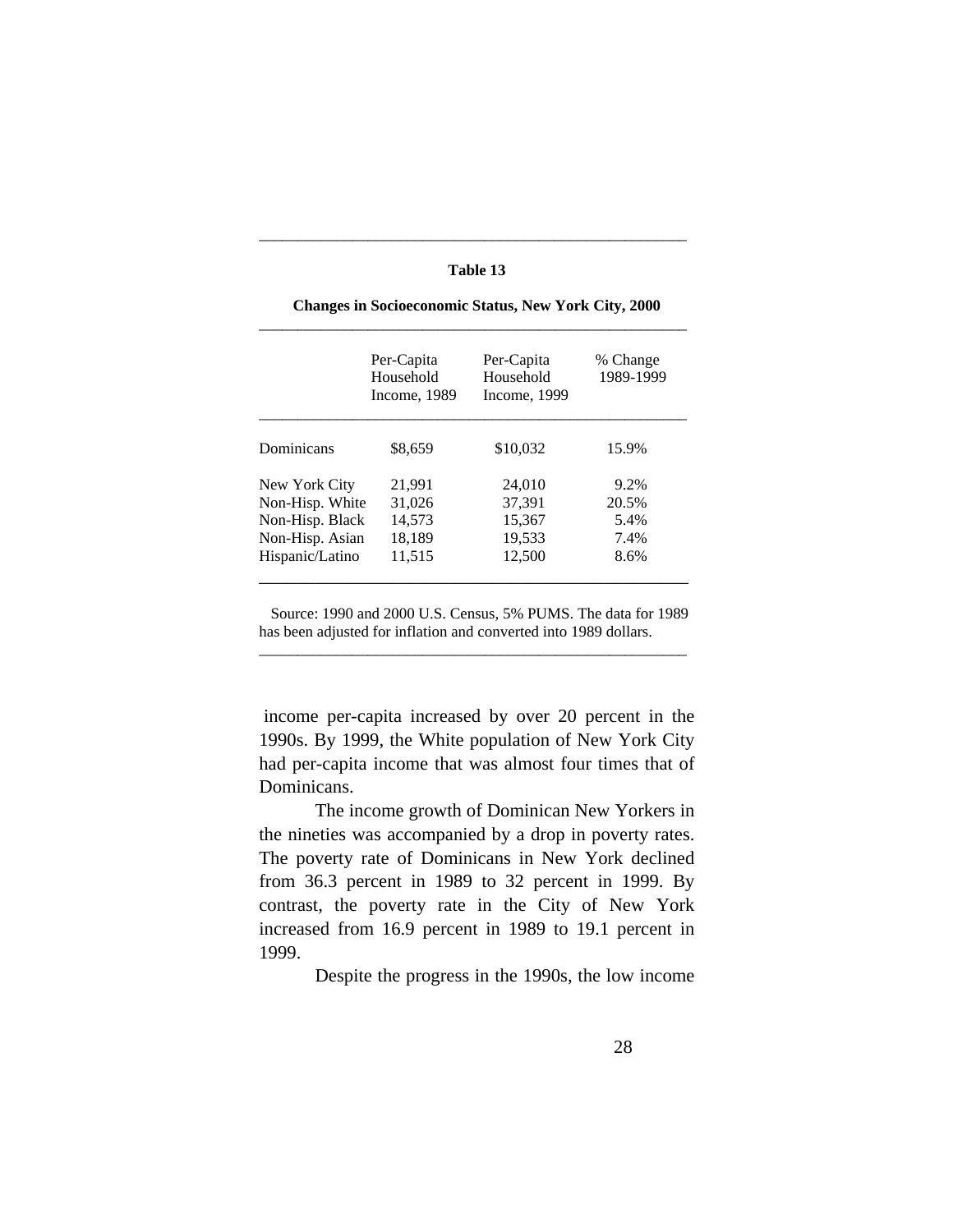and high poverty rates still facing many Dominicans, in New York City and elsewhere, represents a serious challenge.

In New York City, the economy has gone through severe cycles of boom and bust over the last three decades. These cycles have affected minority populations much more acutely than other groups. For instance, beginning in late 1989 and lasting until 1993, New York City *lost* hundreds of thousands of jobs to a recession that by many accounts was the worst since the Great Depression of the 1930s. After 1993, the City's economic pace remained slow compared to the rest of the nation, with unemployment still hovering above the 10 percent level as late as 1997. Only at the end of the decade was the nation's economic acceleration fully transmitted into sharply lower unemployment rates. By the early 2000s, unemployment had declined below 5 percent in the City, only to rise sharply again in response to the September  $11<sup>th</sup>$  aftermath and the economy's recession. It is for this reason that the long-run impact of the economic progress of the 1990s discussed earlier is yet to be determined.

### **6. Demographic Factors and Socioeconomic Status**

 What explains the lower socioeconomic status of Dominicans compared to the average New Yorker? In our analysis below, two sets of forces are presented. Firstly, demographic factors, such as age, family structure and immigration, are analyzed. Secondly, labor market forces are discussed, including labor force participation, unemployment and earnings. This analysis leads to a discussion of the role of educational attainment in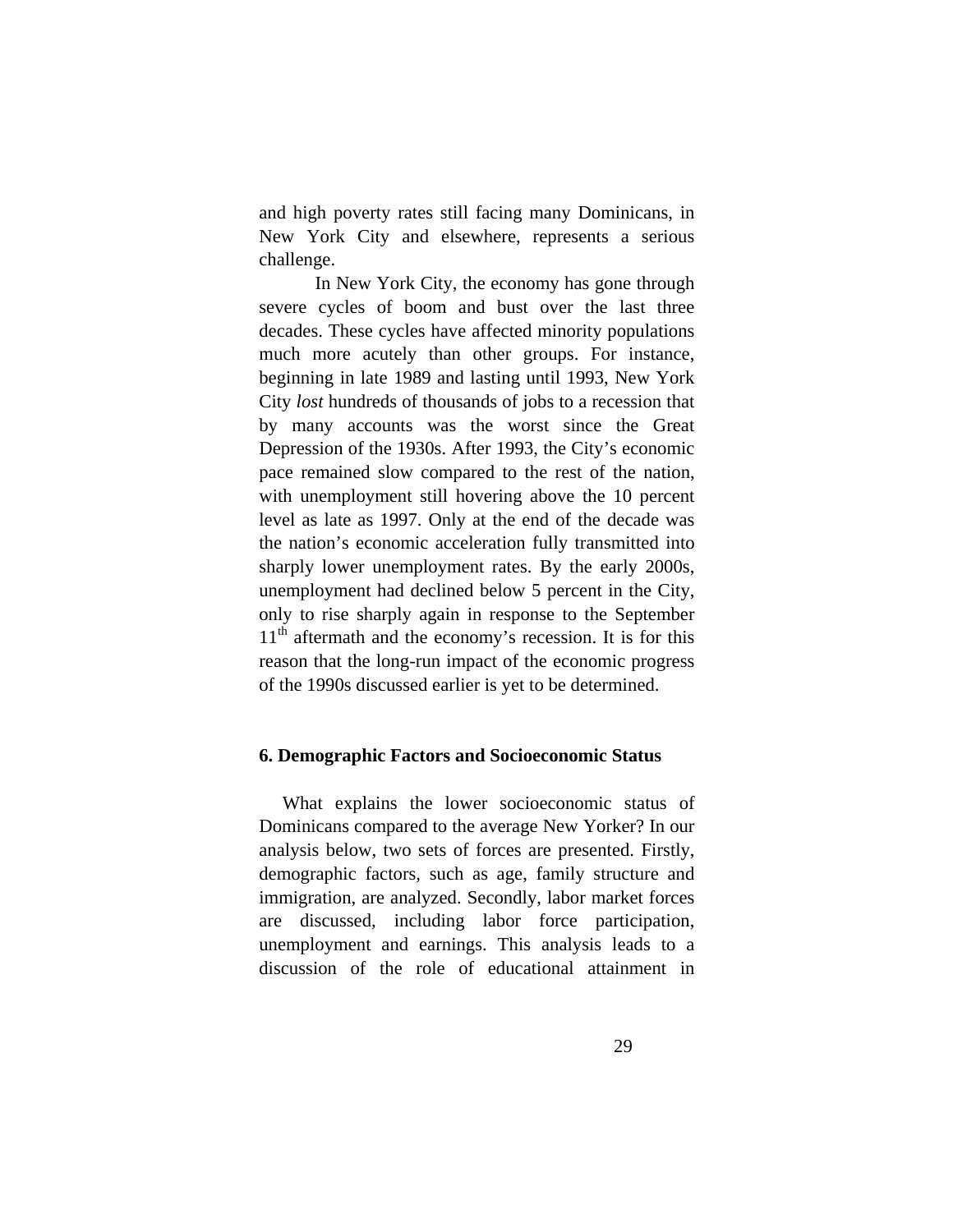explaining differences in economic outcomes. We then examine in detail current educational indicators among Dominicans, and specify the prospects facing the second generation of Dominicans in the U.S.

 One possible set of explanations for the high poverty rates among Dominicans is demographic. The age structure of a population, for instance, makes a significant difference in terms of income: except for the very old, as individuals age, they generally have greater income. As a result, if the average age of a population is less than that of other groups, its average income may be lower and poverty rates higher.

 Table 14 shows the age distribution of the U.S. and New York City populations, by race and ethnicity. The overall Dominican population in the U.S. has a median age of about 30 years, as do New York City Dominicans. This is substantially lower than the average age in the United

|                               | <b>States</b> | United New York<br>City |
|-------------------------------|---------------|-------------------------|
| Dominican Population          | 29.6          | 29.9                    |
| <b>Total Population</b>       | 35.4          | 34.4                    |
| Non-Hispanic White Population | 38.6          | 40.6                    |
| Non-Hispanic Black Population | 29.9          | 32.6                    |
| Non-Hispanic Asian Population | 33.1          | 34.0                    |
| Hispanic/Latino Population    | 26.0          | 29.4                    |

\_\_\_\_\_\_\_\_\_\_\_\_\_\_\_\_\_\_\_\_\_\_\_\_\_\_\_\_\_\_\_\_\_\_\_\_\_\_\_\_\_\_\_\_\_\_\_\_\_\_\_\_\_\_\_

**Table 14 The Median Age of Dominicans in the United States, 2000** 

\_\_\_\_\_\_\_\_\_\_\_\_\_\_\_\_\_\_\_\_\_\_\_\_\_\_\_\_\_\_\_\_\_\_\_\_\_\_\_\_\_\_\_\_\_\_\_\_\_\_\_\_\_\_\_

 **Source:** 2000 Census, Summary File Tape 4.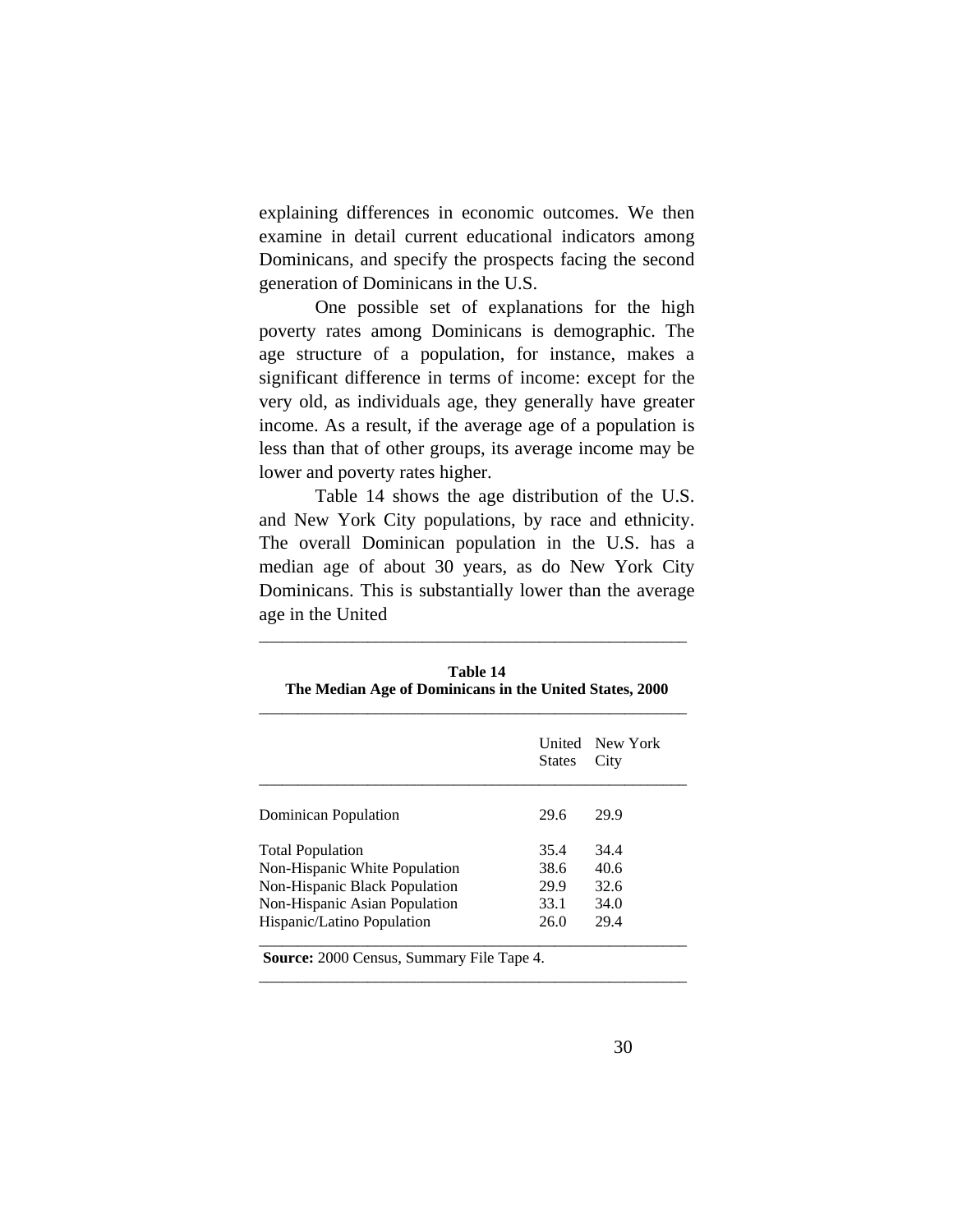States, equal to 35.4 years, as well as in New York City, where the median age is 34.4 years. The young age of Dominicans partly explains their lower income since, as noted above, labor market rewards are positively correlated with age, seniority and on-the-job experience.

 A second set of forces explaining the comparatively high poverty levels among Dominicans is related to gender and marital status. Because of the drastically lower income received by women in the labor market, families headed by separated or divorced women, as well as single women with children, tend to have lower income and higher poverty than married couple families.

 The proportion of persons living in such families is substantially higher among Dominicans. Table 15 presents the proportion of persons living in families

\_\_\_\_\_\_\_\_\_\_\_\_\_\_\_\_\_\_\_\_\_\_\_\_\_\_\_\_\_\_\_\_\_\_\_\_\_\_\_\_\_\_\_\_\_\_\_\_\_\_\_\_\_\_\_

| Table 15                                                   |
|------------------------------------------------------------|
| Female-Headed Families in the U.S. and New York City, 2000 |
| Expressed as a % of all families                           |

|                               | <b>States</b> | United New York<br>City |
|-------------------------------|---------------|-------------------------|
| Dominican Population          | 32.5%         | 38.2%                   |
| <b>Total Population</b>       | 13.3%         | 22.1%                   |
| Non-Hispanic White Population | 9.6           | 9.1                     |
| Non-Hispanic Black Population | 35.6          | 40.0                    |
| Non-Hispanic Asian Population | 8.9           | 8.1                     |
| Hispanic/Latino Population    | 17.1          | 32.0                    |

\_\_\_\_\_\_\_\_\_\_\_\_\_\_\_\_\_\_\_\_\_\_\_\_\_\_\_\_\_\_\_\_\_\_\_\_\_\_\_\_\_\_\_\_\_\_\_\_\_\_\_\_\_\_\_

 **Source:** 2000 Census, 5% PUMS.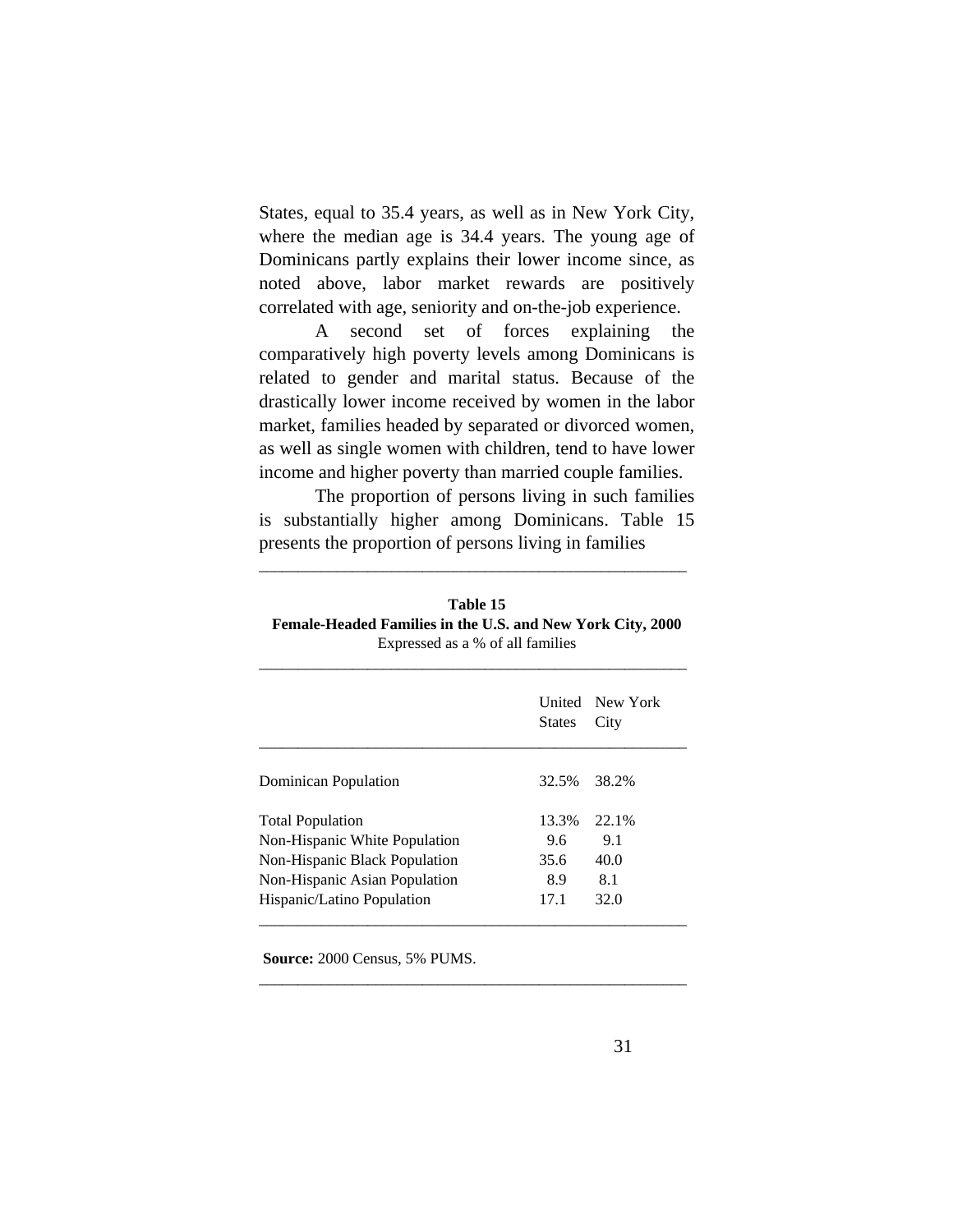headed by women, with no spouse present, for the major racial and ethnic groups in the United States. Among Dominicans in the United States, 32.5 percent live in female-headed families. The proportion is higher for Dominican New Yorkers, 38.2 percent of whom live in this type of household. These figures are substantially higher than those for the overall population, although they remain lower than those for Black/African Americans.

 A high proportion of the Dominican population under poverty consists of female-headed families. Consider the case of New York City. Table 16 decomposes poverty rates for families headed by women, with no spouse present, and for other households, which are largely married couple families. The poverty rate among Dominican female-headed families in New York

| Table 16                                                       |
|----------------------------------------------------------------|
| <b>Poverty and Female-Headed Families, New York City, 2000</b> |
| Proportion of persons living under poverty line                |

\_\_\_\_\_\_\_\_\_\_\_\_\_\_\_\_\_\_\_\_\_\_\_\_\_\_\_\_\_\_\_\_\_\_\_\_\_\_\_\_\_\_\_\_\_\_

|                               | Female-<br>Headed<br><b>Families</b> | Other<br>Households |
|-------------------------------|--------------------------------------|---------------------|
| Dominican Population          | 46.2%                                | 22.8%               |
| <b>Total Population</b>       | 34.9%                                | 14.3%               |
| Non-Hispanic White Population | 15.4                                 | 9.1                 |
| Non-Hispanic Black Population | 33.7                                 | 16.1                |
| Non-Hispanic Asian Population | 19.0                                 | 18.1                |
| Hispanic/Latino Population    | 46.6                                 | 21.2                |

 **Source:** 2000 Census, 5% PUMS.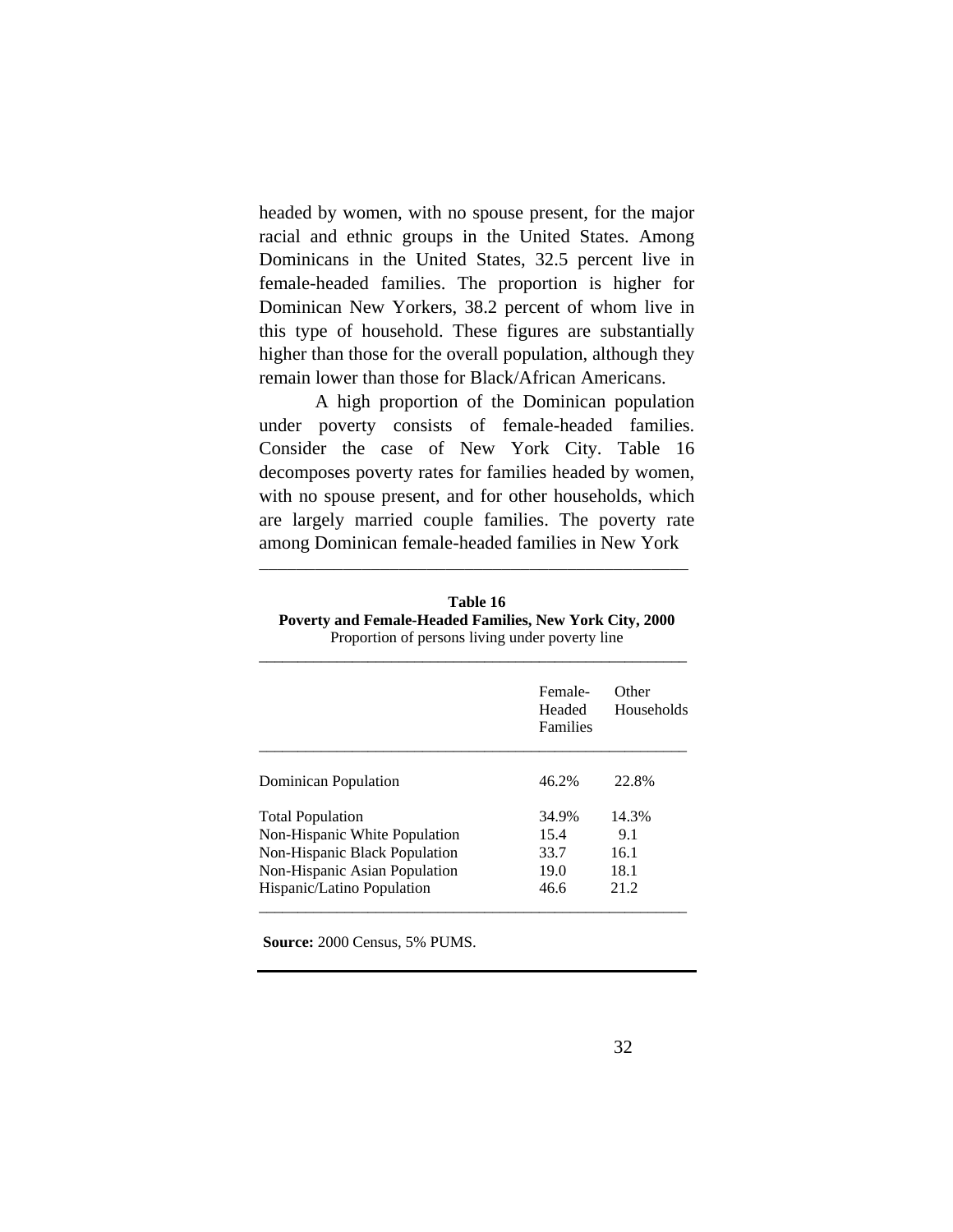in 2000 was 46.2 percent, more than twice the poverty race facing other households. This gap exists not only for Dominicans, but also for most other groups in the population, particularly those with lower average income levels.

 Another major demographic force among Dominican New Yorkers is the large fraction of recent immigrants in the population. This is significant because there exist substantial income differences between recent immigrants and the rest of the population. Largely, this is the result of the difficulties encountered by labor market newcomers, as they enter and adjust to the American economy and society. Consider, for instance, the income of Dominican immigrants who entered the U.S. between 1995 and 2000. The annual per-capita household income of these migrants in 1999 was \$9,377. By comparison, the per-capita income of immigrants who moved to the U.S. before 1990 was equal to \$12,556 in the year 1999, close to one-third higher. These figures imply that the gap between the income of Dominicans and other groups presented earlier may be partly related to the much larger proportion of recent immigrants among Dominicans compared to other groups.

 At the same time, the data show that Dominican immigrants exhibit substantially lower income than other immigrants. This suggests that other economic forces are compounding demographic factors in influencing the social and economic status of Dominicans. The next section examines the basic labor market changes in the Dominican population occurring between 1990 and 2000. We study labor force participation rates, unemployment, industry and occupational distributions.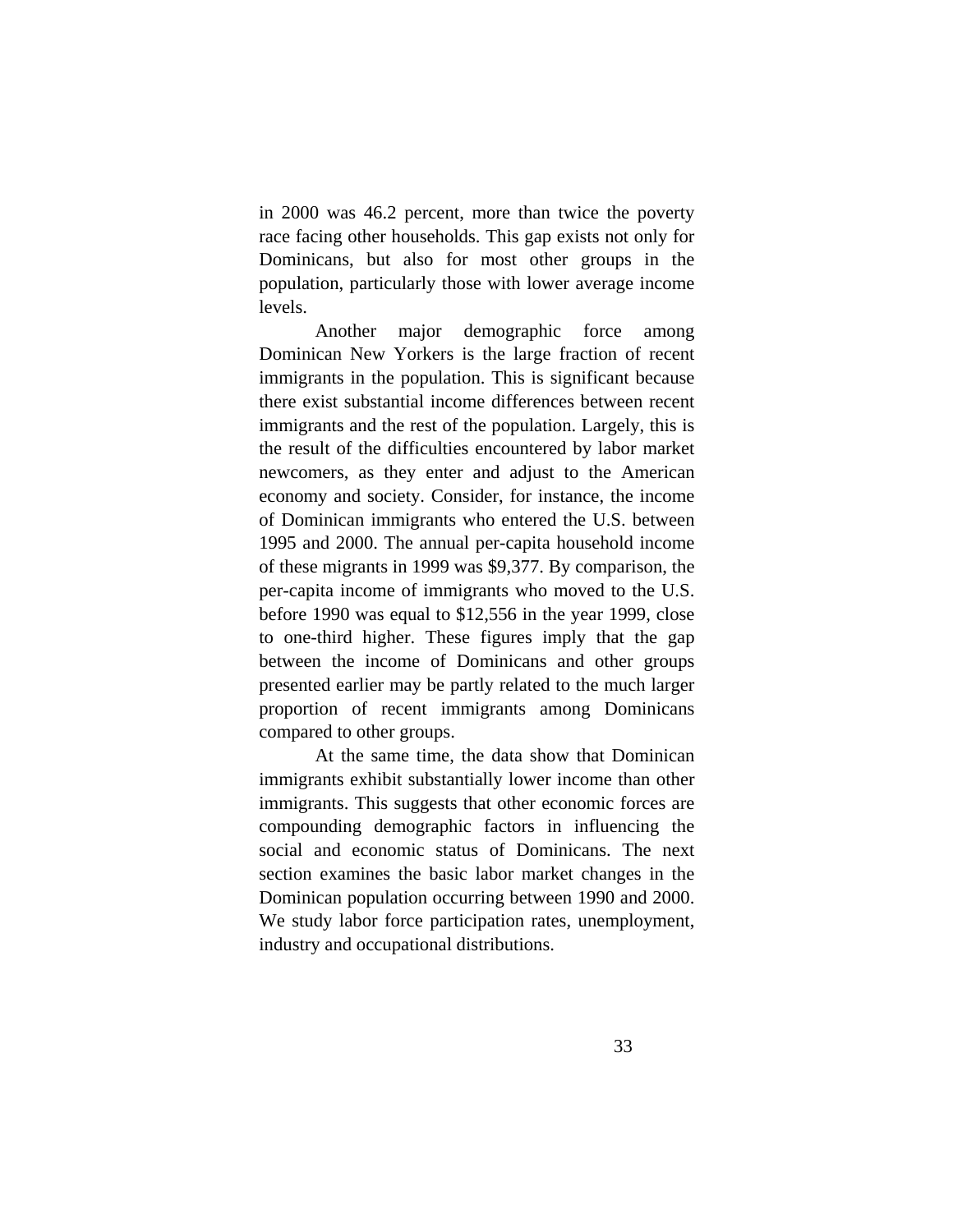# **7. The Labor Market Situation of the Dominican Population**

The lower income and higher poverty rates facing the Dominican population in 2000, compared to other racial and ethnic groups in the United States, can be explained in large part by the labor market challenges encountered by Dominicans. The key labor market outcomes to analyze include: (1) labor force participation, (2) employment or unemployment rate of those persons who are in the labor force, and (3) earnings received by those who are employed. We examine how these variables changed between 1990 and 2000, both for Dominicans as well as for the overall population of the United States.

# **Labor Force Participation and Unemployment**

Table 17 presents U.S. labor force participation rates in 2000, decomposed by race/ethnicity and gender. For both men and women, the labor force participation rate among Dominicans lies below that of the overall population of the United States.

 The proportion of Dominican men participating in the labor force (employed or unemployed) was approximately 64 percent, quite below the overall participation rate in the nation of 72.7 percent. Among Dominican women, 53.1 percent were participating in the labor market in 2000, compared to 58.5 percent among non-Hispanic White women.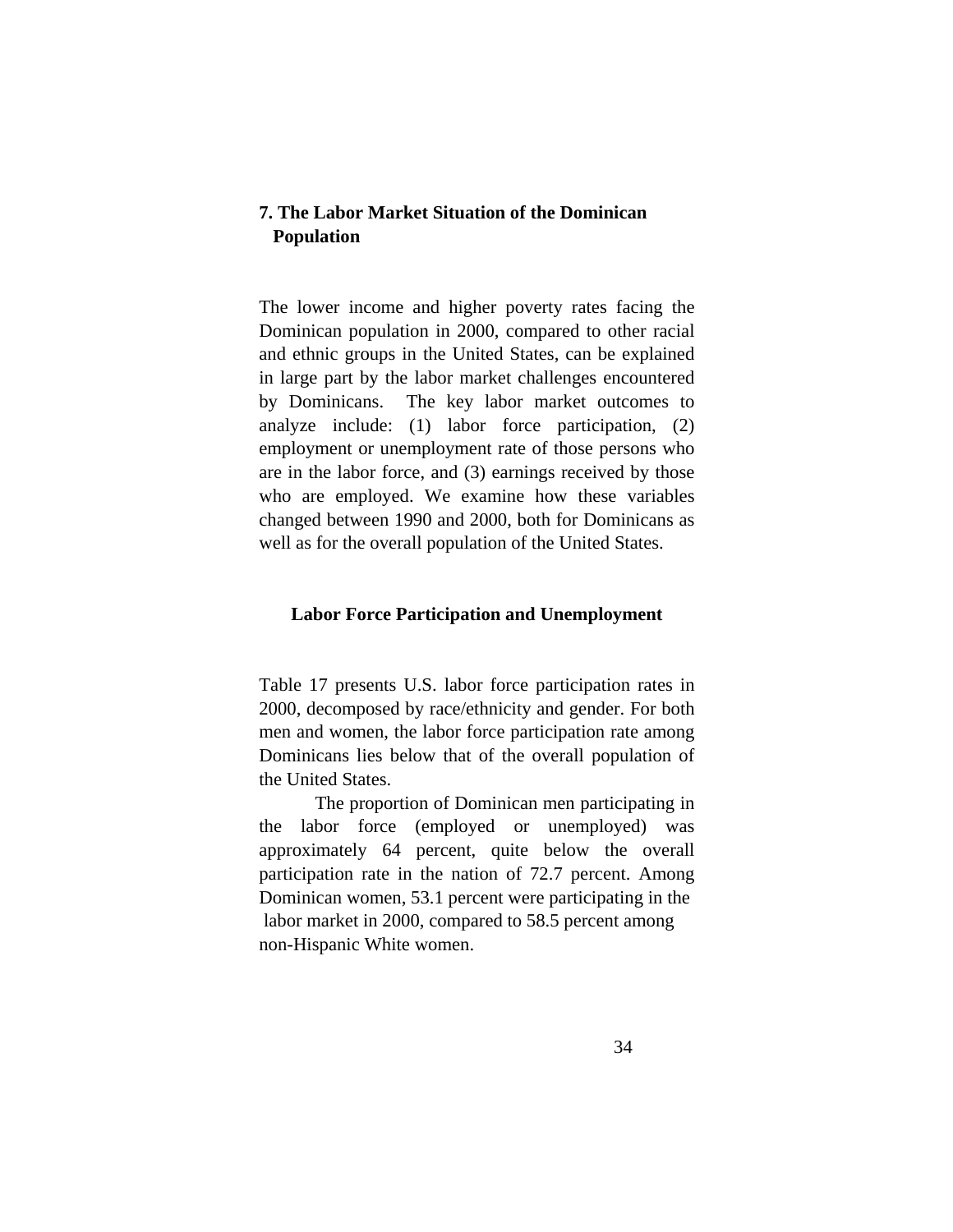#### **Table 17**

\_\_\_\_\_\_\_\_\_\_\_\_\_\_\_\_\_\_\_\_\_\_\_\_\_\_\_\_\_\_\_\_\_\_\_\_\_\_\_\_\_\_\_\_\_\_\_\_\_\_\_\_\_\_

#### **Labor Force Participation Rates in the United States, 2000**

Persons 16 years of age or older

\_\_\_\_\_\_\_\_\_\_\_\_\_\_\_\_\_\_\_\_\_\_\_\_\_\_\_\_\_\_\_\_\_\_\_\_\_\_\_\_\_\_\_\_\_\_\_\_\_\_\_\_\_\_\_

| Population                   |       | Labor Force Participation Rate (%) |  |
|------------------------------|-------|------------------------------------|--|
| Group                        | Male  | Female                             |  |
| Dominican Population         | 64.0% | 53.1%                              |  |
| <b>United States overall</b> | 72.7  | 58.5                               |  |
| Non-Hispanic White           | 73.8  | 58.8                               |  |
| Non-Hispanic Black           | 65.8  | 60.7                               |  |
| Non-Hispanic Asian           | 71.8  | 57.5                               |  |
| Hispanic/Latino              | 71.4  | 53.5                               |  |

Source: 2000 Census, 5% PUMS.

 Dominican labor force participation rates are lower in New York City than in the rest of the nation. This may partly explain the comparatively lower income of Dominican New Yorkers.

\_\_\_\_\_\_\_\_\_\_\_\_\_\_\_\_\_\_\_\_\_\_\_\_\_\_\_\_\_\_\_\_\_\_\_\_\_\_\_\_\_\_\_\_\_\_\_\_\_\_\_\_\_\_\_

 Table 18 presents the labor force participation rates of Dominicans and other racial and ethnic groups in New York City in 2000. The labor force participation rate among Dominican men in New York was 60.9 percent in the year 2000, while that of women was 49.1 percent, both significantly below the corresponding figures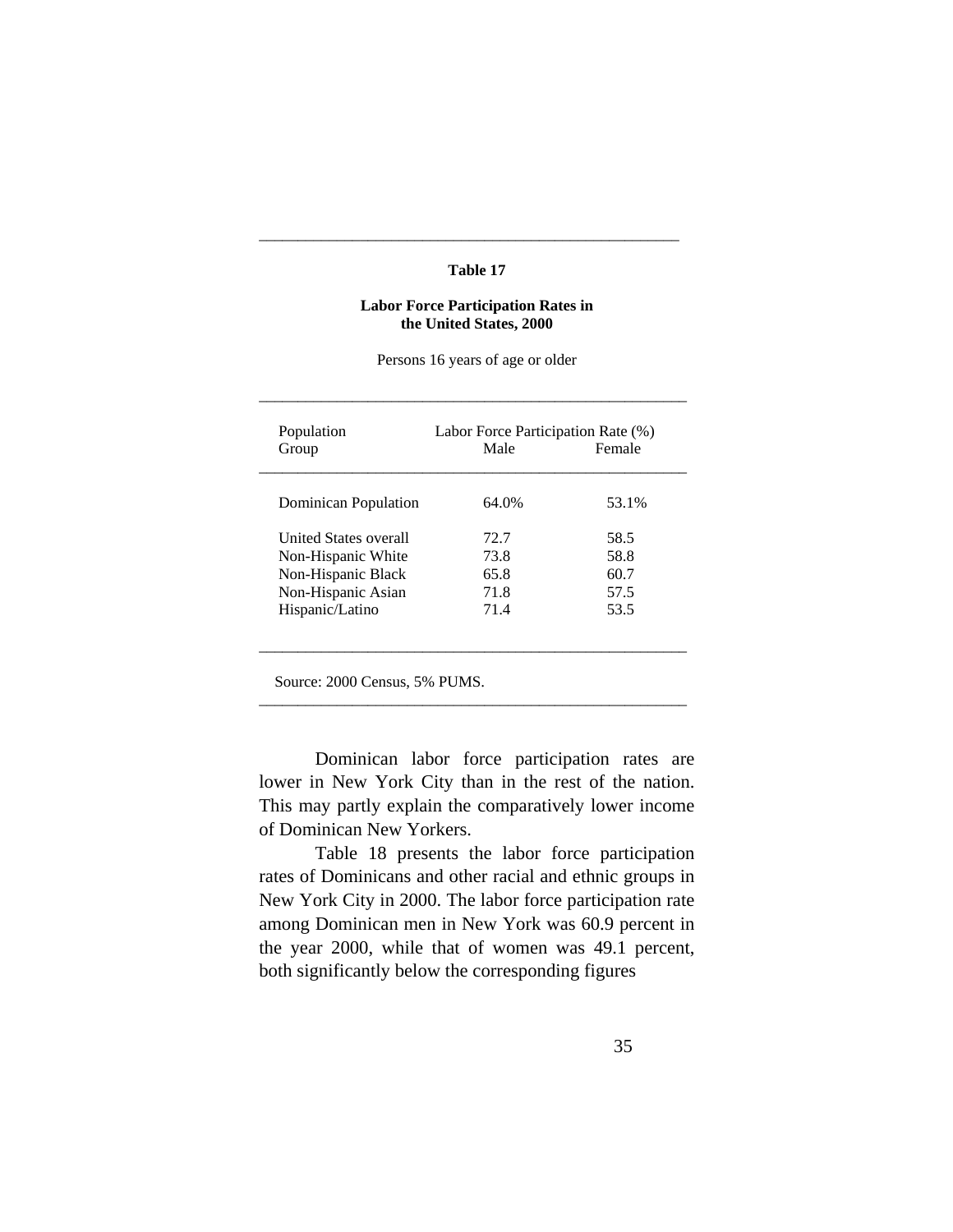#### **Table 18**

\_\_\_\_\_\_\_\_\_\_\_\_\_\_\_\_\_\_\_\_\_\_\_\_\_\_\_\_\_\_\_\_\_\_\_\_\_\_\_\_\_\_\_\_\_\_\_\_\_\_\_\_\_\_\_

#### **Labor Force Participation Rates in New York City, 2000**

Persons 16 years of age or older

\_\_\_\_\_\_\_\_\_\_\_\_\_\_\_\_\_\_\_\_\_\_\_\_\_\_\_\_\_\_\_\_\_\_\_\_\_\_\_\_\_\_\_\_\_\_\_\_\_\_\_\_\_\_\_

| Population<br>Group          | Labor Force Participation Rate (%)<br>Female<br>Male |       |
|------------------------------|------------------------------------------------------|-------|
|                              |                                                      |       |
| Dominican Population         | 60.9%                                                | 49.1% |
| <b>United States overall</b> | 66.9                                                 | 53.5  |
| Non-Hispanic White           | 69.3                                                 | 54.5  |
| Non-Hispanic Black           | 62.8                                                 | 57.2  |
| Non-Hispanic Asian           | 70.3                                                 | 53.7  |
| Hispanic/Latino              | 64.2                                                 | 48.3  |

Source: 2000 Census, 5% PUMS.

for U.S. Dominicans. But as can be seen from Table 18, labor force participation is lower in New York for every group in the City, not just Dominicans.

\_\_\_\_\_\_\_\_\_\_\_\_\_\_\_\_\_\_\_\_\_\_\_\_\_\_\_\_\_\_\_\_\_\_\_\_\_\_\_\_\_\_\_\_\_\_\_\_\_\_\_\_\_\_\_

 Compounding the comparatively lower labor force participation rates of Dominicans, compared to the rest of the population, the trend has been for participation rates for men to decline over time. In New York City, for example, the labor force participation rate of Dominican men declined from 75.6 percent in 1980 to 73.1 percent in 1990 and, as Table 18 shows, to 60.9 percent in 2000. For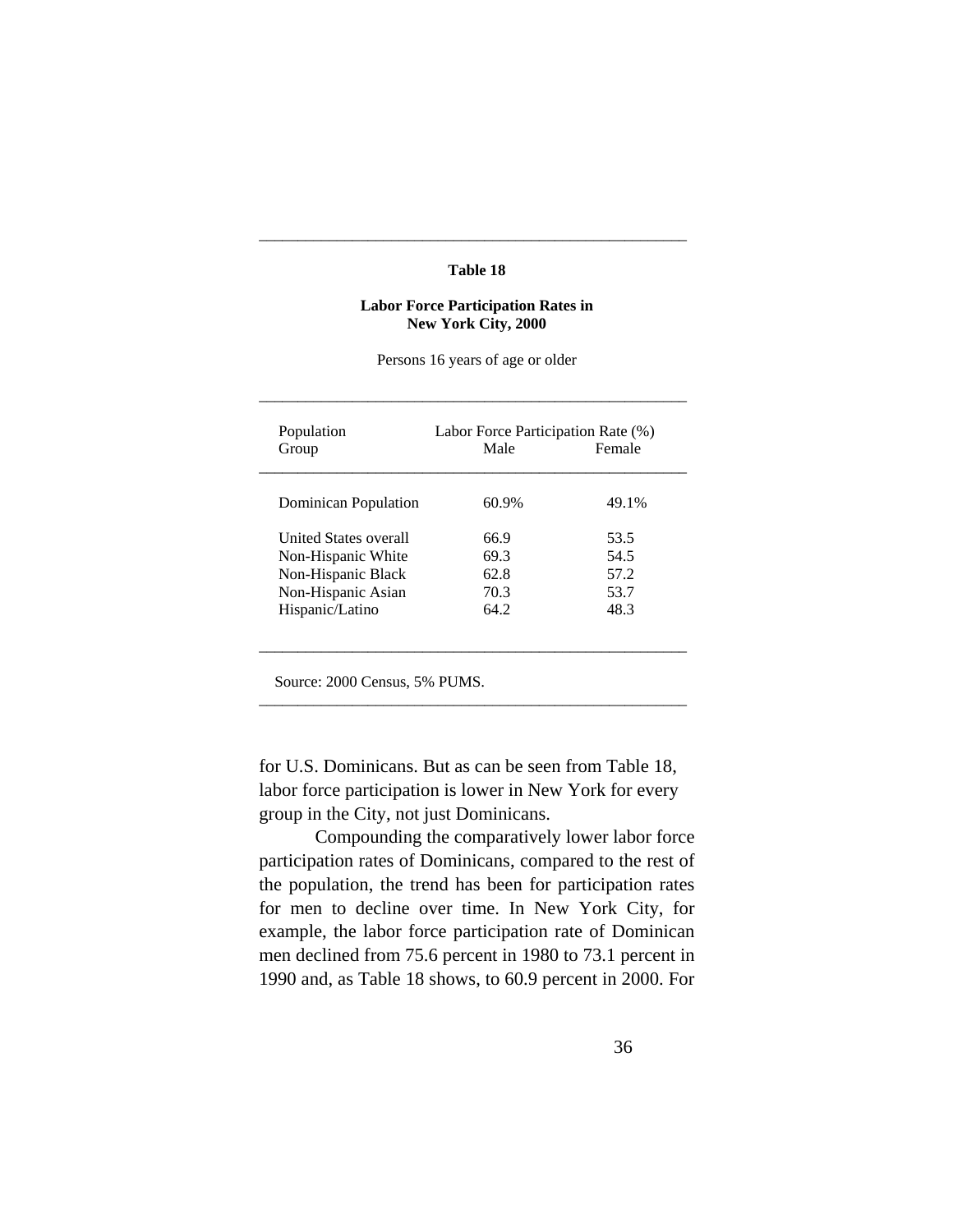Dominican women, labor force participation rates in New York have remained relatively stable over time, rising slightly from 47.3 percent in 1980 to 49.1 percent in 1990 and remaining at the latter level in 2000.

 The drop in labor force participation rates among Dominican men is shared by other groups in the City and has coincided with a period of sustained, high unemployment lasting from the late 1980s and into the mid 1990s. The sustained, stressful labor market conditions during this time period led many workers suffering from long-term unemployment to drop out of the labor force. As a result, labor force participation declined for all major groups in the City, including Dominicans.

 Table 19 displays the proportion of the labor force that was unemployed in 2000, for various ethnic/racial groups in the United States. The data are decomposed by gender. As the data show, the unemployment rate of Dominicans was about twice the overall U.S. unemployment rate of 4 percent. However, there is a distinct gender gap, with unemployment among women much higher than among men. For Dominican men, the unemployment rate in 2000 was 7.8 percent, compared to 10.7 percent among women.

 The unemployment situation was worse in New York City, where –as we mentioned earlier– labor market conditions were more sluggish to recover from the severe recession in the early 1990s. Table 20 show unemployment rates in New York City, both in 2000 and one decade earlier, in 1990.

 The unemployment rate among male Dominican New Yorkers was approximately 9 percent in 2000, and among women it was 13.1 percent. Both of these rates are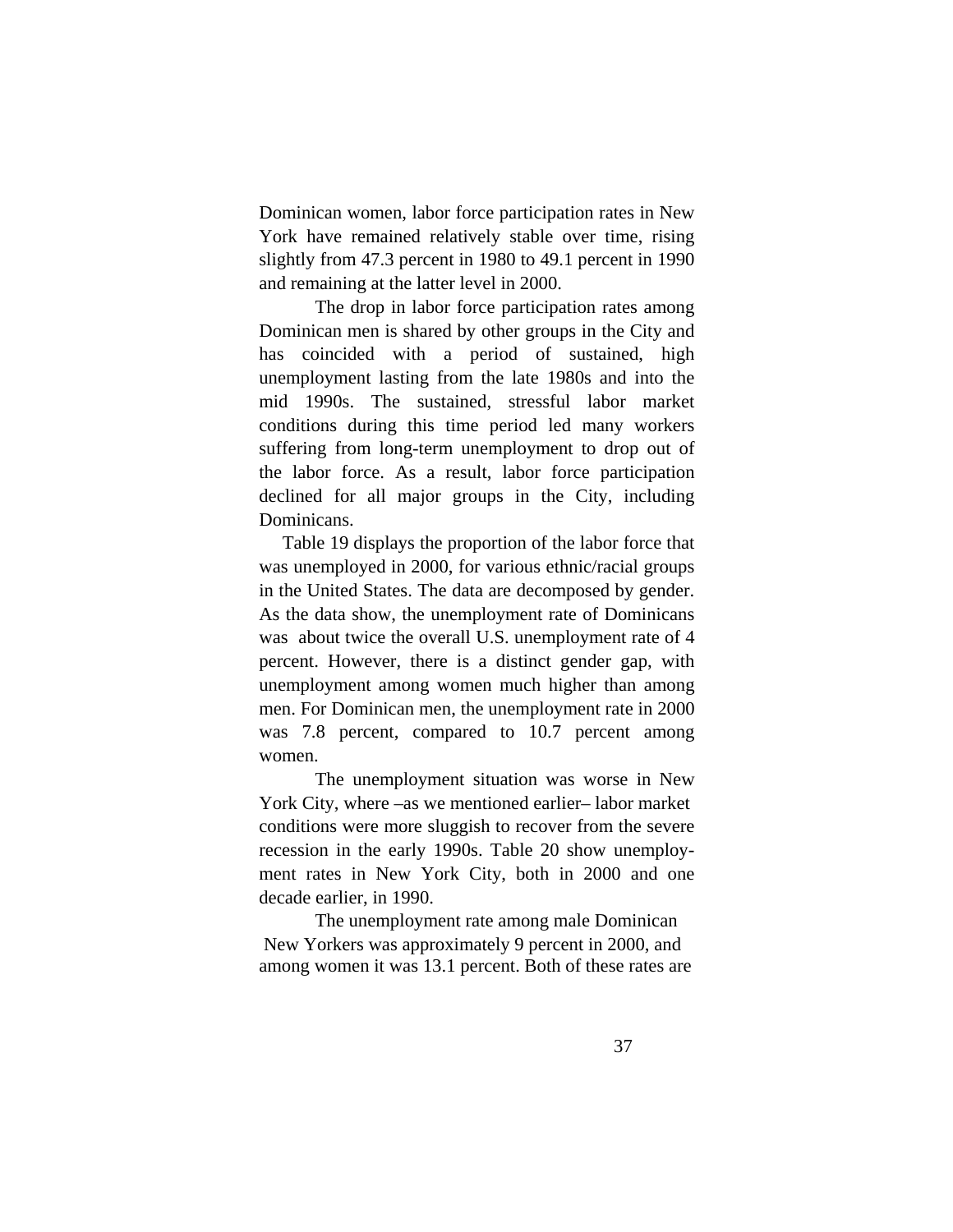#### **Table 19**

\_\_\_\_\_\_\_\_\_\_\_\_\_\_\_\_\_\_\_\_\_\_\_\_\_\_\_\_\_\_\_\_\_\_\_\_\_\_\_\_\_\_\_\_\_\_\_\_\_\_\_\_\_\_\_

#### **Unemployment Rates in the United States, 2000**

Persons 16 years of age or older in the labor force

\_\_\_\_\_\_\_\_\_\_\_\_\_\_\_\_\_\_\_\_\_\_\_\_\_\_\_\_\_\_\_\_\_\_\_\_\_\_\_\_\_\_\_\_\_\_\_\_\_\_\_\_\_\_\_

| Population                   | Unemployment Rate (%) |        |
|------------------------------|-----------------------|--------|
| Group                        | Male                  | Female |
| Dominican Population         | 7.8%                  | 10.7%  |
| <b>United States overall</b> | 3.9                   | 4.1    |
| Non-Hispanic White           | 2.8                   | 3.0    |
| Non-Hispanic Black           | 8.1                   | 7.6    |
| Non-Hispanic Asian           | 3.2                   | 3.7    |
| Hispanic/Latino              | 5.4                   | 7.6    |

Source: 2000 Census, 5% PUMS.

several percentage points higher than the Dominican unemployment rates in the rest of the country. This situation, as Table 20 presents, held for all major racial and ethnic groups in the City.

\_\_\_\_\_\_\_\_\_\_\_\_\_\_\_\_\_\_\_\_\_\_\_\_\_\_\_\_\_\_\_\_\_\_\_\_\_\_\_\_\_\_\_\_\_\_\_\_\_\_\_\_\_\_\_

 Despite the comparatively high unemployment rates faced by all workers in New York City in the year 2000, compared to the rest of the nation, the situation in 2000 was substantially better than in 1990. In 1990, New York was in the midst of a recession, while in 2000 the City was in the tail end of a period of economic boom.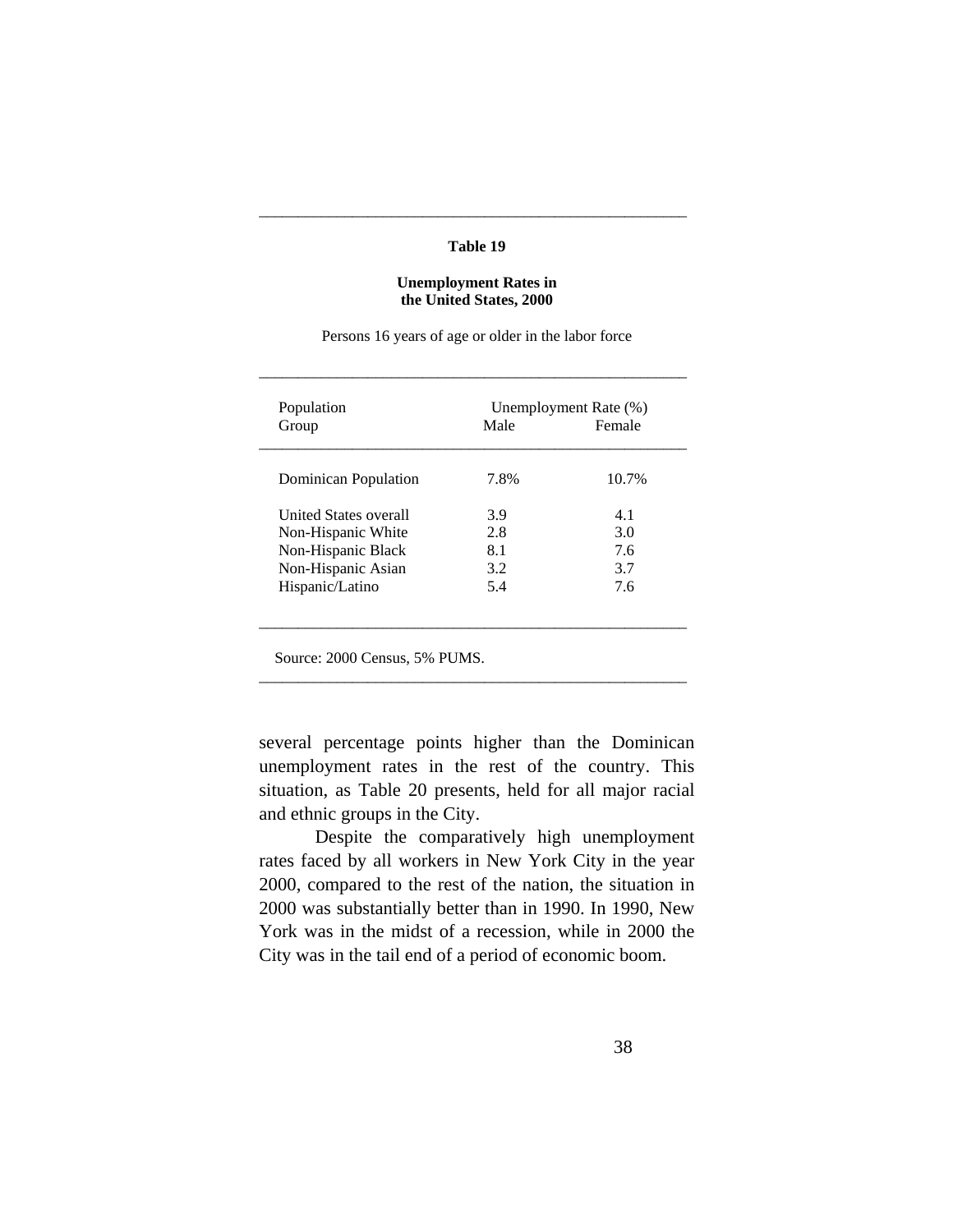## **Table 20**

\_\_\_\_\_\_\_\_\_\_\_\_\_\_\_\_\_\_\_\_\_\_\_\_\_\_\_\_\_\_\_\_\_\_\_\_\_\_\_\_\_\_\_\_\_\_\_\_\_\_\_\_\_\_\_

| <b>Unemployment Rates in New York City, 1990 and 2000</b> |  |
|-----------------------------------------------------------|--|
| Persons 16 years of age or older                          |  |

\_\_\_\_\_\_\_\_\_\_\_\_\_\_\_\_\_\_\_\_\_\_\_\_\_\_\_\_\_\_\_\_\_\_\_\_\_\_\_\_\_\_\_\_\_\_\_\_\_\_\_\_\_\_\_

|                     | Unemployment Rate (%) |      |                |      |
|---------------------|-----------------------|------|----------------|------|
| Population<br>Group | Male<br>1990          | 2000 | Female<br>1990 | 2000 |
| Dominican           | 15.7                  | 8.9  | 18.4           | 13.1 |
| New York City       | 8.7                   | 5.5  | 8.1            | 6.5  |
| Non-Hispanic White  | 5.5                   | 3.2  | 4.9            | 3.4  |
| Non-Hispanic Black  | 14.3                  | 9.4  | 10.9           | 8.6  |
| Hispanic            | 12.4                  | 7.5  | 13.6           | 10.9 |

Source: 1990 and 2000 Census of Population, 5% PUMS.

\_\_\_\_\_\_\_\_\_\_\_\_\_\_\_\_\_\_\_\_\_\_\_\_\_\_\_\_\_\_\_\_\_\_\_\_\_\_\_\_\_\_\_\_\_\_\_\_\_\_\_\_\_\_\_

 Table 20 presents the changes in unemployment rates in New York City between1990 and 2000. It shows that unemployment rates in the City had declined from over 8 percent in 1990 to about 6 percent in 2000. These lower unemployment rates cut across both gender and race/ethnicity. However, the relative gaps between men and women and among the various racial and ethnic groups remained unchanged. Women had significantly higher unemployment rates than men in New York in 2000, and minority populations also had sharply higher unemployment rates when compared to White Americans.

The drop in unemployment between 1990 and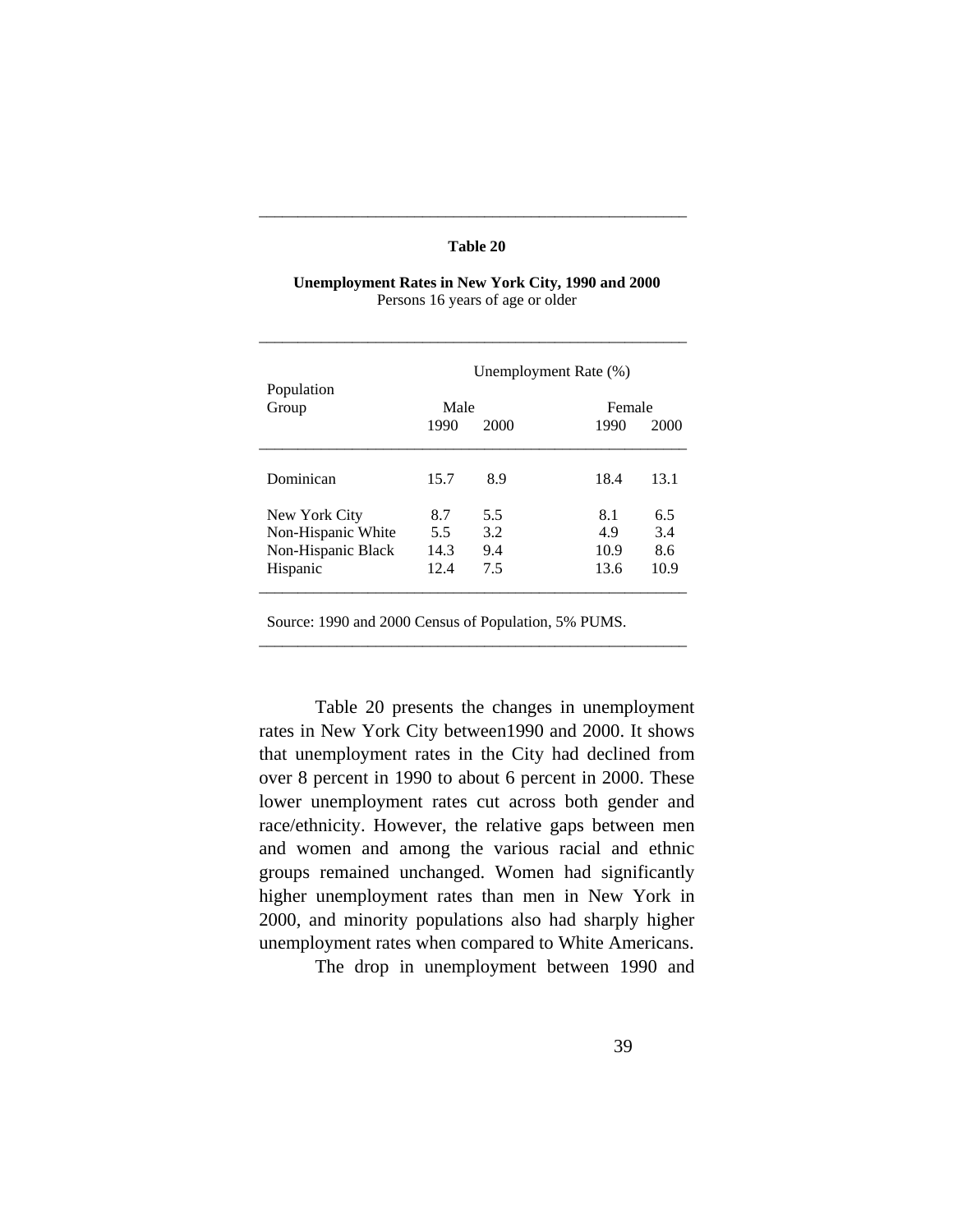2000 contributed to the rise in income noted earlier. But the continuing high unemployment rates faced by Dominicans compared to other New Yorkers, particularly in New York City, constitute one of the most significant barriers to economic progress for this population, as well for as other ethnic and racial minorities.

 What explains the substantially higher unemployment rates of Dominican workers? Table 21 shows how some of the determinants of unemployment affected Dominicans in the U.S. labor market. Higher unemployment rates are significantly linked to educational attainment (the lower the educational attainment, the higher the likelihood of unemployment), English language proficiency (the lower the proficiency, the greater the likelihood of unemployment), recency of migration (the more recent the migrant, the higher the likelihood of unemployment), and the age of the person (the younger the worker, the higher the unemployment).

 As Table 21 shows, the unemployment rate prevailing among Dominicans with less than a high school education was 12.1 percent, compared to a 7.9 percent unemployment rate among those who had completed high school and had some college education, and 4.1 percent for college graduates. Similarly, for Dominicans aged 16 to 19 years of age, 24.3 percent were unemployed, compared to a 10.5 percent unemployment rate among persons aged 20 to 29, and 7.2 percent among Dominicans aged 30 to 39. Among immigrants, those who migrated between 1995 and 2000 had an unemployment rate of 12.1 percent, but those who had arrived before 1990 had an unemployment rate of 8.5 percent.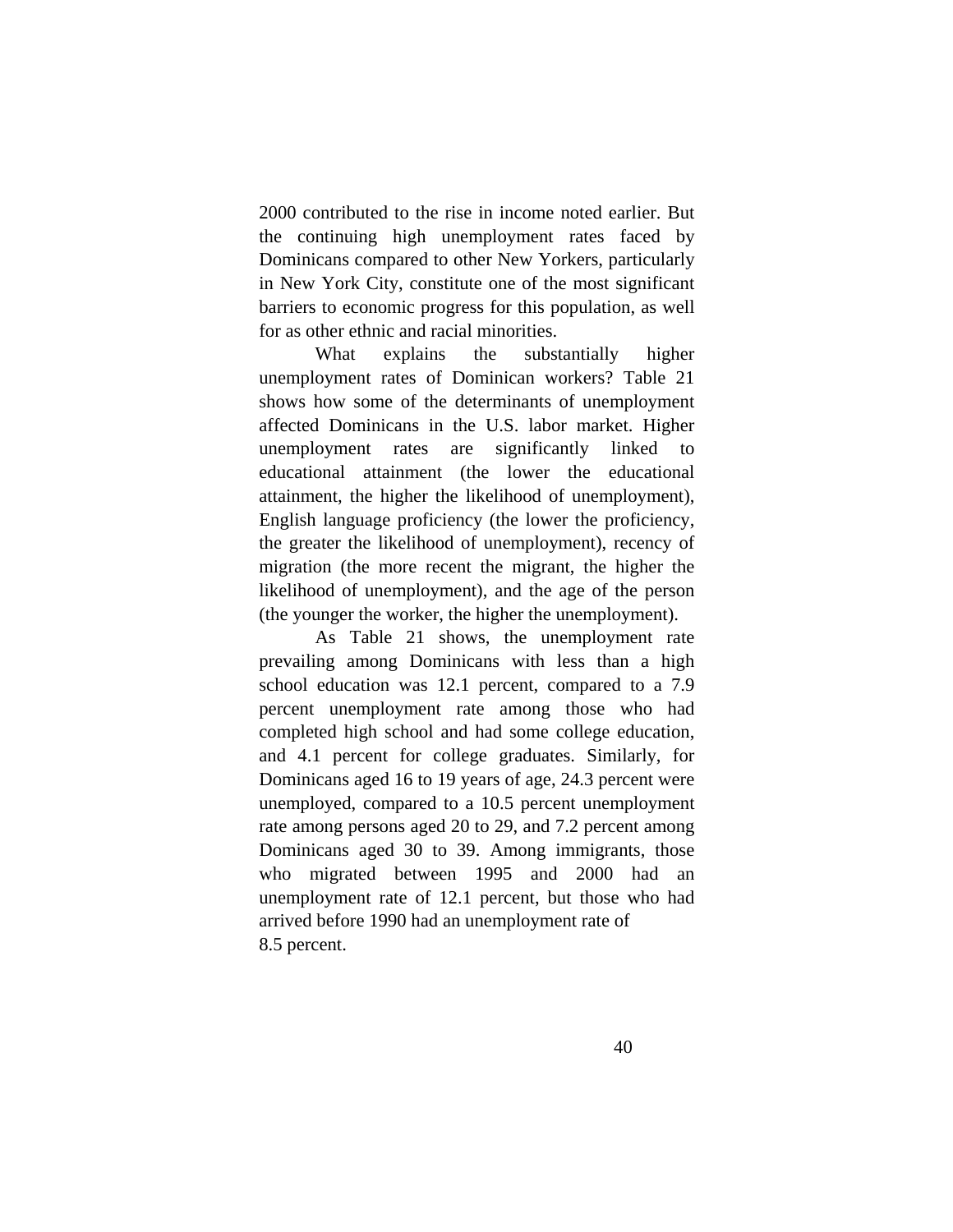# **Table 21**

\_\_\_\_\_\_\_\_\_\_\_\_\_\_\_\_\_\_\_\_\_\_\_\_\_\_\_\_\_\_\_\_\_\_\_\_\_\_\_\_\_\_\_\_\_\_\_\_\_\_\_\_\_\_\_

# **The Determinants of Unemployment, 2000**

 Dominicans in the labor force (United States) \_\_\_\_\_\_\_\_\_\_\_\_\_\_\_\_\_\_\_\_\_\_\_\_\_\_\_\_\_\_\_\_\_\_\_\_\_\_\_\_\_\_\_\_\_\_\_\_\_\_\_\_\_\_\_

| Category                       | <b>Unemployment Rate</b> |
|--------------------------------|--------------------------|
| <b>Educational Attainment</b>  |                          |
| Less than High School          | 12.1%                    |
|                                | 8.6                      |
| <b>High School</b>             |                          |
| Some College                   | 7.9                      |
| College or More                | 4.1                      |
| <b>Migrant Status</b>          |                          |
| Between 1995 and 2000          | 12.1%                    |
| Between 1990 and 1994          | 10.2                     |
| Before 1990                    | 8.5                      |
| Age                            |                          |
| $16-19$                        | 24.3%                    |
| 20-29                          | 10.5                     |
| 30-39                          | 7.2                      |
| 40-49                          | 7.5                      |
| <b>Speaks English Language</b> |                          |
| Very well                      | 9.1%                     |
| Not well                       | 9.7                      |
| Not at all                     | 10.9                     |
|                                |                          |

 Source: U.S. Department of Commerce, *2000 Census of Population and Housing. 5% PUMS.*

\_\_\_\_\_\_\_\_\_\_\_\_\_\_\_\_\_\_\_\_\_\_\_\_\_\_\_\_\_\_\_\_\_\_\_\_\_\_\_\_\_\_\_\_\_\_\_\_\_\_\_\_\_\_\_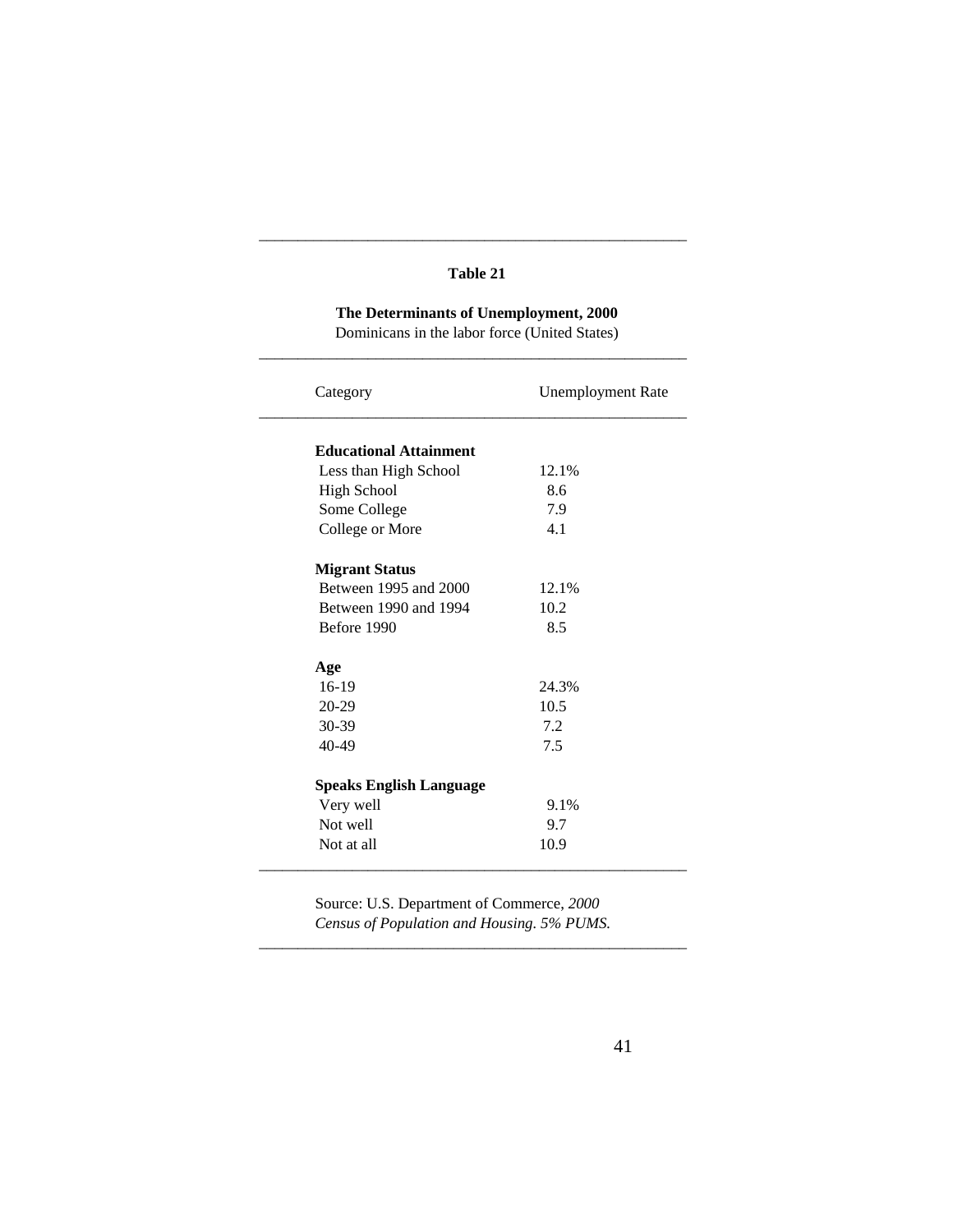The variables just discussed –which involve worker characteristics– explain part of the employment challenge facing Dominicans in the labor force. But additional forces need to be introduced to examine the higher unemployment rates prevailing in New York City.

 There is a second phenomenon that has also impacted the Dominican population more than others, particularly in New York City. During the 1990s, the number of manufacturing jobs in New York City declined sharply, as the economy continued its restructuring from manufacturing to services. Between 1989 and 1995, for instance, manufacturing employment declined by close to 90,000 jobs on a net basis. This led to a collapse of industrial-type employment opportunities. As a consequence, groups with a high proportion of manufacturing employment in their labor force were disproportionately affected by this restructuring. What is the role of manufacturing employment among the Dominican population?

 Table 22 presents the industrial composition of the labor force in New York City in 2000, compared to the Dominican labor force. The data reflect the sector of employment of persons in the labor force in 2000. For persons employed, this is their actual employment at the time of interview in 2000. For unemployed persons, it represents the industry of their last job.

 The Dominican population had a significant overrepresentation of persons employed in manufacturing in 2000. A total of 12.4 percent of the Dominican labor force was employed in manufacturing in 1990. This compares to only 6.6 percent among the overall New York City population. But what is more significant is that this proportion declined sharply in the 1990s.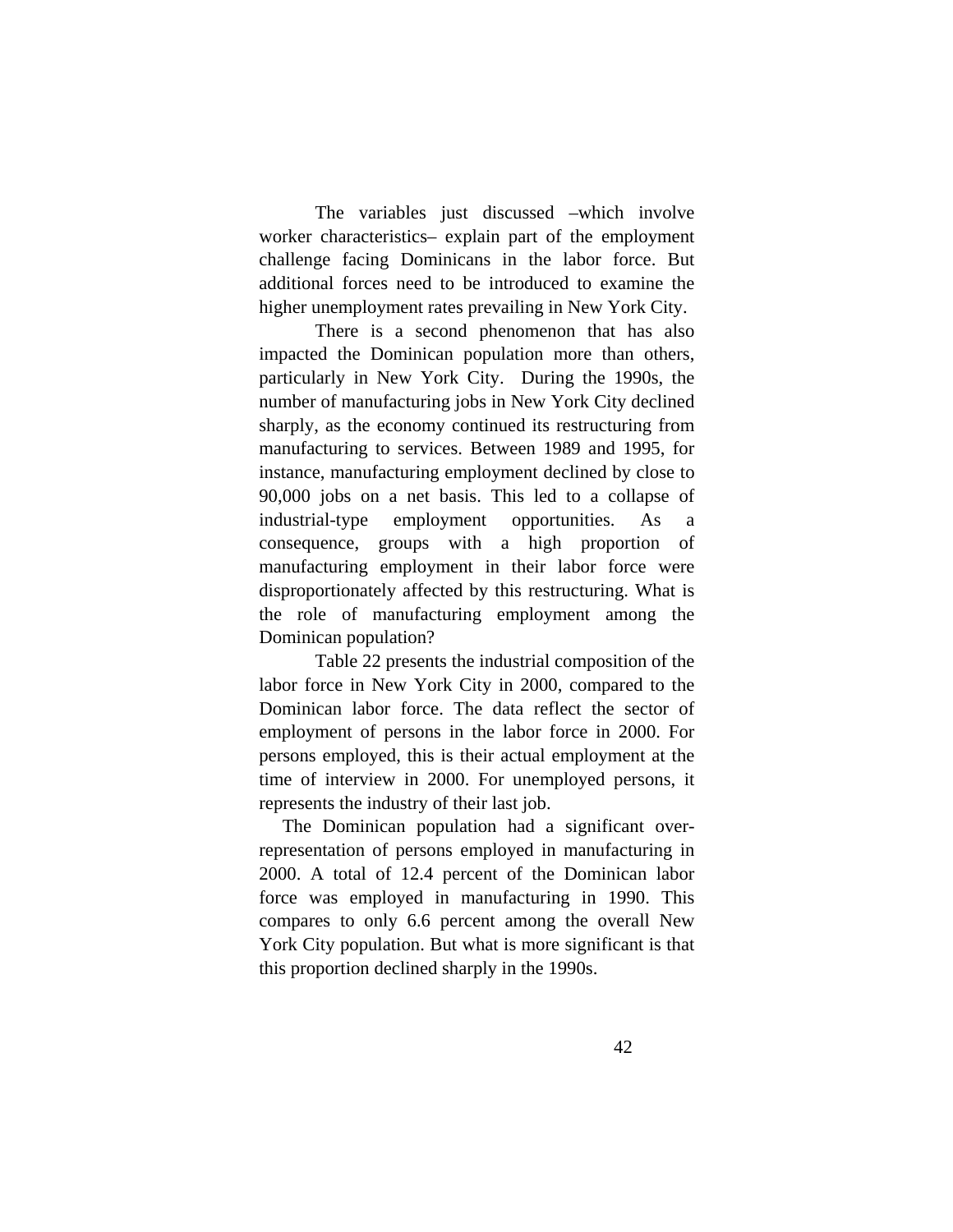## **Table 22**

\_\_\_\_\_\_\_\_\_\_\_\_\_\_\_\_\_\_\_\_\_\_\_\_\_\_\_\_\_\_\_\_\_\_\_\_\_\_\_\_\_\_\_\_\_\_\_\_\_\_\_\_\_\_\_

# **The Industrial Distribution of Employment in New York City 2000**

| Category                                   | Proportion of<br>New York City<br><b>Labor Force</b> | Proportion of<br>Dominican<br><b>Labor Force</b> |
|--------------------------------------------|------------------------------------------------------|--------------------------------------------------|
| Agriculture, Forestry<br>and Mining        | 0.1%                                                 | 0.1%                                             |
| Construction                               | 4.3                                                  | 3.8                                              |
| Manufacturing                              | 6.6                                                  | 12.4                                             |
| Transport, Utilities<br>and Communications | 8.3                                                  | 8.6                                              |
| Trade                                      | 12.1                                                 | 19.0                                             |
| Finance, Insurance<br><b>Real Estate</b>   | 11.4                                                 | 7.0                                              |
| Service Sector                             | 52.7                                                 | 46.9                                             |
| Public Administration                      | 4.5                                                  | 2.2                                              |

Persons in the labor force

 **Source:** U.S. Department of Commerce, *2000 U.S. Census of Population, 5% PUMS*.

\_\_\_\_\_\_\_\_\_\_\_\_\_\_\_\_\_\_\_\_\_\_\_\_\_\_\_\_\_\_\_\_\_\_\_\_\_\_\_\_\_\_\_\_\_\_\_\_\_\_\_\_\_\_\_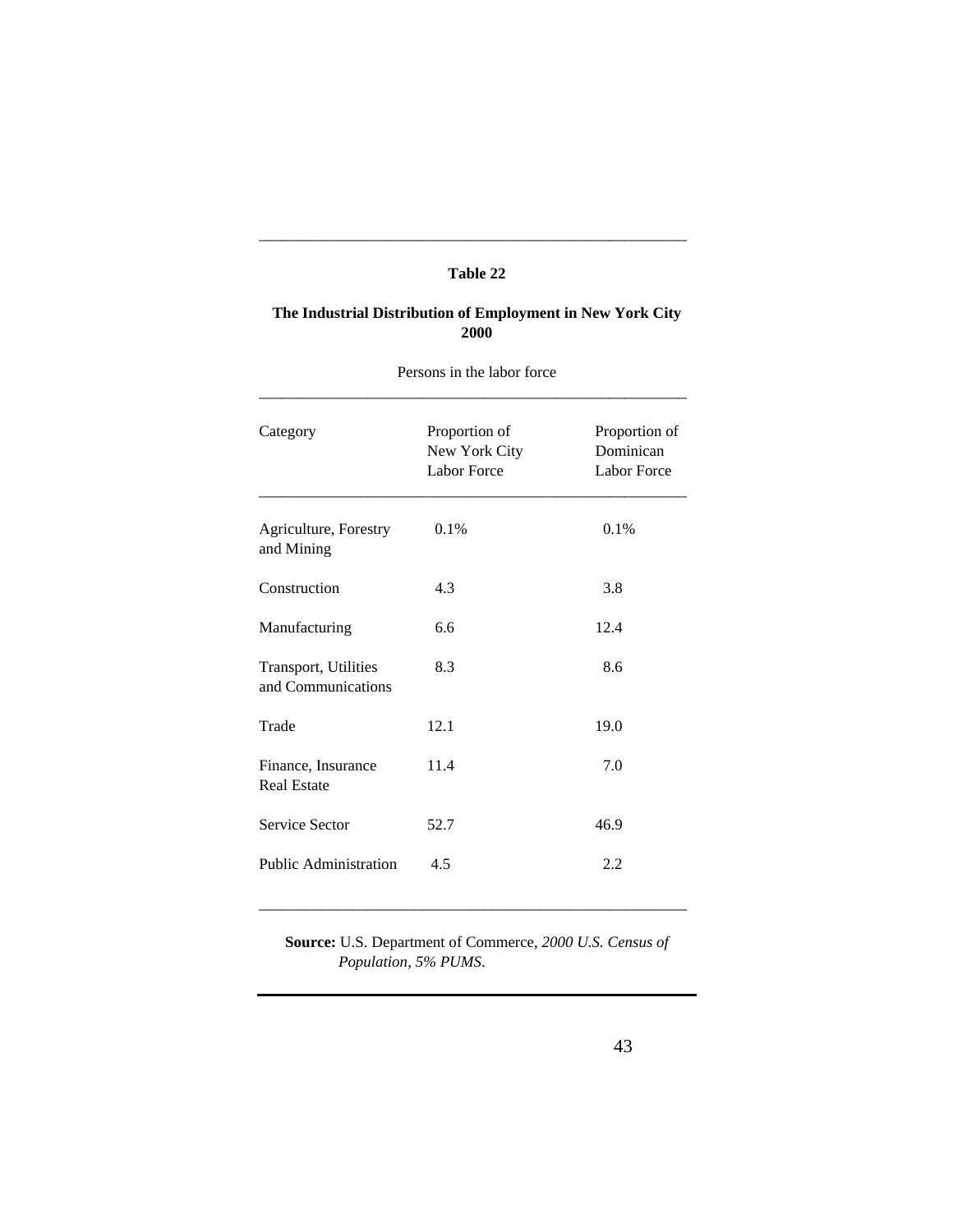Table 23 shows the changes in the share of manufacturing in the industry of the New York City labor force, as well as the Dominican workforce. In 1980, manufacturing accounted for 18 percent of employment in New York. This dropped to 12.1 percent in 1990 and 6.6 percent in 2000. But manufacturing has been a sector of great importance for Dominican employment. In 1980, as much as 48.6 percent (almost half) of the Dominican labor force was employed in manufacturing. This declined to 25.7 percent in 1990 and to 12.4 percent in 2000. The collapse of manufacturing as an industry in New York left tens of thousands of Dominican workers temporarily unemployed in the 1980s and 1990s, and has been a source of continuing economic distress in the City, particularly among Dominican women.

| Table 23 |
|----------|
|----------|

\_\_\_\_\_\_\_\_\_\_\_\_\_\_\_\_\_\_\_\_\_\_\_\_\_\_\_\_\_\_\_\_\_\_\_\_\_\_\_\_\_\_\_\_\_\_\_\_\_\_\_\_\_\_\_

#### **The Decline of Manufacturing in New York City** Persons in the labor force

| Share of Labor Force                    | 1980  | 1990  | 2000 |
|-----------------------------------------|-------|-------|------|
| Proportion of NYC<br><b>Labor Force</b> | 18.0% | 12.1% | 6.6% |
| Proportion of Dominican<br>Labor Force  | 48.6  | 25.7  | 12.4 |

 **Source:** U.S. Department of Commerce, *2000 U.S. Census of Population, 5% PUMS*.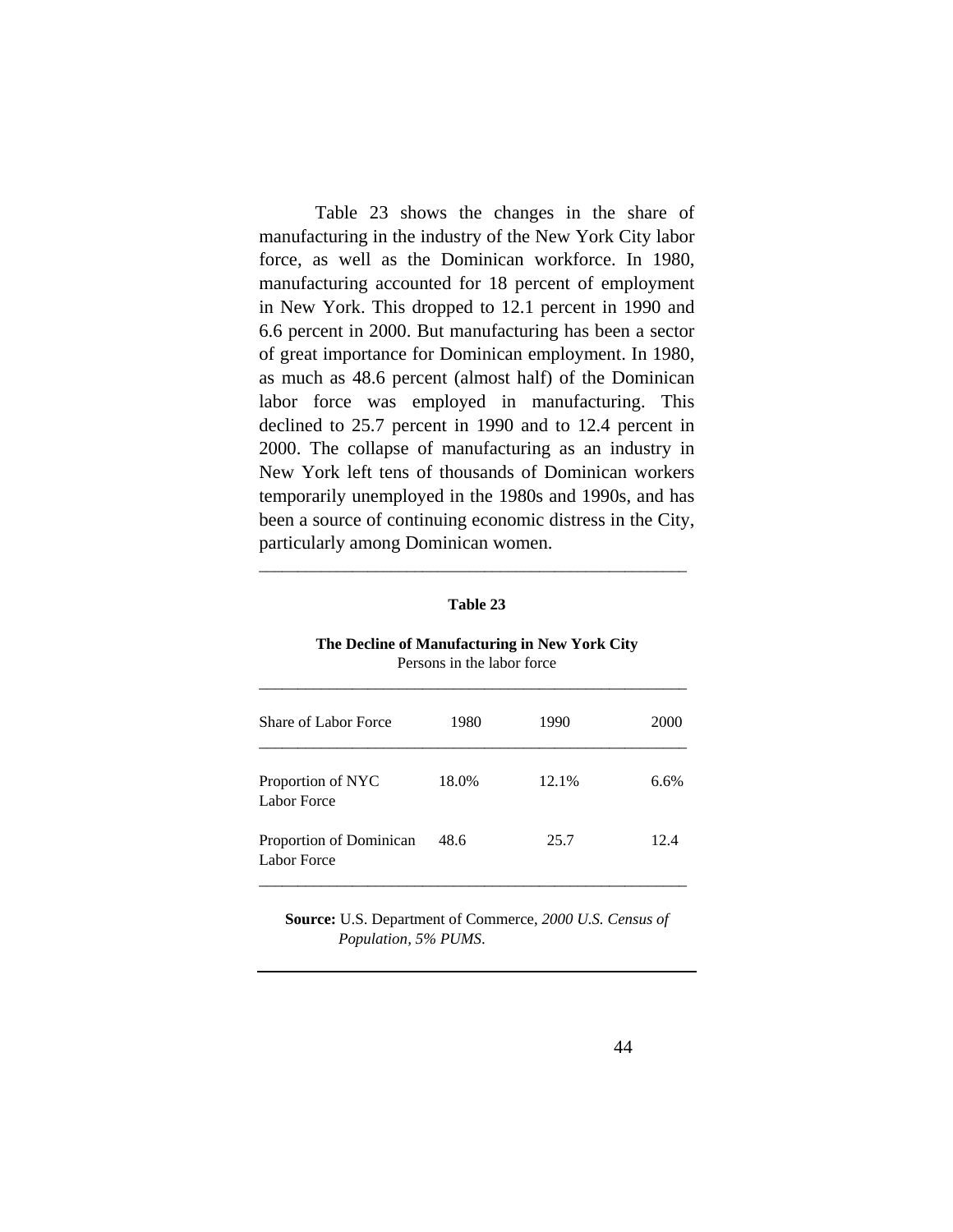# **Occupation and Earnings**

 Labor force and employment rates are essential in determining the access of workers into the labor market. But once a job is obtained, income –and socioeconomic status-- is directly connected to the type of occupation one is employed at. And compared to the rest of the population, the Dominican labor force has a greater share of unskilled, blue-collar occupations.

 Table 24 shows the occupational distribution of the labor force in New York City in 1997, decomposed by the major racial and ethnic groups examined in this paper. As can be seen, 17.3 percent of the Dominican labor force was in managerial, professional and technical occupations

| I CIBONS III UIC LADOI I OICC                      |                      |           |  |
|----------------------------------------------------|----------------------|-----------|--|
| Occupation                                         | <b>United States</b> | Dominican |  |
| Managerial/Professional/Technical                  | 33.6%                | 17.3%     |  |
| Sales and Office Support                           | 26.7                 | 26.0      |  |
| Service Workers                                    | 14.8                 | 25.1      |  |
| Farming, Forestry and Fishing                      | 0.7                  | 0.3       |  |
| Construction, Extraction and<br>Maintenance        | 9.4                  | 7.6       |  |
| Production, Transportation<br>And Materials Moving | 14.8                 | 23.7      |  |

 **Table 24 Occupational Distribution of the Labor Force** Persons in the Labor Force

\_\_\_\_\_\_\_\_\_\_\_\_\_\_\_\_\_\_\_\_\_\_\_\_\_\_\_\_\_\_\_\_\_\_\_\_\_\_\_\_\_\_\_\_\_\_\_\_\_\_\_\_\_\_\_

 **Source:** 2000 Census, Summary File 4.

\_\_\_\_\_\_\_\_\_\_\_\_\_\_\_\_\_\_\_\_\_\_\_\_\_\_\_\_\_\_\_\_\_\_\_\_\_\_\_\_\_\_\_\_\_\_\_\_\_\_\_\_\_\_\_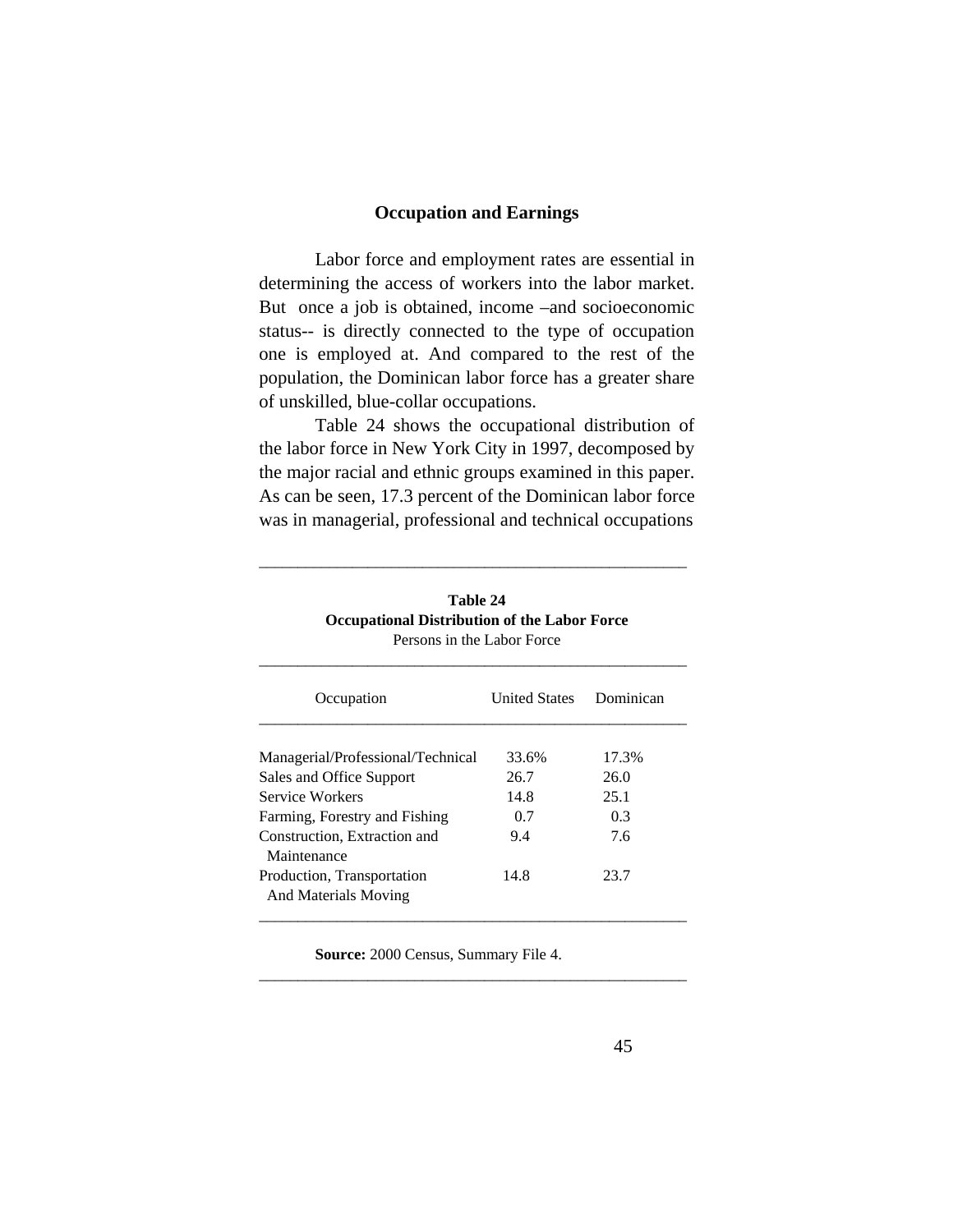compared to almost twice, 33.6 percent, for the overall United States labor force. At the same time, the proportion of the Dominican labor force employed as production, transportation and materials moving occupations was 23.7 percent in 2000, much higher than the average for the United States, which was 14.8 percent.

 The less-skilled occupations obtained by Dominican workers explain to a large extent their low relative earnings. This is clearly seen in the case of New York City. Table 25 presents the annual median earnings of Dominicans in 2000, compared with those of other groups of workers in the City. As can be seen, the average annual earnings of Dominican

#### **Table 25**

\_\_\_\_\_\_\_\_\_\_\_\_\_\_\_\_\_\_\_\_\_\_\_\_\_\_\_\_\_\_\_\_\_\_\_\_\_\_\_\_\_\_\_\_\_\_\_\_\_\_\_\_\_\_\_

| Population<br>Group                                                   | Median Annual Earnings<br>Male       | Female                               |
|-----------------------------------------------------------------------|--------------------------------------|--------------------------------------|
| Dominican                                                             | \$18,589                             | \$12,923                             |
| New York City<br>Non-Hispanic White<br>Non-Hispanic Black<br>Hispanic | 29,155<br>41,717<br>26,220<br>20,938 | 24,469<br>31,488<br>24,882<br>16,300 |

 **The Annual Earnings of Workers in New York City, 1999** Employed persons 16 years of age or older \_\_\_\_\_\_\_\_\_\_\_\_\_\_\_\_\_\_\_\_\_\_\_\_\_\_\_\_\_\_\_\_\_\_\_\_\_\_\_\_\_\_\_\_\_\_\_\_\_\_\_\_\_\_\_

Source: 2000 Census, Summary File 4.

\_\_\_\_\_\_\_\_\_\_\_\_\_\_\_\_\_\_\_\_\_\_\_\_\_\_\_\_\_\_\_\_\_\_\_\_\_\_\_\_\_\_\_\_\_\_\_\_\_\_\_\_\_\_\_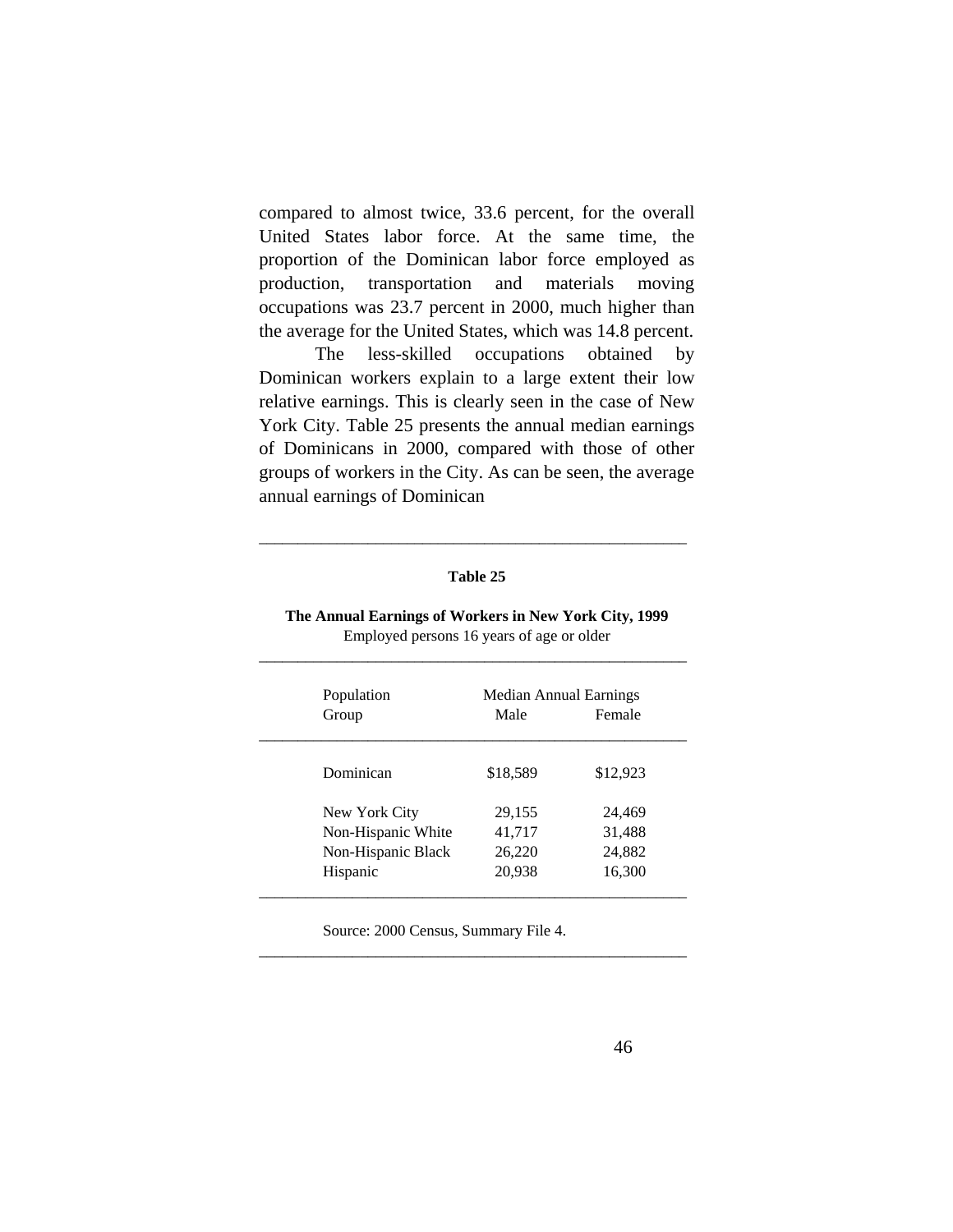were the lowest of all the groups examined in Table 25. For Dominican men, annual earnings in 1999 were on average equal to \$18,589, substantially below those of the overall New York City male worker population, whose median earnings were \$29,155 in 1999. Among Dominican women, the annual earnings of \$12,923 in 1999 were about half those for women overall, whose earnings were \$24,469.

 The wide gap in earnings between Dominican workers and the average worker in New York City helps explain the socioeconomic disparity noted earlier. Combined with the higher unemployment rates of Dominicans, these two forces explain to a large extent the comparatively high poverty of Dominicans in New York.

 As with unemployment rates, there are a variety of forces influencing earnings, including age (experience), immigrant status, English proficiency, disability status, etc. But key among these variables are age and educational attainment.

 The age structure of a population makes a significant difference in terms of salaries: except for the very old, as workers age, their labor market experience is rewarded with increased earnings. As a result, if the average age of a group is lower, as in the case of Dominicans, its average income may also be lower.

 Table 26 presents the overall link between age and earnings in New York City. The annual wages and salaries of full-time workers shown in this table rise sharply with age. For the labor force aged 16 to 19 years of age, annual earnings in 1999 were equal to \$19,576. This rises to \$27,476 for workers aged 20 to 24. For the age group 25 to 34, earnings increase to \$50,694, and so on for older age groups. Only when workers reach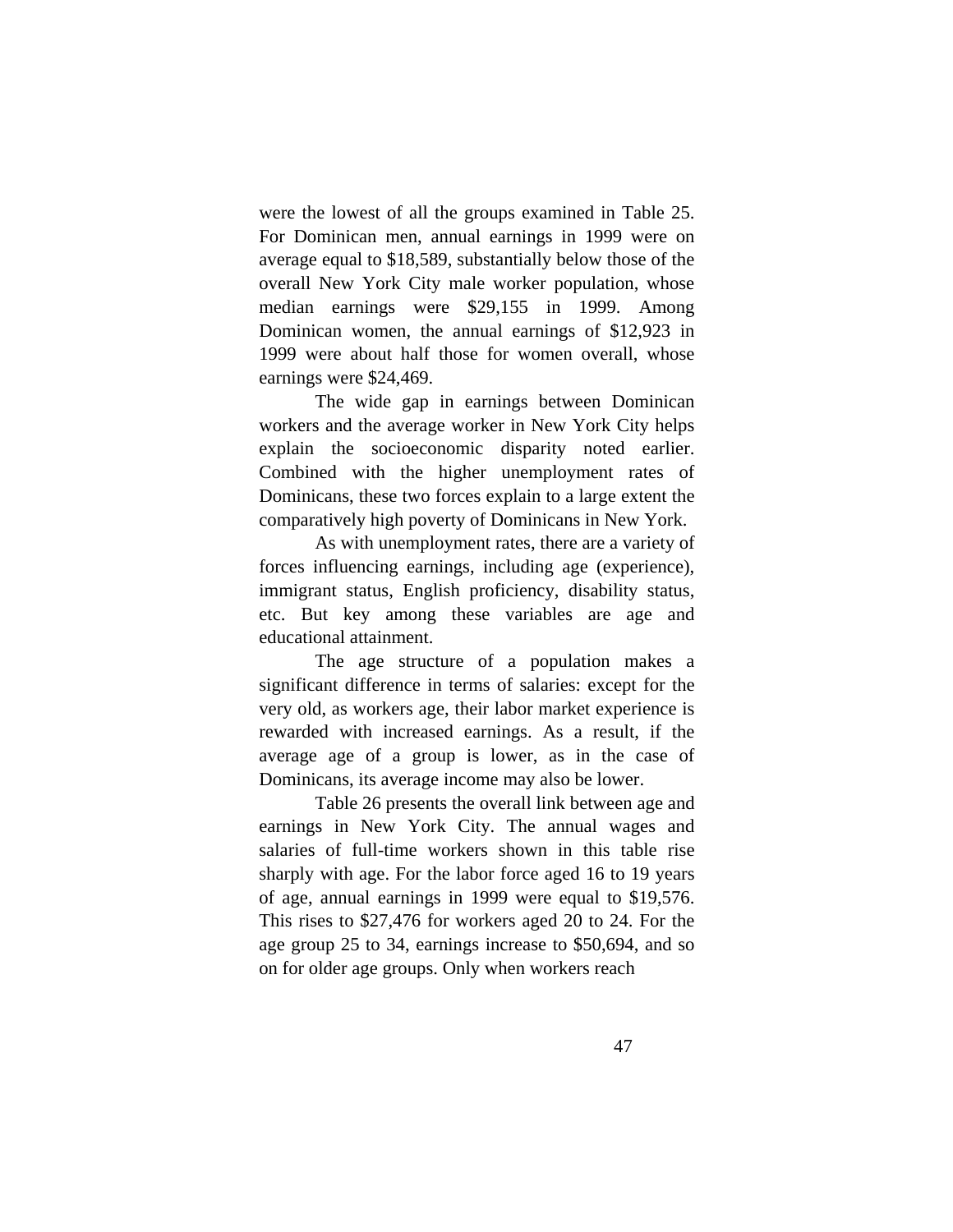# **Table 26**

\_\_\_\_\_\_\_\_\_\_\_\_\_\_\_\_\_\_\_\_\_\_\_\_\_\_\_\_\_\_\_\_\_\_\_\_\_\_\_\_\_\_\_\_\_\_\_\_\_\_\_\_\_\_\_

 **Age and the Earnings of Workers in New York City, 1999** Annual Earnings of Full-Time, Year-Round Workers 16 years of age or older

\_\_\_\_\_\_\_\_\_\_\_\_\_\_\_\_\_\_\_\_\_\_\_\_\_\_\_\_\_\_\_\_\_\_\_\_\_\_\_\_\_\_\_\_\_\_\_\_\_\_\_\_\_\_\_

| Age<br>Group | <b>Average Annual Earnings</b><br>(1999) |
|--------------|------------------------------------------|
|              |                                          |
| 16 to 19     | \$19,576                                 |
| 20 to 24     | 27,476                                   |
| 25 to 34     | 50,694                                   |
| 35 to 44     | 61,653                                   |
| 45 to 54     | 62,545                                   |
| 55 to 64     | 61,998                                   |
|              |                                          |

Source: 2000 Census, 1% PUMS, authors' tabulations.

the 55 to 64 years of age bracket does their income decline, compared to younger cohorts.

\_\_\_\_\_\_\_\_\_\_\_\_\_\_\_\_\_\_\_\_\_\_\_\_\_\_\_\_\_\_\_\_\_\_\_\_\_\_\_\_\_\_\_\_\_\_\_\_\_\_\_\_\_\_\_

 The Dominican population is relatively young. As a result, it has a much higher share of young workers. This partly explains the lower Dominican earnings in Table 25.

 But the most critical variable explaining earnings is educational attainment. There is strong positive correlation between earnings and schooling. Higher educational attainment raises worker productivity and leads to increased wages. Education is also used by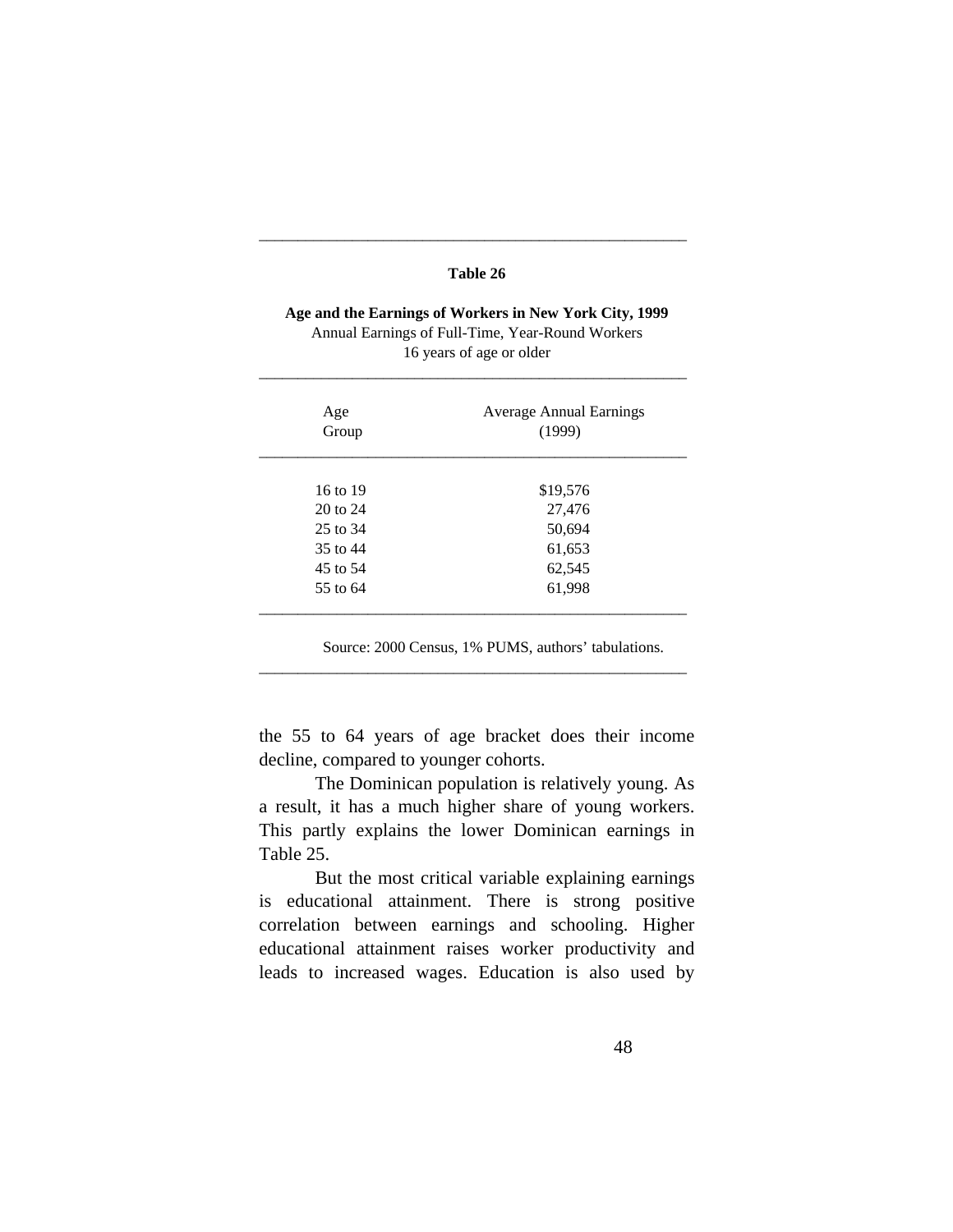employers as a screening device, with less-educated workers out-ranked by more-educated workers in the rationing of entry-level jobs and higher-paying promotions. This is illustrated by Table 27, which shows the annual wage and salary income of full-time, yearround workers in New York City in 1999. The average earnings of workers with no high school diploma vary in the range of \$20,000- \$30,000. But those with a high school diploma had average annual earnings of \$36,161. For workers with a college degree the annual earnings rise to \$70,564.

 Given the critical importance of education in determining earnings, the next section examines the educational attainment of Dominicans.

\_\_\_\_\_\_\_\_\_\_\_\_\_\_\_\_\_\_\_\_\_\_\_\_\_\_\_\_\_\_\_\_\_\_\_\_\_\_\_\_\_\_\_\_\_\_\_\_\_\_\_\_\_\_\_

#### **Table 27**

# **The Economic returns to Education in New York City, 1999** Annual Earnings of Full-Time, Year-Round Workers 16 years of age or older

\_\_\_\_\_\_\_\_\_\_\_\_\_\_\_\_\_\_\_\_\_\_\_\_\_\_\_\_\_\_\_\_\_\_\_\_\_\_\_\_\_\_\_\_\_\_\_\_\_\_\_\_\_\_\_

| <b>Educational Attainment</b>     | Average Annual Earnings (1999) |
|-----------------------------------|--------------------------------|
| Elementary/Middle School          | \$25,306                       |
| Some High School                  | 29.871                         |
| High School Diploma or Equivalent | 36,161                         |
| Some College                      | 45.261                         |
| College Degree                    | 70,564                         |
| More than College                 | 100,754                        |

\_\_\_\_\_\_\_\_\_\_\_\_\_\_\_\_\_\_\_\_\_\_\_\_\_\_\_\_\_\_\_\_\_\_\_\_\_\_\_\_\_\_\_\_\_\_\_\_\_\_\_\_\_\_\_

Source: 2000 Census, 1% PUMS, authors' tabulations..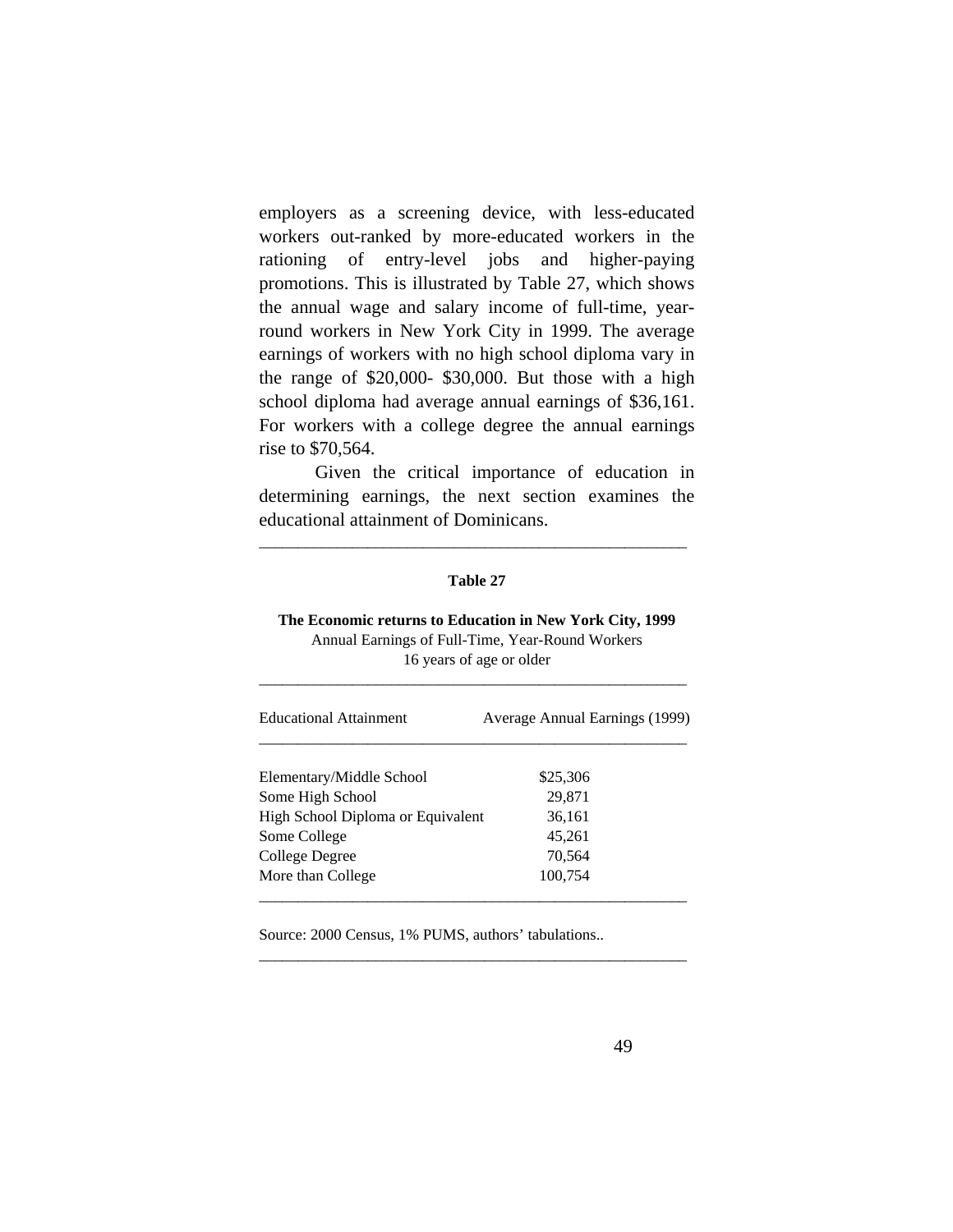# **8. The Educational Attainment of Dominicans in New York City**

 Table 28 presents the educational outcomes of the Dominican population in the United States in 2000, compared to the overall population of the country. Note that the Dominican population had the highest proportion of persons who had not completed high school. A total of 49.0 percent of the Dominican population in the U.S. with 25 years of age or older had not completed high school in 2000.

| <b>Table 28</b>                                     |  |
|-----------------------------------------------------|--|
| The Educational Status of the U.S. Population, 2000 |  |
| Persons 25 years of age or older                    |  |

\_\_\_\_\_\_\_\_\_\_\_\_\_\_\_\_\_\_\_\_\_\_\_\_\_\_\_\_\_\_\_\_\_\_\_\_\_\_\_\_\_\_\_\_\_\_\_\_\_\_\_\_\_\_\_

| Percentage of the Population with: |                          |       |                        |                    |  |  |
|------------------------------------|--------------------------|-------|------------------------|--------------------|--|--|
| Population<br>Group                | Less than<br>High School | High  | Some<br>School College | College<br>Or More |  |  |
| Dominican                          | 49.0%                    | 20.5% | 19.9%                  | 10.6%              |  |  |
| <b>United States</b>               | 19.6                     | 28.6  | 27.4                   | 24.4               |  |  |
| Non-Hisp. White                    | 14.5                     | 30.0  | 28.5                   | 27.0               |  |  |
| Non-Hisp. Black                    | 27.4                     | 29.7  | 28.4                   | 14.5               |  |  |
| Non-Hisp. Asian                    | 18.9                     | 16.3  | 21.4                   | 43.4               |  |  |
| Hispanic                           | 47.5                     | 22.1  | 19.9                   | 10.5               |  |  |

Source: 2000 Census. Summary Tape File 4.

\_\_\_\_\_\_\_\_\_\_\_\_\_\_\_\_\_\_\_\_\_\_\_\_\_\_\_\_\_\_\_\_\_\_\_\_\_\_\_\_\_\_\_\_\_\_\_\_\_\_\_\_\_\_\_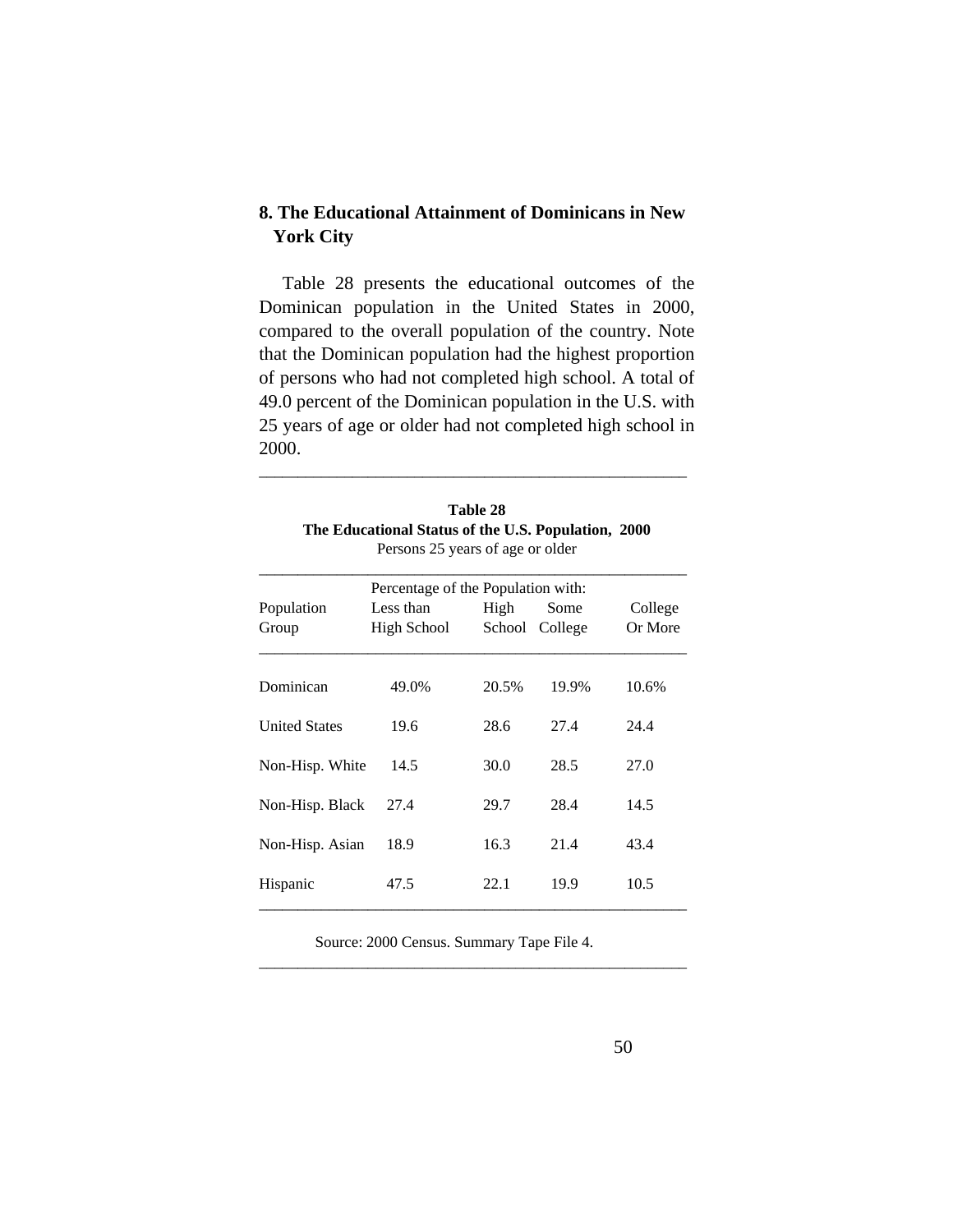In contrast, for the U.S. overall, less than 20 percent of the population 25 years of age of older had not completed high school in 2000. In terms of college education, only 10.6 percent of Dominicans 25 years of age or older had in fact completed college, compared to 24.4 percent for the overall U.S. population.

 Table 28 shows the comparatively low level of schooling of the overall Dominican population. Table 29 decomposes the population into those born in the United States and those born outside the country. This table shows very clearly that although the immigrant Dominican community has low relative levels of schooling, this is not the case with U.S.-born Dominicans.

| Table 29                                                 |  |
|----------------------------------------------------------|--|
| The Educational Status of the Dominican Population, 2000 |  |
| Persons 25 years of age or older                         |  |

\_\_\_\_\_\_\_\_\_\_\_\_\_\_\_\_\_\_\_\_\_\_\_\_\_\_\_\_\_\_\_\_\_\_\_\_\_\_\_\_\_\_\_\_\_\_\_\_\_\_\_\_\_\_\_

|                                     | Percentage of U.S. Dominicans with: |                |                 |                    |  |
|-------------------------------------|-------------------------------------|----------------|-----------------|--------------------|--|
| Population<br>Group                 | Less than<br>High School            | High<br>School | Some<br>College | College<br>Or More |  |
| Overall<br>Dominican<br>Population  | 49.0%                               | 20.5%          | 19.9%           | 10.6%              |  |
| Immigrant<br>Dominicans             | 51.7                                | 20.5           | 18.3            | 9.5                |  |
| Born in the<br><b>United States</b> | 19.4                                | 21.0           | 37.7            | 21.9               |  |

\_\_\_\_\_\_\_\_\_\_\_\_\_\_\_\_\_\_\_\_\_\_\_\_\_\_\_\_\_\_\_\_\_\_\_\_\_\_\_\_\_\_\_\_\_\_\_\_\_\_\_\_\_\_\_

Source: 2000 Census, 5% PUMS.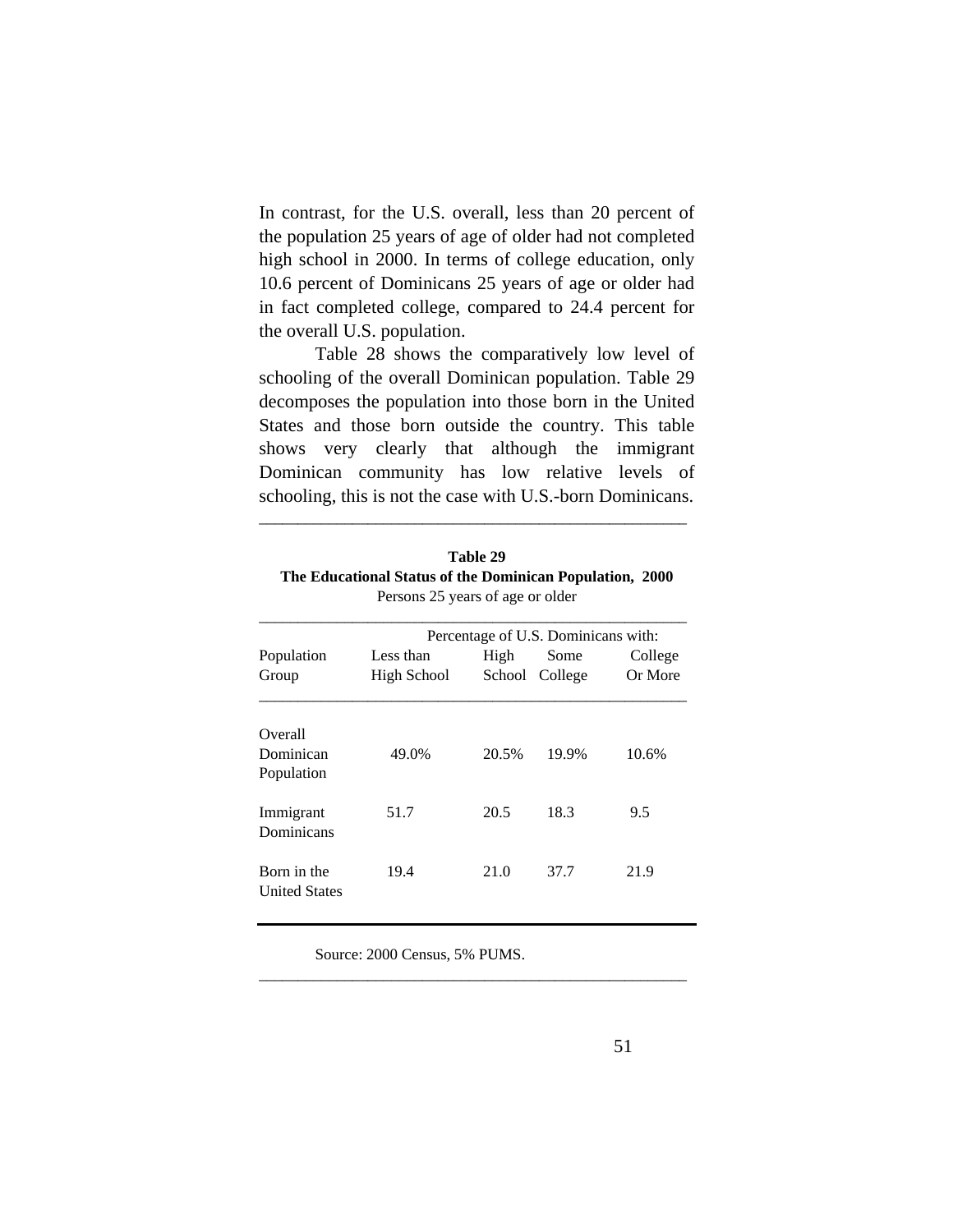In fact, Dominicans born in the United States have made remarkable educational progress. The figures in Tables 28 and 29 indicate that U.S.-born Dominicans have a high school completion rate that slightly exceeds the average for the United States. In 2000, only 19.4 percent of U.S.-born Dominicans 25 years of age or older had not completed high school, while the corresponding figure for the overall United States is 19.6 percent.

 Table 30 compares the educational attainment of the Hispanic/Latino second and older generations, decomposed into the major ethnic groups in that population. Only U.S.-born Cubans, whose parental socioeconomic status widely exceeded that of immigrant Dominicans, have greater schooling than U.S.-born Dominicans. For instance, the

| Table 30                                                     |
|--------------------------------------------------------------|
| The Educational Status of Hispanics/Latinos Born in the U.S. |
| Persons 25 years of age or older, 2000                       |

\_\_\_\_\_\_\_\_\_\_\_\_\_\_\_\_\_\_\_\_\_\_\_\_\_\_\_\_\_\_\_\_\_\_\_\_\_\_\_\_\_\_\_\_\_\_\_\_\_\_\_\_\_\_\_

| Population<br>Group | Percentage of U.S.-Born Hispanics with: |                |                 |                    |  |
|---------------------|-----------------------------------------|----------------|-----------------|--------------------|--|
|                     | Less than<br>High School                | High<br>School | Some<br>College | College<br>Or More |  |
| Latinos overall     | 31.4                                    | 27.6           | 27.7            | 13.2               |  |
| Dominican           | 19.4                                    | 21.0           | 37.7            | 21.9               |  |
| Cuban               | 14.6                                    | 18.3           | 30.9            | 36.2               |  |
| Mexican             | 31.2                                    | 28.4           | 28.1            | 13.3               |  |
| Puerto Rican        | 36.6                                    | 26.3           | 25.0            | 12.1               |  |

\_\_\_\_\_\_\_\_\_\_\_\_\_\_\_\_\_\_\_\_\_\_\_\_\_\_\_\_\_\_\_\_\_\_\_\_\_\_\_\_\_\_\_\_\_\_\_\_\_\_\_\_\_\_\_

Source: 2000 Census, 5% PUMS.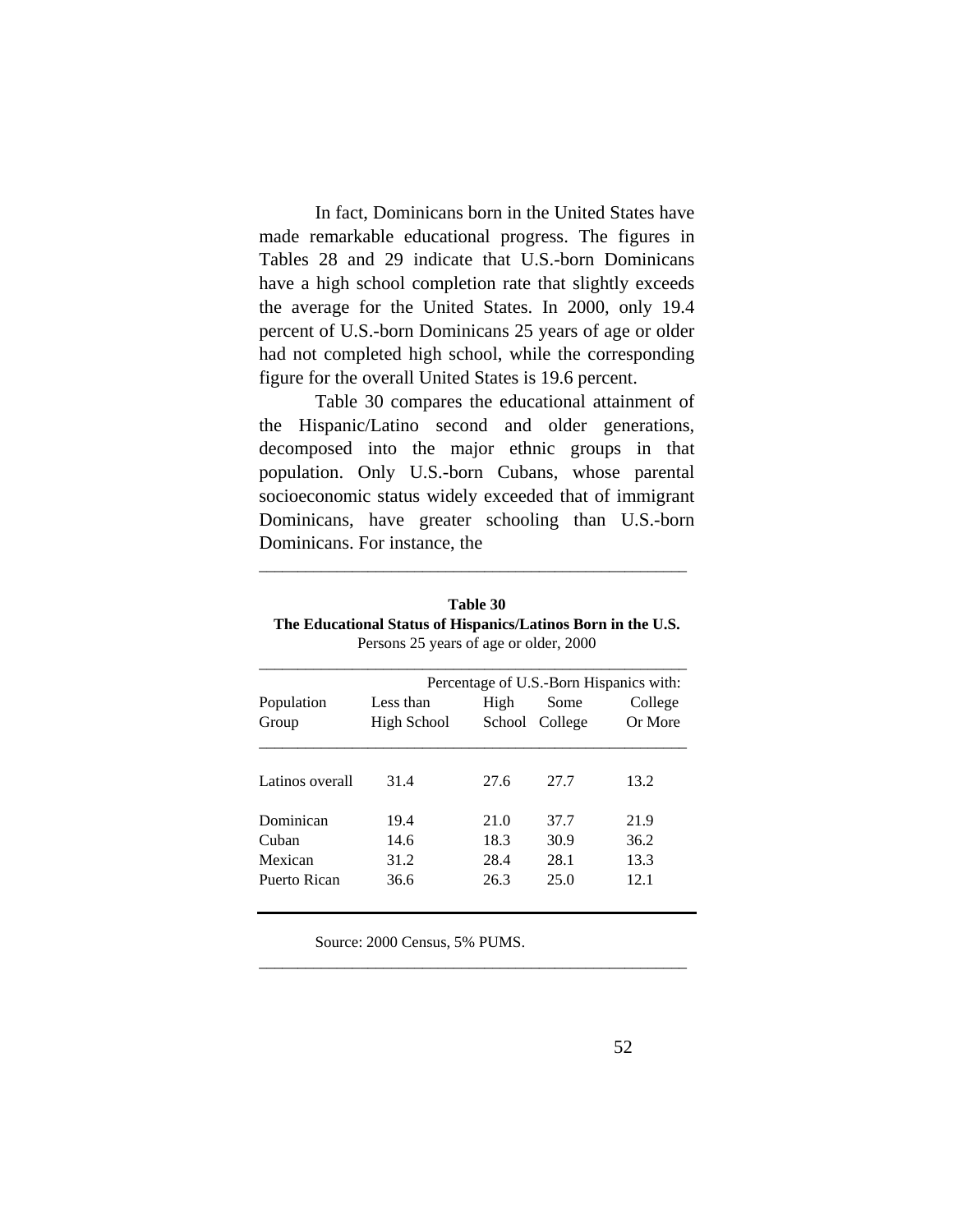proportion of U.S.-born Dominicans with a college degree is equal to 21.9 percent, compared to 13.3 percent for U.S.-born Mexicans, 12.1 percent for U.S.-born Puerto Ricans, and 36.2 percent for Cubans.

 This national pattern also applies to New York City. Table 31 presents the educational attainment of Dominicans in New York City, decomposed for U.S. born persons and immigrants. The table shows that U.S. born Dominicans

| Table 31                                        |
|-------------------------------------------------|
| The Educational Status of Dominican New Yorkers |
| Persons 25 years of age or older, 1980-2000     |

\_\_\_\_\_\_\_\_\_\_\_\_\_\_\_\_\_\_\_\_\_\_\_\_\_\_\_\_\_\_\_\_\_\_\_\_\_\_\_\_\_\_\_\_\_\_\_\_\_\_\_\_\_\_\_

|            | Percentage of U.S.-Born Hispanics with: |        |         |         |  |
|------------|-----------------------------------------|--------|---------|---------|--|
| Population | Less than                               | High   | Some    | College |  |
| Group      | High School                             | School | College | Or More |  |
|            |                                         |        |         |         |  |
| All, 1980  | 72.0                                    | 16.5   | 7.7     | 3.8     |  |
| U.S.-born  | 35.0                                    | 33.3   | 15.0    | 16.7    |  |
| Immigrants | 72.7                                    | 16.2   | 7.6     | 3.5     |  |
| All, 1990  | 61.5                                    | 18.0   | 14.4    | 6.1     |  |
| U.S.-born  | 33.9                                    | 23.3   | 28.5    | 14.3    |  |
| Immigrants | 62.4                                    | 17.8   | 14.0    | 5.8     |  |
| All, 2000  | 52.8                                    | 19.1   | 19.0    | 9.1     |  |
| U.S.-born  | 23.7                                    | 21.3   | 35.4    | 19.7    |  |
| Immigrants | 55.6                                    | 18.9   | 17.4    | 8.1     |  |

\_\_\_\_\_\_\_\_\_\_\_\_\_\_\_\_\_\_\_\_\_\_\_\_\_\_\_\_\_\_\_\_\_\_\_\_\_\_\_\_\_\_\_\_\_\_\_\_\_\_\_\_\_\_\_

Source: 2000 Census, 5% PUMS.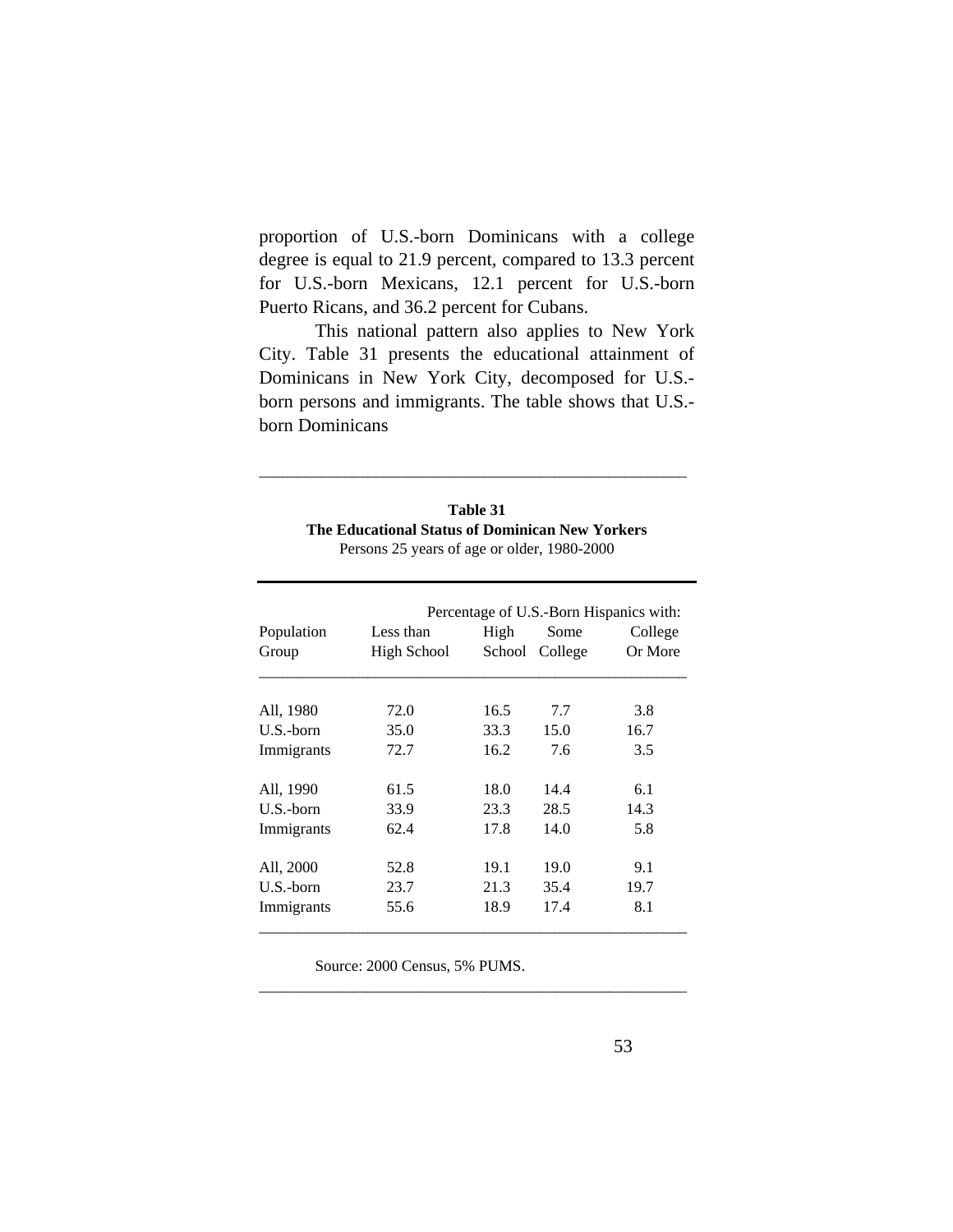have substantially greater schooling than immigrant Dominicans. It also shows a dramatic picture of educational progress. Both immigrants and U.S.-born Dominicans display improved educational indicators. But the progress among U.S.-born Dominicans is impressive. In 1980, the proportion of U.S.-born Dominicans with 25 years of age or older who had attained college education (with or without completing it) was 31.7 percent. By 1990, the percentage had increased to 42.8 percent. And by 2000, the proportion was equal to 55.1 percent.

# **Increased Enrollment in Public Schools**

The sharply higher schooling indicators of the Dominican adult population suggest an increased participation of this group in the American educational system. In New York City, this increased participation is combined with an exploding population growth, which is leading to a sharp increase in the number of Dominican school-age children.

 In 2000, 24.2 percent of the Dominican population in New York City was in the 6 to 18 years age range. This represents 134,222 children and teenagers. Since the overwhelming proportion of Dominicans attending schools is enrolled in public schools (over 90 percent), they represent a significant, and rising, force in the public school system of New York.

 There were 1,072,628 students enrolled in the New York City public primary and secondary school system in 2000. Table 32 shows the distribution of these children on the basis of race and ethnicity. Hispanics/Latinos constituted the largest group, accounting for 37.3 percent of all students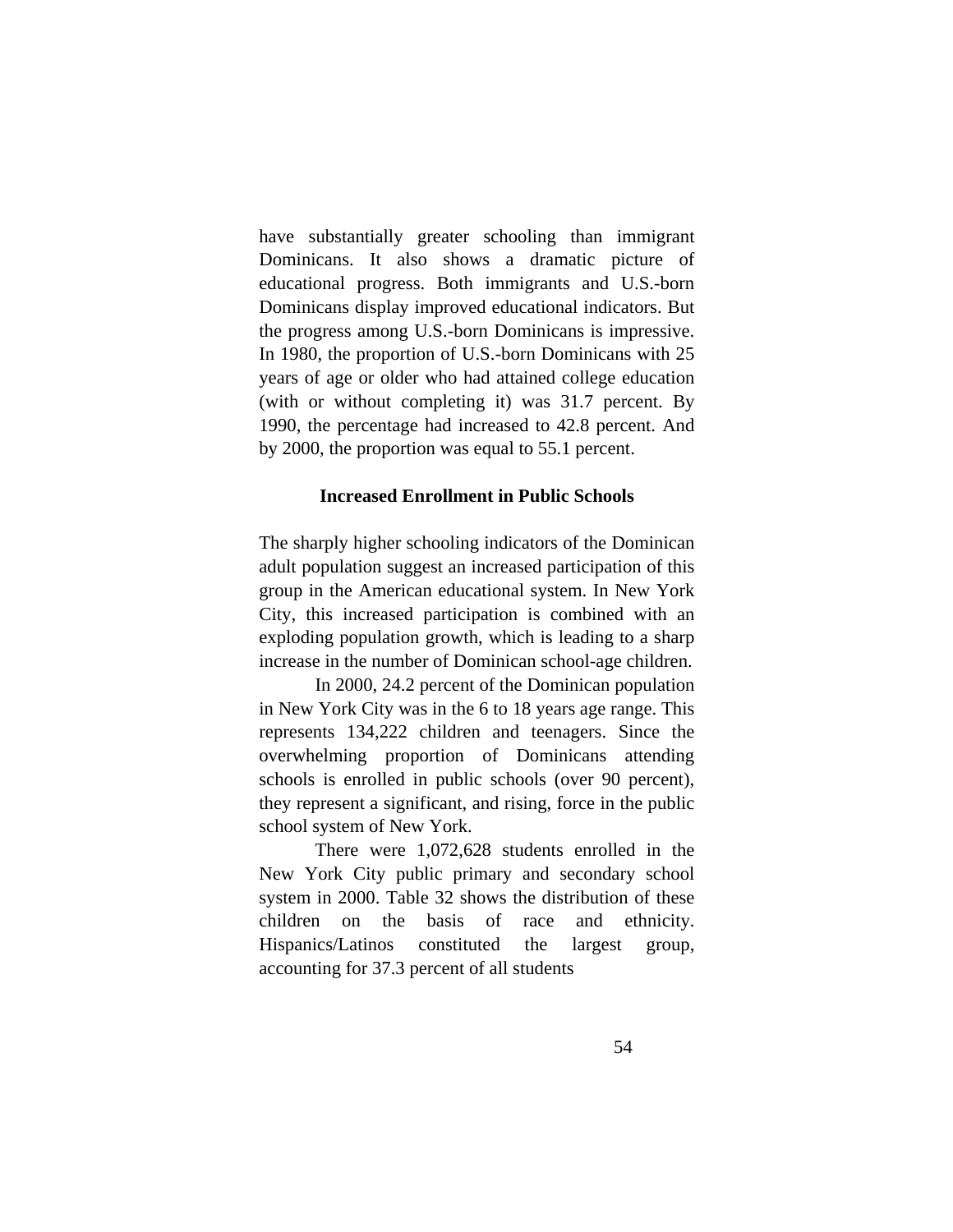|                                 | Enrollment,<br>Fall 2000 | Percentage<br>of Total |
|---------------------------------|--------------------------|------------------------|
| <b>Total Student Population</b> | 1,072,628                | 100.0%                 |
| Hispanic/Latino Population      | 400,090                  | 37.3                   |
| Puerto Rican                    | 143,732                  | 13.4                   |
| Dominican                       | 111,553                  | 10.4                   |
| Mexican                         | 34,324                   | 3.2                    |
| Non-Hispanic Black              | 387,220                  | 36.1                   |
| Non-Hispanic White              | 172,693                  | 16.1                   |
| Non-Hispanic Asian and other    | 112,625                  | 10.5                   |

**Table 32 Enrollment in the Public School System of New York City, 2000**

\_\_\_\_\_\_\_\_\_\_\_\_\_\_\_\_\_\_\_\_\_\_\_\_\_\_\_\_\_\_\_\_\_\_\_\_\_\_\_\_\_\_\_\_\_\_\_\_\_\_\_\_\_\_\_

 Source: 2000 Census, 5% PUMS; 2002 Digest of Education Statistics.

enrolled in the public school system. They were followed by Black/African American students, which composed 36.1 percent of those in the system. White children accounted for 16.1 percent, and Asian and other students for 10.5 percent.

\_\_\_\_\_\_\_\_\_\_\_\_\_\_\_\_\_\_\_\_\_\_\_\_\_\_\_\_\_\_\_\_\_\_\_\_\_\_\_\_\_\_\_\_\_\_\_\_\_\_\_\_\_\_\_

 Among Hispanics, Table 32 shows that Puerto Ricans were the largest group, composing 13.4 percent of all students in New York City public schools. Dominicans were the second largest Hispanic group, accounting for 10.4 percent of all students. We thus estimate that a total of 111,553 Dominicans were enrolled in New York City public schools.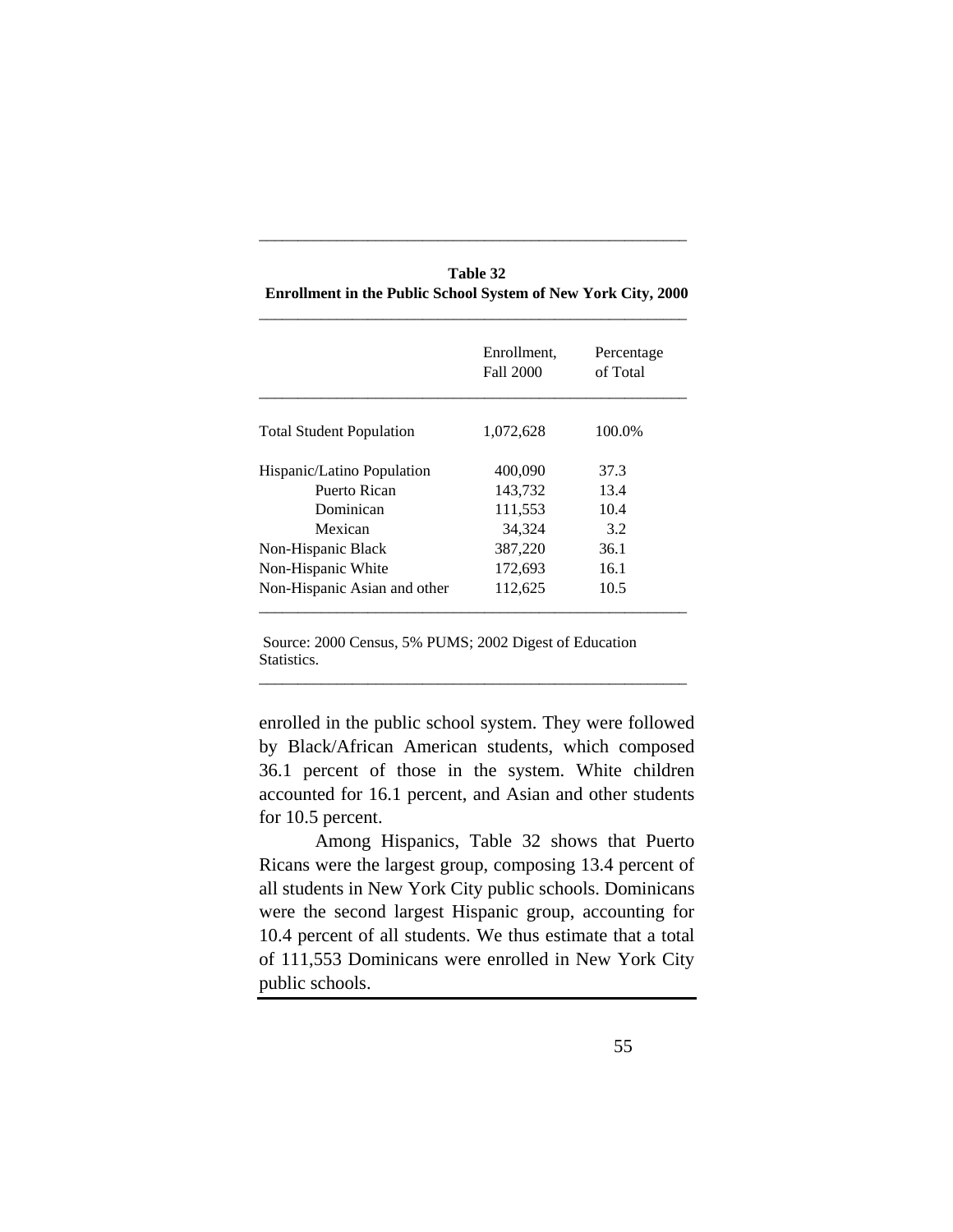| Age<br>Group |      | New York |      | <b>Enrollment Rate</b><br>HispanicDominican |      |      |
|--------------|------|----------|------|---------------------------------------------|------|------|
| (Years)      | M    | F        | M    | F                                           | M    | F    |
| $6 - 11$     | 98.3 | 98.3     | 98.1 | 98.3                                        | 97.8 | 98.3 |
| $12 - 14$    | 98.3 | 98.4     | 98.0 | 97.5                                        | 98.3 | 98.1 |
| $15-17$      | 94.4 | 95.4     | 90.7 | 93.2                                        | 95.0 | 94.6 |
| 18-21        | 57.8 | 63.4     | 43.0 | 53.7                                        | 50.8 | 62.2 |
|              |      |          |      |                                             |      |      |

**Table 33 School/College Enrollment Rates in New York City, 2000**

 Source: 2000 Census, 5% PUMS; 2002 Digest of Education Statistics.

\_\_\_\_\_\_\_\_\_\_\_\_\_\_\_\_\_\_\_\_\_\_\_\_\_\_\_\_\_\_\_\_\_\_\_\_\_\_\_\_\_\_\_\_\_\_\_\_\_\_\_\_\_\_\_

 In line with our earlier findings, we also find that Dominican children have school retention rates that compare favorably with those of other minority children. Table 33 displays the enrollment rates of children and teenagers in various age groups. Enrollment rates remain high for all groups until the 18-21 age range. For this group, Dominicans have enrollment rates that are substantially higher than the average for Hispanics/Latinos. For female Dominicans in the 18-21 age range, the proportion enrolled in school/college in 2000 was 61,2 percent, which is very close to the City average enrollment rate of 63.4 percent for this age group.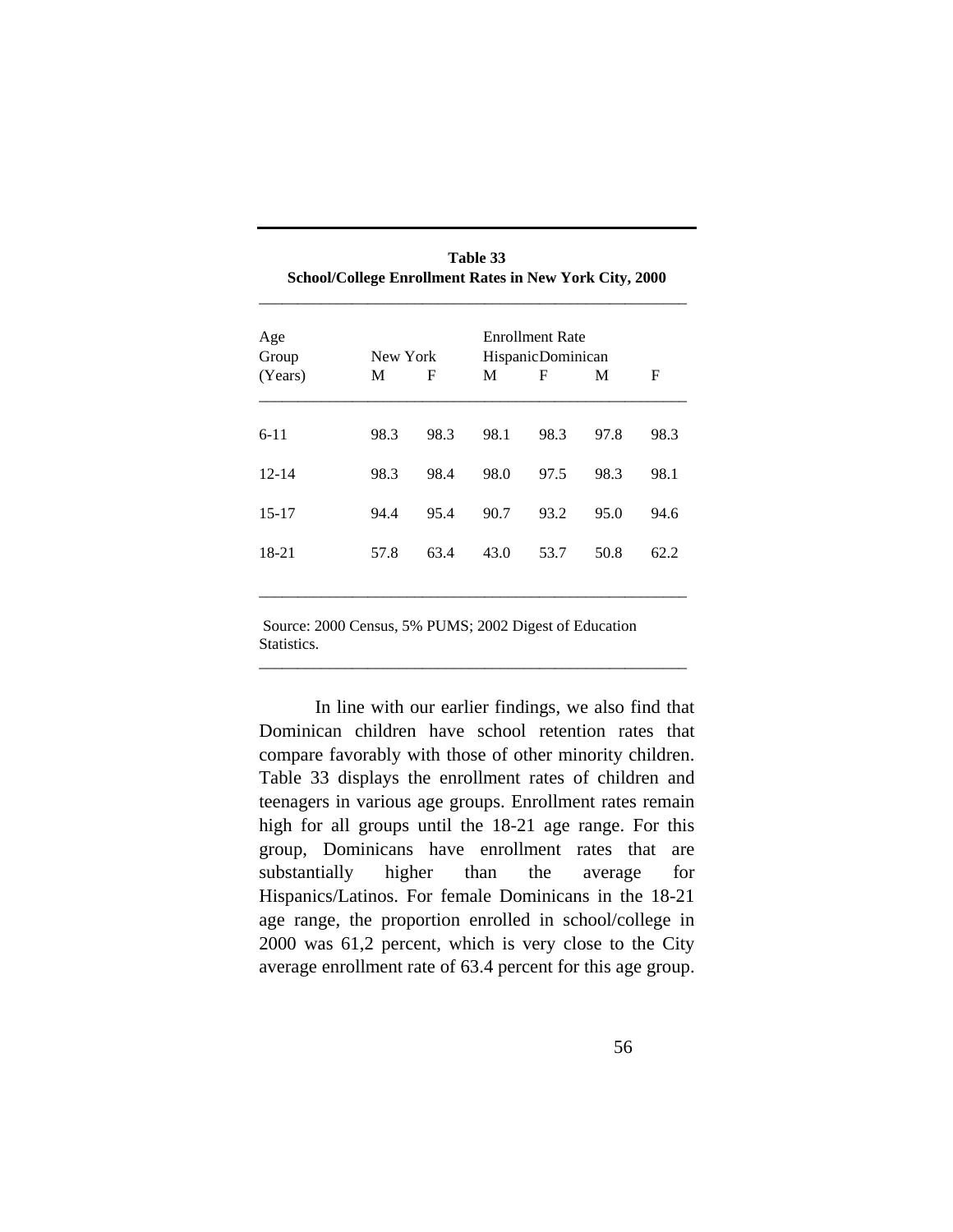For Hispanic women overall, the enrollment rate is substantially lower, equal to 53.7 percent.

 The strong participation of Dominicans in the public education system of New York system is also reflected in the college population. In 2000, as much as 8.5 percent of the New York City public college student population was Dominican, exceeding the 7.7 percent of that population that was Puerto Rican.

 At City University of New York, there were 35,863 undergraduate students in Fall 2001 who identified themselves as being of Caribbean origin. Of these students, 30.6 percent -- or 10,974-- were Dominican, followed by Puerto Rican students, who composed 22.3 percent of the Caribbean student population. A large fraction of these students are female. Among Dominican undergraduates at City University in Fall 2002 (whose number was 11,214), 67.4 percent were women. A large fraction, 57 percent, worked, with 42.7 percent employed 20 hours a week or more. And 77 percent of Dominican undergraduates at CUNY graduated from a New York City public high school, the highest percentage among all racial and ethnic groups in the City University system. A total of 63 percent of all Dominican undergraduates at CUNY came from households with annual income below \$20,000. The corresponding proportion for the overall undergraduate CUNY population was 39 percent.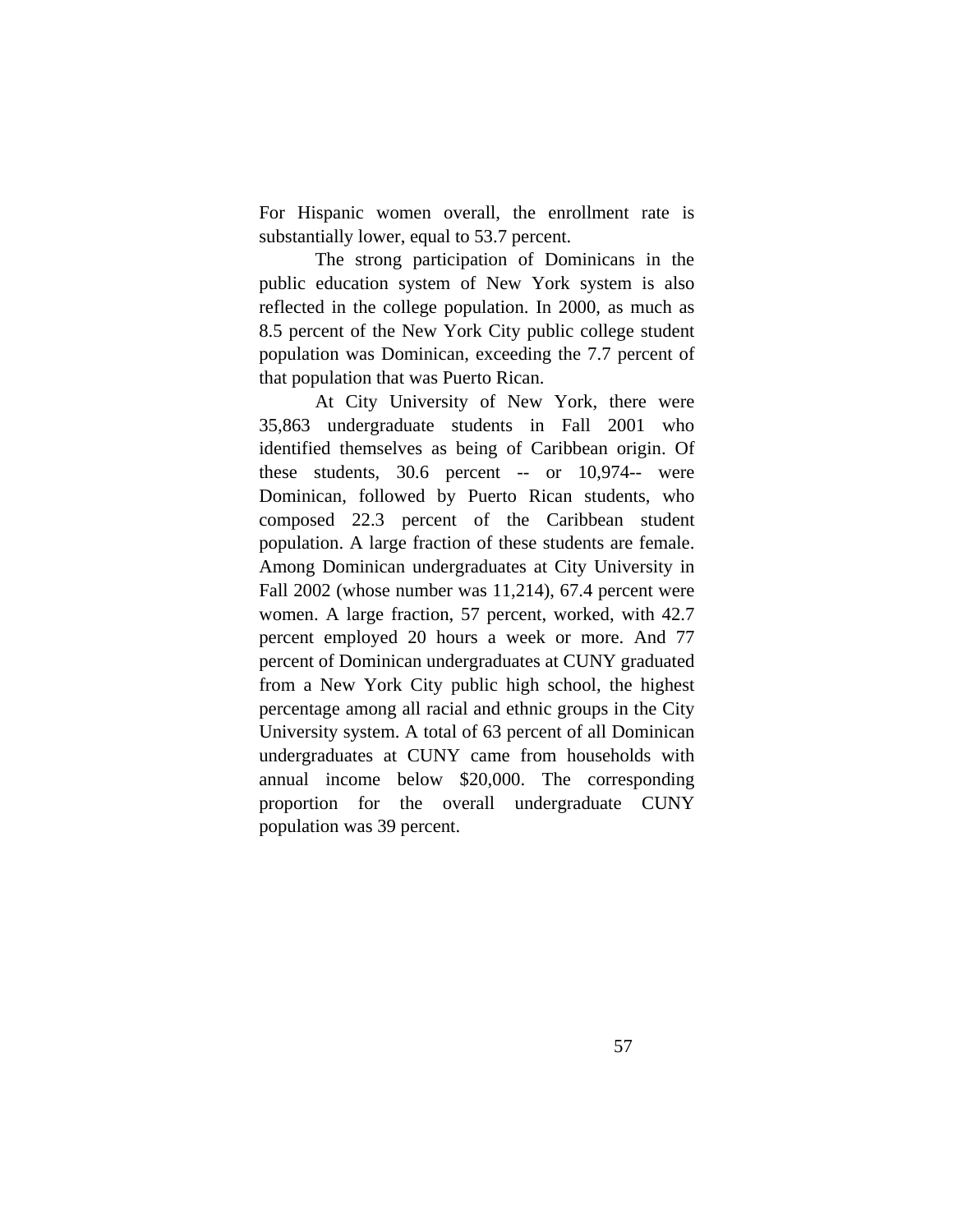# **9. Conclusions**

This report has provided the first comprehensive analysis of the demographic and socioeconomic status of Dominicans in the United States, the fourth largest Hispanic/Latino population in the nation.

 The Dominican population in the United States rose from 520,121 in 1990 to 1,041,910 in 2000. At current population growth rates, the Dominican population will overtake the Cuban population before the year 2010, making Dominicans the third largest Hispanic/Latino population in the country, following Mexicans and Puerto Ricans.

 The major source of Dominican growth has been immigration. But the Dominican population born in the United States rose sharply in the 1990s. There were 394,914 Dominicans born in the U.S. residing in the country in 2000. This constitutes one out of every three Dominicans.

 The largest concentration of Dominicans continues to be located in the state of New York, but there has been a significant spread to other states in the last decade. The state of New York was host to 617,901 Dominicans in 2000, followed by New Jersey (with 136,529), Florida (98,410), Massachusetts (69,502), Rhode Island (24,588), Pennsylvania (13,667), and Connecticut (12,830). There were also budding Dominican communities in almost every region of the country, from Alaska to Hawaii.

 New York City continues to dominate the location of Dominicans in the United States. The Dominican population of New York rose from 332,713 to 554,638 between 1990 and 2000. Dominicans are currently the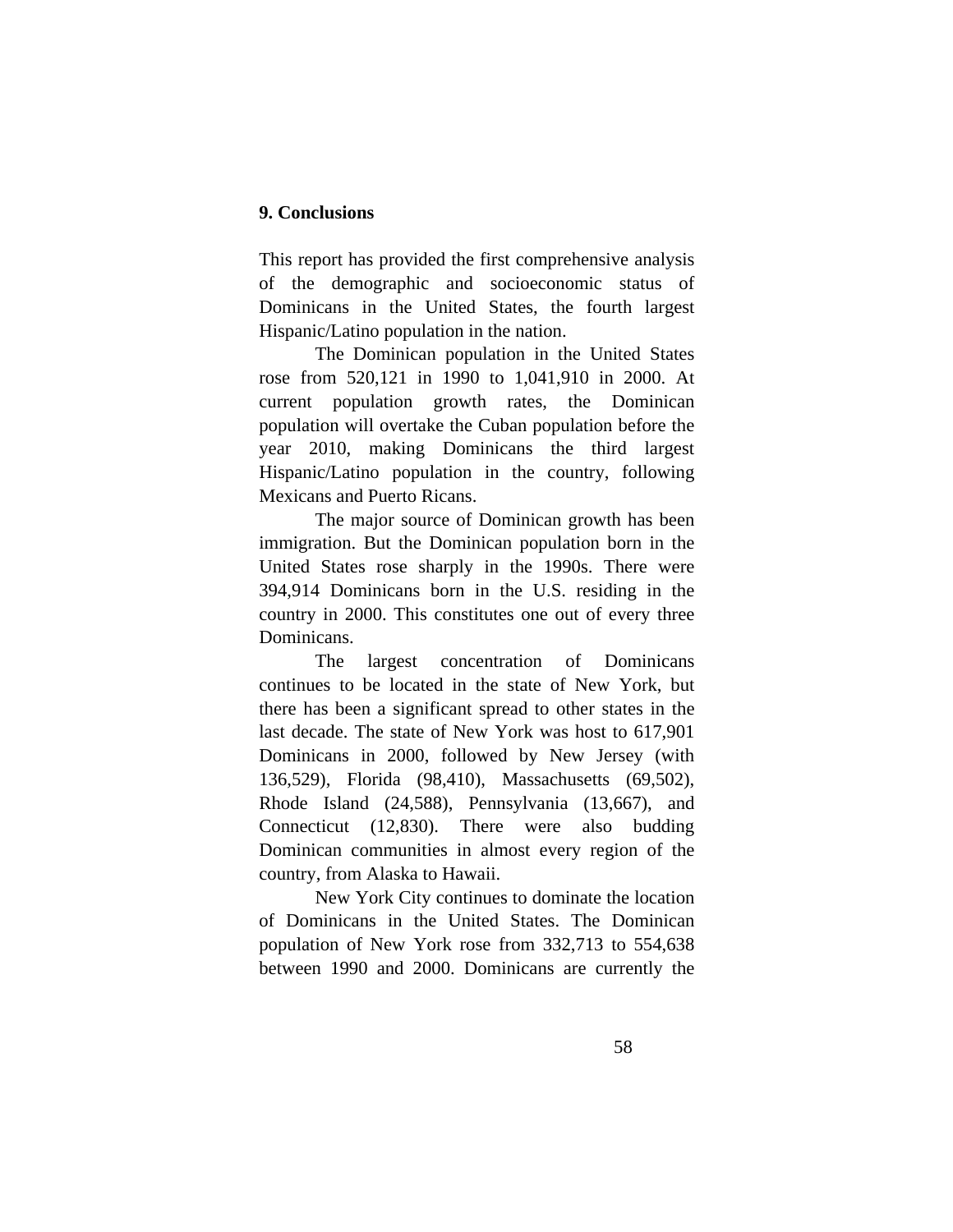second largest Hispanic/Latino population of New York, following Puerto Ricans. But the Puerto Rican population in the City declined substantially in the last decade. If current population growth trends continue, Dominicans will overtake Puerto Ricans as the largest Hispanic/Latino population of the City within the next ten years

 The expanding Dominican population outside New York City has reduced the proportion of Dominicans in the City from 73.4 percent in 1980 to 65.1 percent in 1990 and 53.2 percent in 2000. Following New York City, there are major Dominican populations in the City of Lawrence (Massachusetts), the City of Paterson (New Jersey), Providence (Rhode Island), and Boston (Massachusetts). The cities of Jersey City, Passaic, Perth Amboy and Union City in New Jersey also have substantial Dominican populations, as do the City of Yonkers in New York, and Miami in Florida. Many other cities all over the country have smaller, but rapidly growing Dominican populations.

 The mean annual per-capita household income of the Dominican population in the United States was \$11,065 in the year 1999. This was about half the percapita income of the average household in the country that year. It was also significantly lower than the percapita income of the Black/African American population and even slightly lower than the income of the average Hispanic/Latino household. But there is substantial variability in the socioeconomic status of Dominicans in various parts of the United States. Among the most populous states, Dominicans in Florida had the highest per-capita household income, equal to \$12,886 in the year 1999. By contrast, Dominicans in Rhode Island had the lowest average per-capita income, equal to \$8,560 in the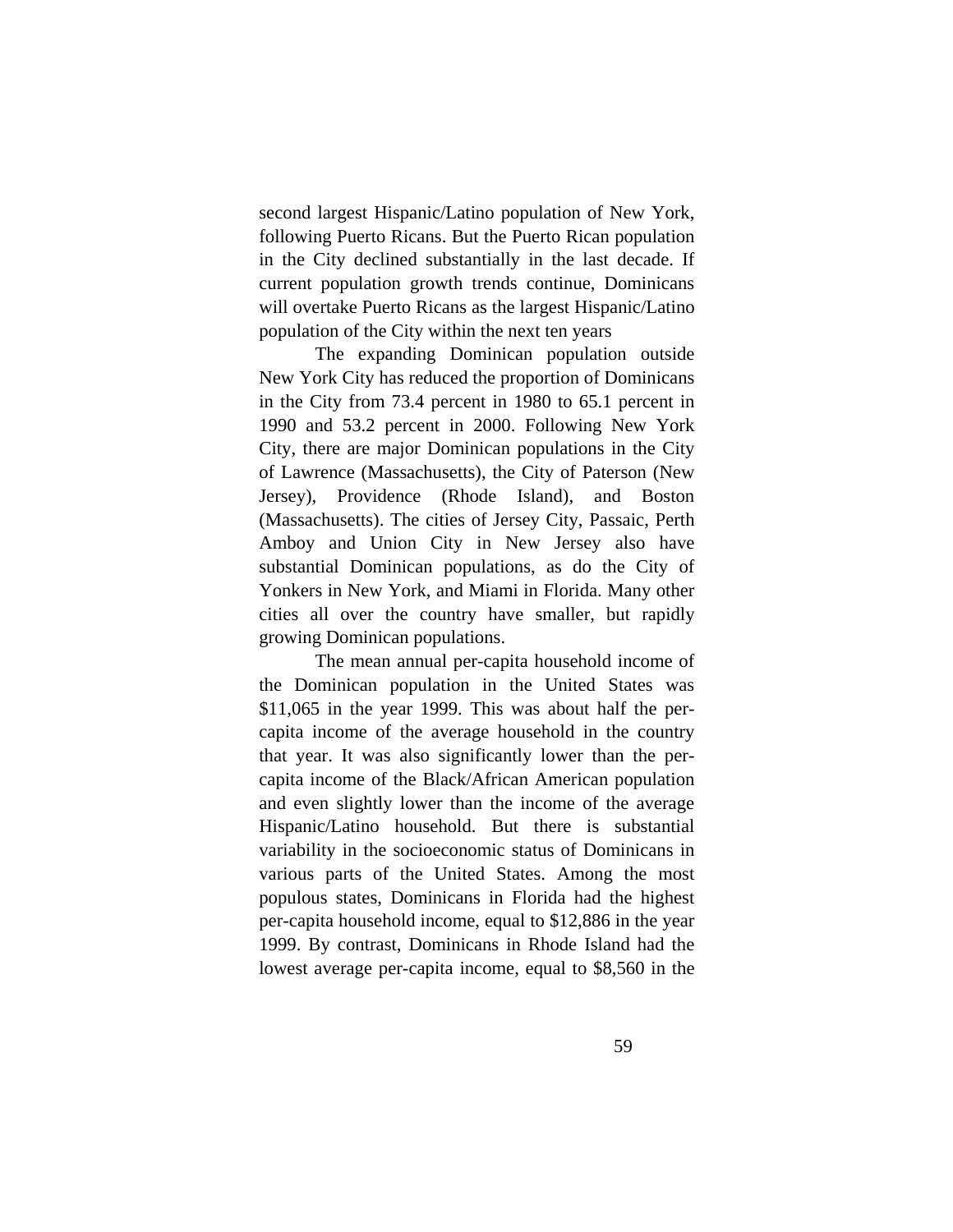year 1999.

 In New York City, the average per-capita income of Dominicans was below the average for the United States. The poverty rate of 32 percent among Dominican New Yorkers was the highest of the major racial and ethnic groups in New York. The overall poverty rate in New York in 1999 was 19.1 percent, while it was 29.7 percent for the overall Hispanic/Latino population.

 A high proportion of Dominican families in poverty consist of female-headed families, with no spouse present. In 2000, as much as 38.2 percent of Dominicans in New York lived in this type of family, compared to 22.1 percent for the overall City population. Close to half of Dominican female-headed families in New York City were poor, more than twice the poverty rate for other households.

 Despite the low relative socioeconomic status of Dominicans in New York City, their income displayed significant growth in the 1990s, rising by close to 16 percent in the decade (adjusted for inflation). The overall increase of per-capita income in the City in the decade was 9.2 percent, but both the Black/African American population and the overall Hispanic/Latino population in the City had lower income growth rates. The White population in the City displayed a growth of over 20 percent in per-capita income.

 The labor force participation rate of Dominicans is lower than that for the rest of the population. In 2000, it was approximately 64 percent for men and 53.1 percent for women. The figures for the overall U.S. workforce are 72.7 percent and 58.5 percent, for men and women, respectively.

The unemployment rate of Dominican women and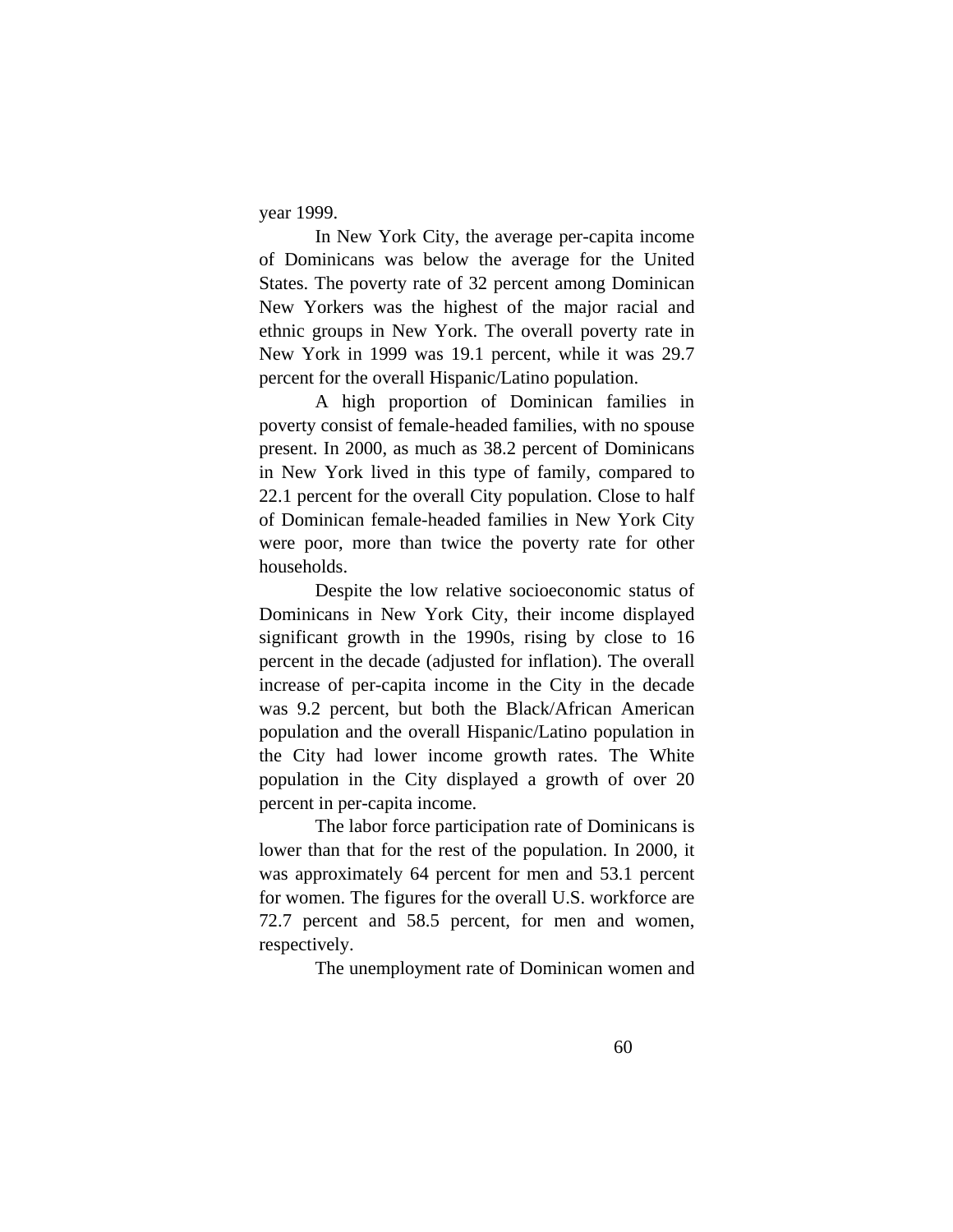men in 2000 greatly exceeded that of the overall labor force in the United States. In 2000, Dominican men had an unemployment rate of 7.8 percent, compared to an overall unemployment rate of 3.9 percent for men in the country. Among women, the Dominican unemployment rate was 10.7 percent in 2000, compared to 4.1 percent in the country overall.

 Despite the comparatively high unemployment rates of Dominicans, these rates declined sharply between 1990 and 2000. In New York City, for instance, the male and female unemployment rates among Dominicans were 15.7 percent and 18.4 percent, respectively, in 1990. These dropped to 8.9 percent and 13.1 percent by 2000.

 The Dominican labor force is very young and mostly unskilled. Only 17.3 percent of Dominicans in the United States have managerial, professional and technical occupations, about half the proportion for the overall United States. As a result, the average earnings of Dominican men and women are substantially lower than those of other workers in the nation.

 The overall educational attainment of Dominicans in the United States is among the lowest in the country. In 2000, 49 percent of Dominicans 25 years of age or older had not completed high school and only 10.6 percent had completed college. By contrast, less than 20 percent of the American population had not completed high school in 2000, and 24.4 percent had finished college.

 But the educational situation of Dominicans varies enormously when decomposed by immigrant status. Although the educational attainment of Dominican immigrants is very low, the situation for U.S.-born Dominicans is sharply different. The Dominican secondgeneration in the United States has educational indicators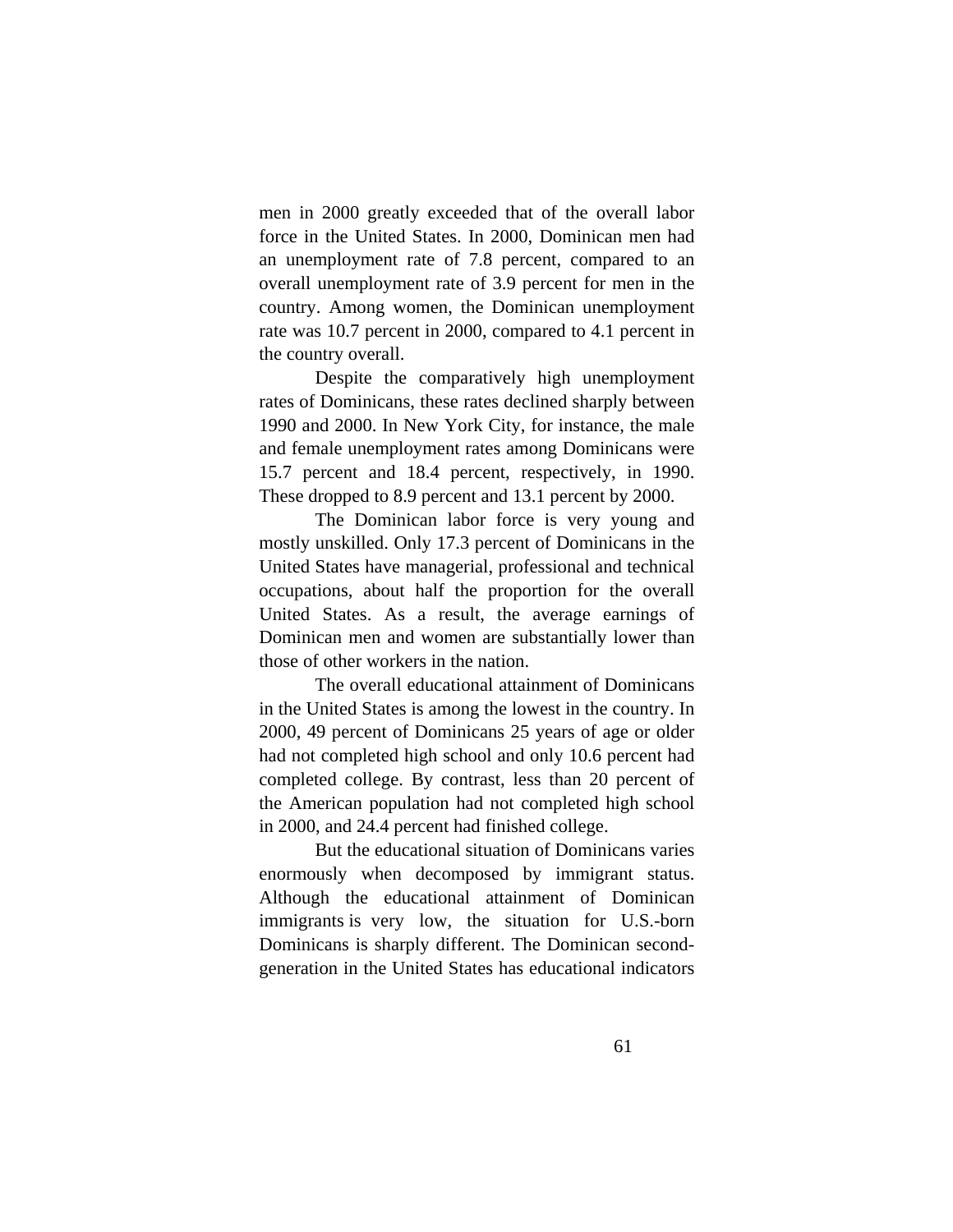that suggest a remarkable acquisition of human capital over the last 20 years. This differs from the overall situation of U.S.-born Hispanics/Latinos, whose educational indicators are substantially worse than those for Dominicans.

 The explosive increase of the educational attainment of U.S.-born Dominicans is reflected in the experience of Dominican New Yorkers. For U.S.-born Dominicans in New York, the proportion who attained some college education rose from 31.7 percent in 1980 to 42.8 percent in 1990, and to 55.1 percent in 2000.

 Dominicans have substantially higher enrollment rates –at both the high school and college levels—than other minority groups. In New York City, Dominican high school retention rates are substantially higher than for the overall Hispanic/Latino population, and for women, they approach the overall, average New York City high school retention rate.

 This report has presented information gathered by the last decennial U.S. Census of Population. Although released over the last few months, the data was collected in the year 2000. There have been significant changes since that time. The New York City economy continued to grow rapidly until mid-2001, causing a further reduction of the unemployment rate prevailing in early 2000, which hovered above 6 percent. On May 2001, the city had achieved a 4.9 percent unemployment rate, the lowest rate since 1988. Since then, however, unemployment has steadily climbed. Both the economywide recession and the after-effects of September  $11<sup>th</sup>$  led to a collapse of the earlier boom. Just in the months of October and November 2001, New York City lost close to one hundred thousand jobs. By early 2003, the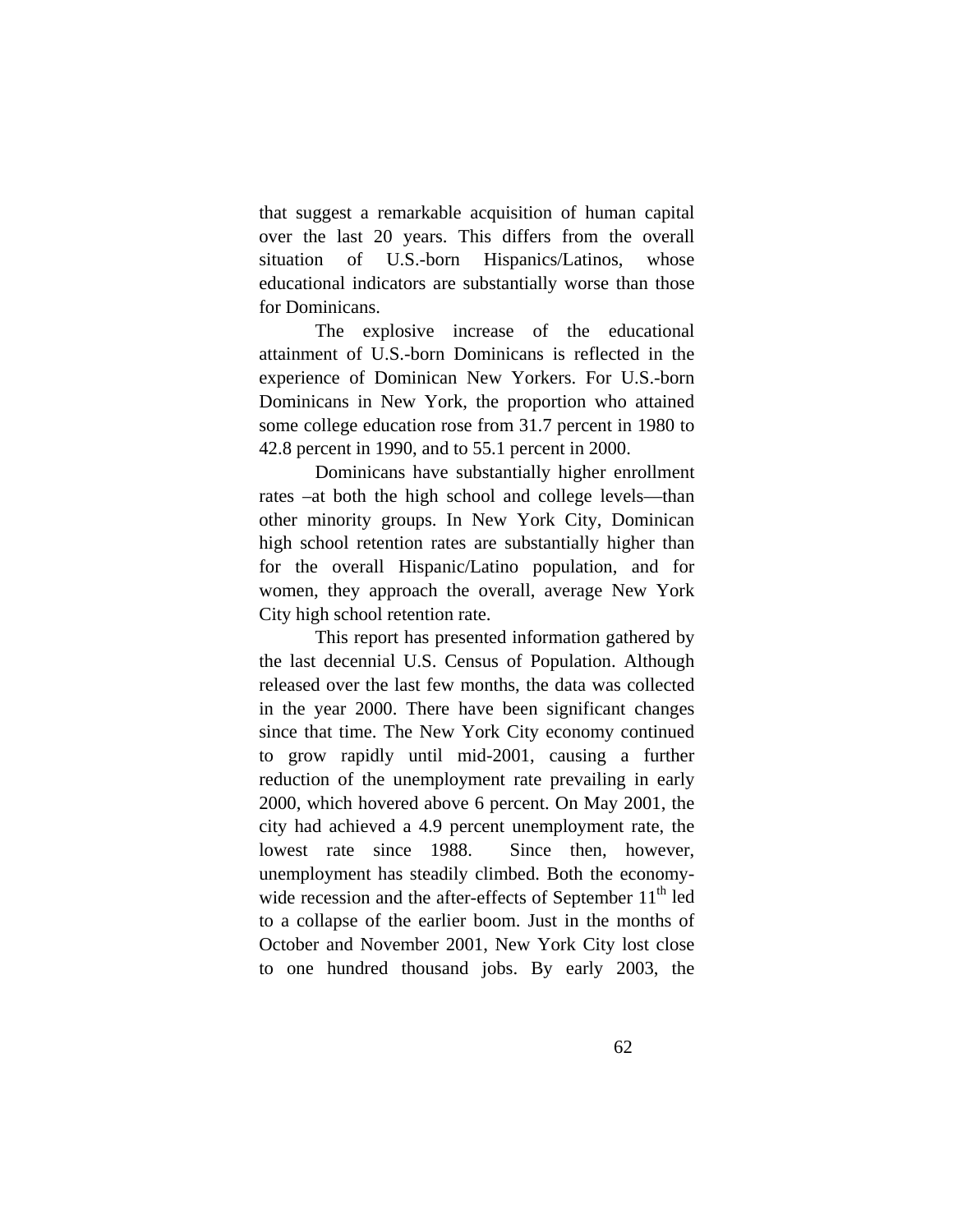unemployment rate had climbed to around 9 percent.

 There are no comprehensive data available yet to determine the impact of these events on the Dominican population. Judging by the effects of the last recession in the early 1990s, however, the impact of the current economic slump will be magnified among those with low skills. Indeed, the brunt of the short-term adjustments made by many service, transportation and commerce sectors in New York after September  $11<sup>th</sup>$  were borne by relatively unskilled laborers. A study released in November 2001 showed that the top 7 occupations affected by the recession after September  $11<sup>th</sup>$  included: waiters and waitresses, cleaning and maintenance workers, retail sales persons, food preparation workers, cashiers, housekeeping workers, and fast food servers [as reported by Eaton and Wyatt (2001)]. This was followed by smaller losses in more-skilled occupations, such as general managers, top executives, sales supervisors and service supervisors. Given the labor market niche of Dominicans in New York, which targets low-skilled jobs in the service industry, manufacturing, and transportation sectors, one can predict that the impact of the economic slowdown over the last two years has been serious. Still, even though the short-term economic situation does not appear promising, it is clear that once the reconstruction of the World Trade Center site begins and the recovery of the American economy from its current sluggish conditions occur, employment and income prospects can reverse their current trends.

 More important perhaps is the picture obtained from the broad strides made by the Dominican secondgeneration in the educational arena. The accumulation of human capital displayed by U.S.-born Dominicans is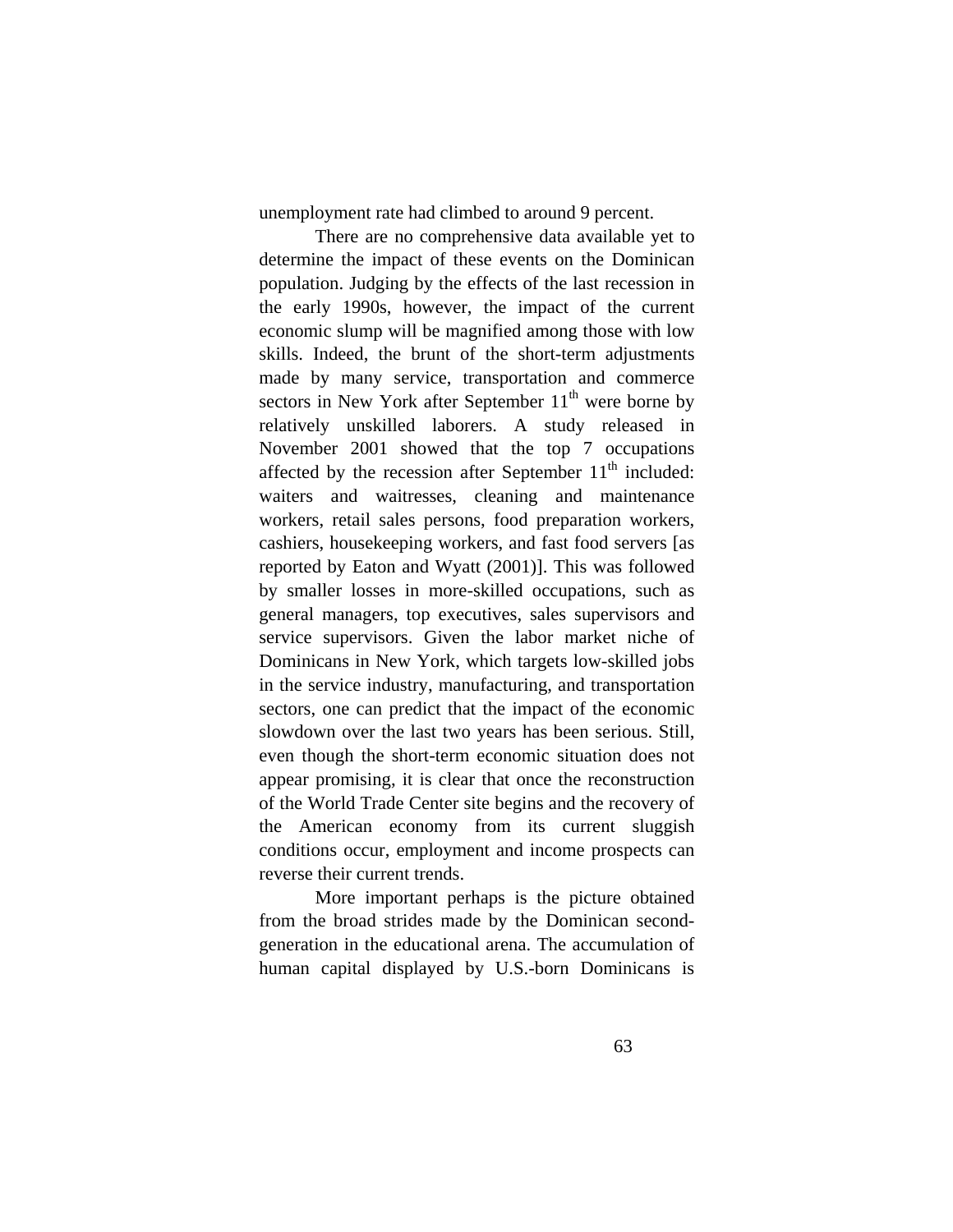bound to bring a long-term economic bonanza to this population. Given the challenges that have faced these youngsters and their families, one can only but be optimistic on the resiliency of Dominicans in seeking the sometimes elusive American dream.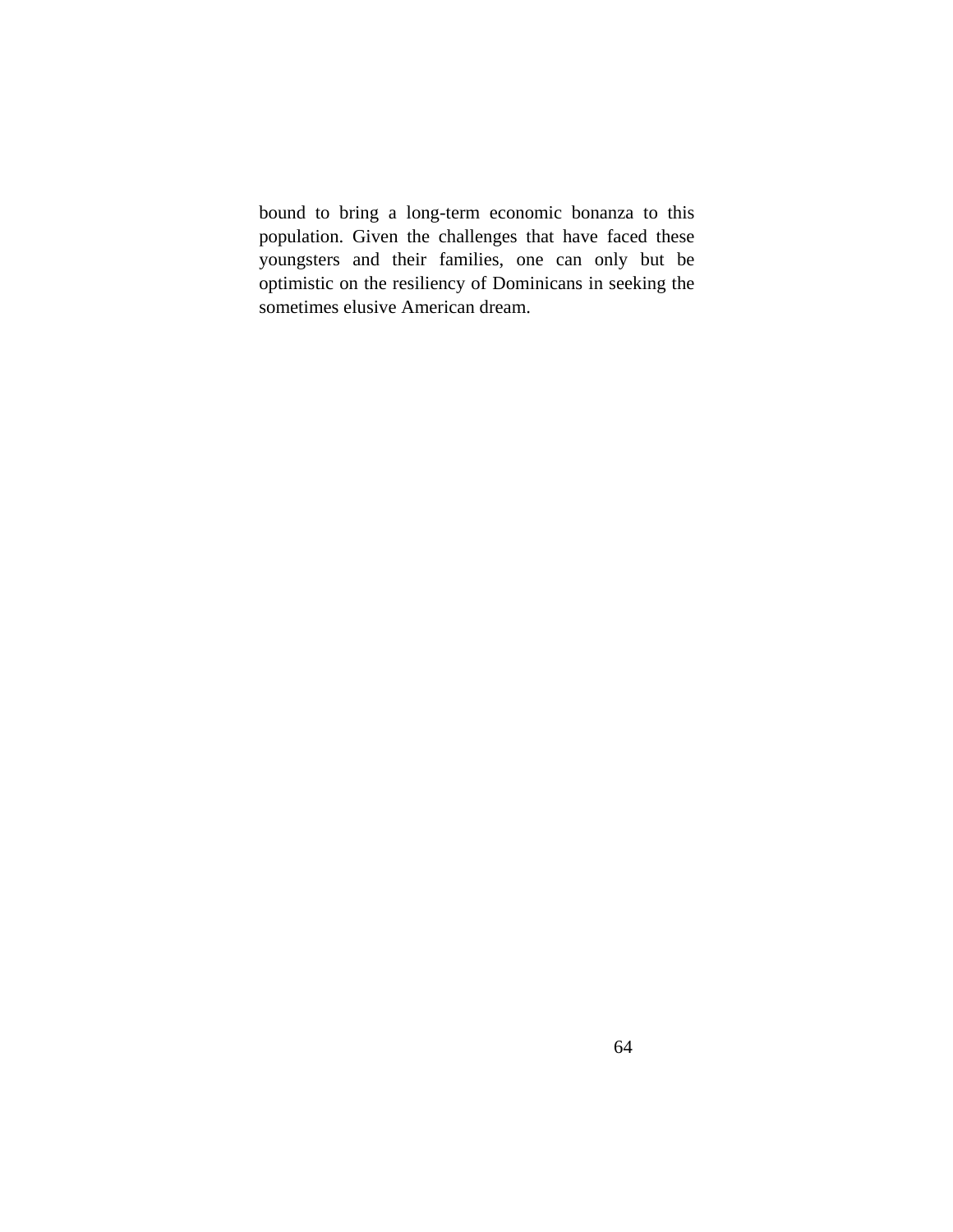# **10. References**

Baez Everstz, Franc and Frank Ramirez D'Oleo, *La emigracion de dominicanos a los Estados Unidos*, Fundacion Friedrich Ebert, Santo Domingo, 1985.

Blackburn, McKinley, David Bloom and Richard Freeman, "The Declining Economic Position of Less Skilled American Men," in G. Burtless, ed., *A Future of Lousy Jobs?: The Changing Structure of U.S. Wages*, The Brookings Institution, Washington, D.C., 1990.

Bray, David, "Economic Development: The Middle Class and Intl. Migration in the Dominican Republic," *Intl. Migration Review*, Vol. 18, No. 2, 1984, 217-36.

Cancian, Marya and Deborah Reed, "Changes in Family Structure: Implications for Poverty and Related Policy," in Sheldon H. Danziger and Robert H. Haveman, eds., *Understanding Poverty*, Russell Sage Foundation, New York, 2001, 69-96.

Ceara Hatton, Miguel and Edwin Croes Hernández, *El gasto público social de la República Dominicana en la década de los ochenta*, Centro de Investigación Económica para el Caribe, Santo Domingo, República Dominicana, 1993.

Chavez, Linda, *Out of the Barrio: Toward a New Politics of Hispanic Assimilation*, New York: Basic Books, 1991.

Commission on Planning for Enrollment Growth, *Report of the Chancellor's Commission on Planning for Enrollment Growth*, New York City Board of Education, Brooklyn, New York, January 1995.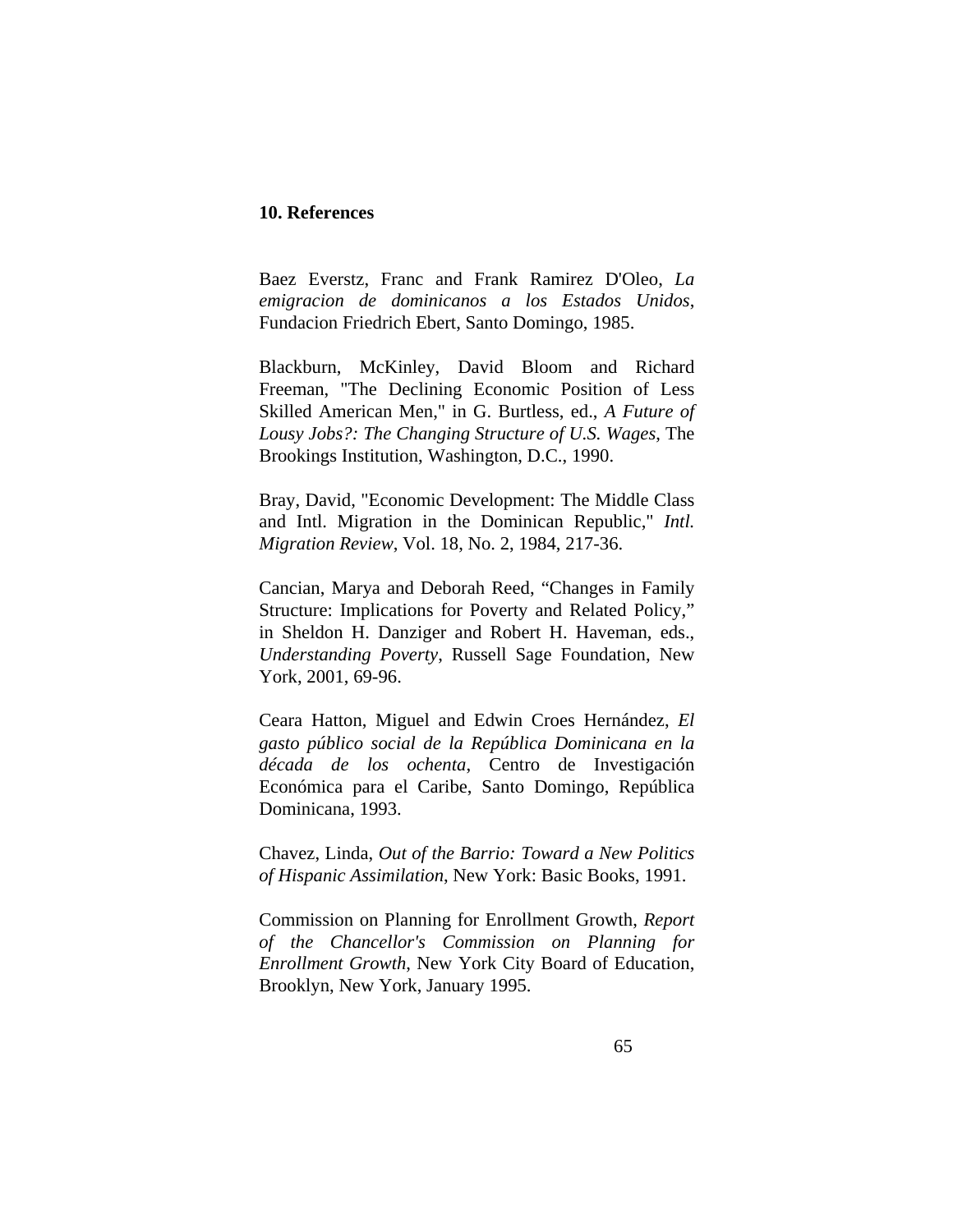Cresce, Arthur R. and Roberto R. Ramirez, "Analysis of General Hispanic Responses in Census 2000," Working Paper No. 72, Population Division, U.S. Immigration and Naturalization Service, 2003.

del Castillo, José and Christopher Mitchel, eds., *La Inmigración Dominicana en los Estados Unidos*, Editorial CENAPEC, Santo Domingo, República Dominicana, 1987.

Duany, Jorge, *Quisqueya on the Hudson: The Transnational Identity of Dominicans in Washington Heights*, New York: The CUNY Dominican Studies Institute, Dominican Research Monographs, 1994.

Eaton, Leslie and Edward Wyatt, "Attacks Hit Low-Pay Jobs the Hardest," *New York Times,* Nov. 6, 2001, p. B-1.

Fairlie, Robert W. and Bruce D. Meyer, "The Ethnic and Racial Character of Self-Employment," National Bureau of Economic Research Working Paper No. 4791, July 1994.

Fernandez Kelly, M. Patricia and Saskia Sassen, "Recasting Women in the Global Economy: Internationalization and Changing Definitions of Gender," in C. Bose and E. Acosta-Belen, eds., *Women in the Latin American Development Process*, Temple University Press, Philadelphia, 1995, 99-124.

Georges, Eugenia, *The Making of a Transnational Community: Migration, Development and Cultural Change in the Dominican Republic*, New York: Columbia University Press, 1991.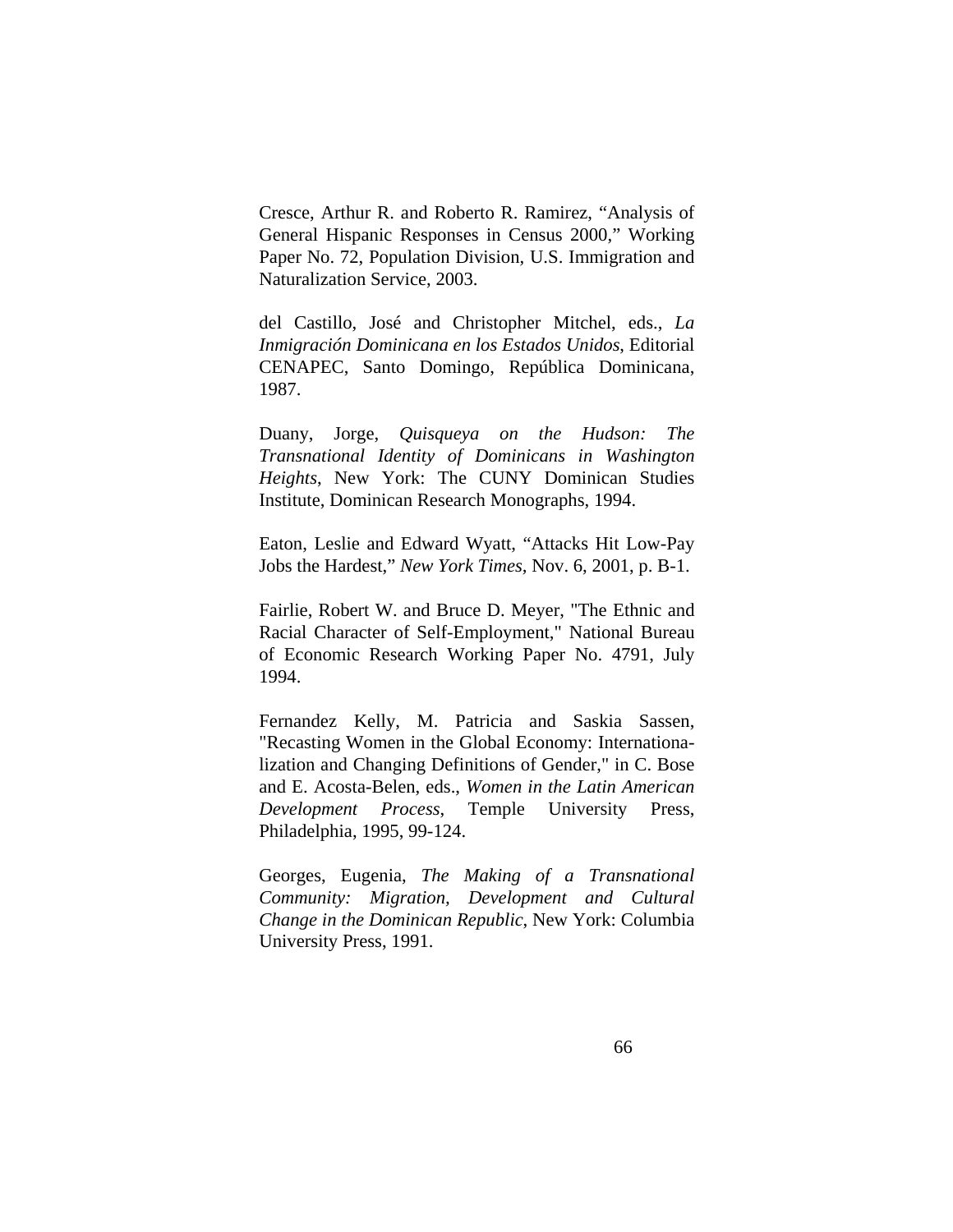Gonzalez, Nancie, "Multiple Migratory Experiences of Dominican Women," *Anthropological Quarterly*, Vol. 49, No. 1, January 1976, 36-44.

Gonzalez, Nancie, "Peasants' Progress: Dominicans in New York," *Caribbean Studies*, Vol. 10, No. 3, September 1970, 154-71.

Grasmuck, Sherri, "Las consecuencias de la migracion internacional de origen urbano para el desarrollo nacional: El caso de Santiago," in J. del Castillo and C. Mitchell, eds., *La Inmigracion Dominicana en los Estados Unidos*, CENAPEC, Santo Domingo, 1987, 111- 50.

Grasmuck, Sherri and Patricia Pessar, *Between Two Islands: Dominican International Migration*, Berkeley, California, University of California Press, 1991.

Gurak, Douglas, "Dominican and Colombian Women in New York City: Household Structure and Employment Patterns," *Migration Today*, Vol. 10, No. 3-4, 1982, 14- 21.

Gurak, Douglas and Mary Kritz, "Settlement and Immigration Processes of Dominicans and Colombians in New York City," Paper presented at the Annual Meetings of the American Sociological Association, San Francisco, 1982.

Hendricks, Glenn, *The Dominican Diaspora: From the Dominican Republic to New York City: Villagers in Transition*, New York: Teachers College Press, Columbia University, 1974.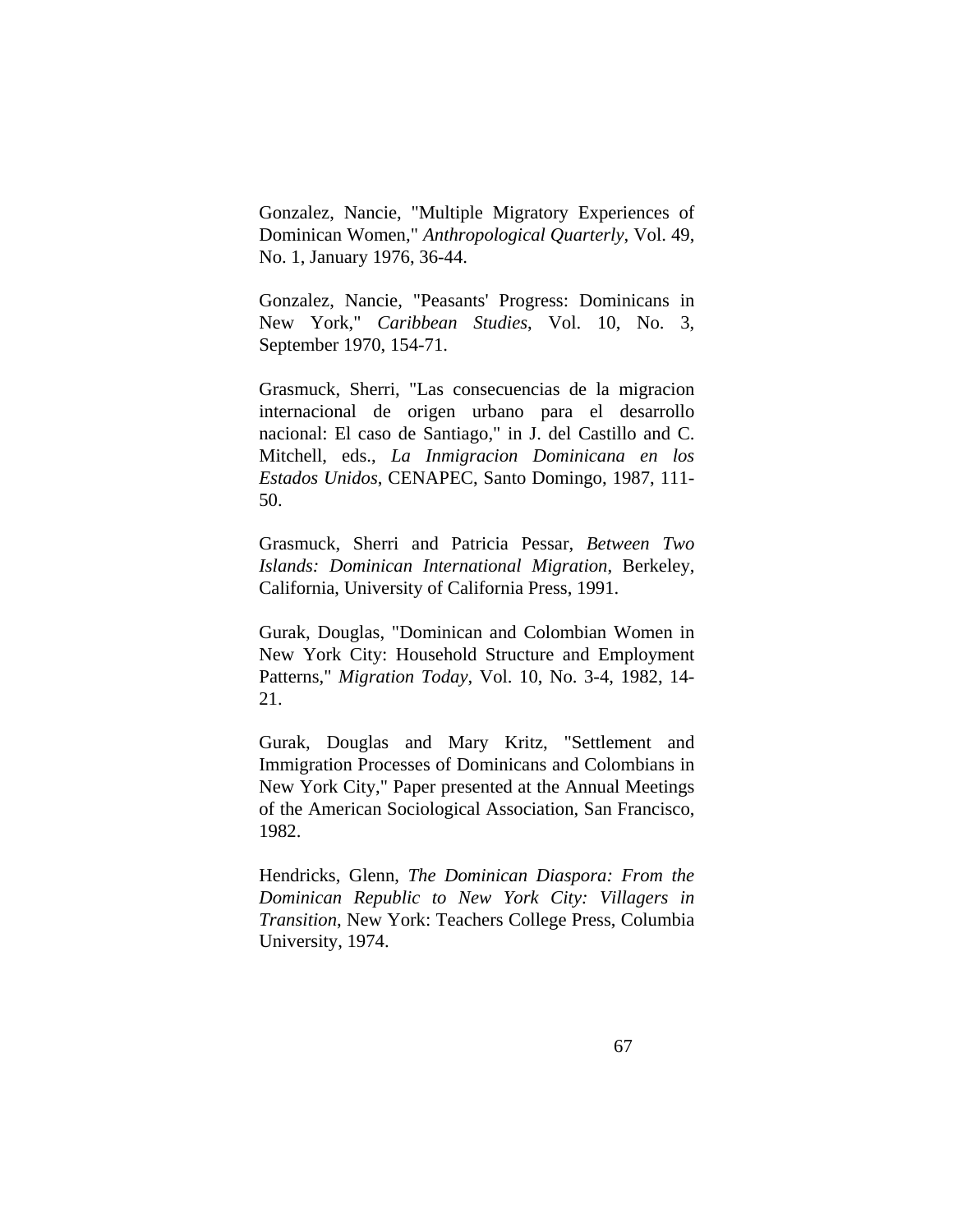Hernández, Ramona, *The Mobility of Workers Under Advanced Capitalism: Dominican Migration to the United States,* Columbia University Press, New York, 2002.

Hernández, Ramona, "The Pitfalls of Comparing Marginal Groups," *Punto 7 Review*, Vol. 2, No. 2, Fall 1992, 36-48.

Hernández, Ramona, Francisco Rivera-Batiz and Roberto Agodini, *Dominican New Yorkers: A Socioeconomic Profile*, Dominican Research Monograph, The CUNY Dominican Studies Institute, 1995.

Hernández, Ramona and Silvio Torres-Saillant, "Dominicans in New York: Men, Women and Prospects," in G. Haslip-Viera and S. Baver, eds., *Latinos in New York: Communities in Transition*, South Bend, Indiana: University of Notre Dame Press, 1996, 30-56.

Hernández, Ramona and Francisco L. Rivera-Batiz, *Dominican New Yorkers: A Socioeconomic Profile, 1997*, Dominican Research Monograph, The CUNY Dominican Studies Institute, City College, City University of New York, 1997.

Logan,. John, "The New Latinos: Who They Are, Where They Are," Lewis Mumford Center, University at Albany, Albany, New York, September, 2001.

Lopez, Nancy, "Educational Outcomes: The Dynamics of Class, Race, Ethnicity, and Education," Working Paper, Center for Urban Research, City University of New York, Fall 1994.

McDonnell, Lorraine and Paul T. Hill, *Newcomers in American Schools: Meeting the Educational Needs of*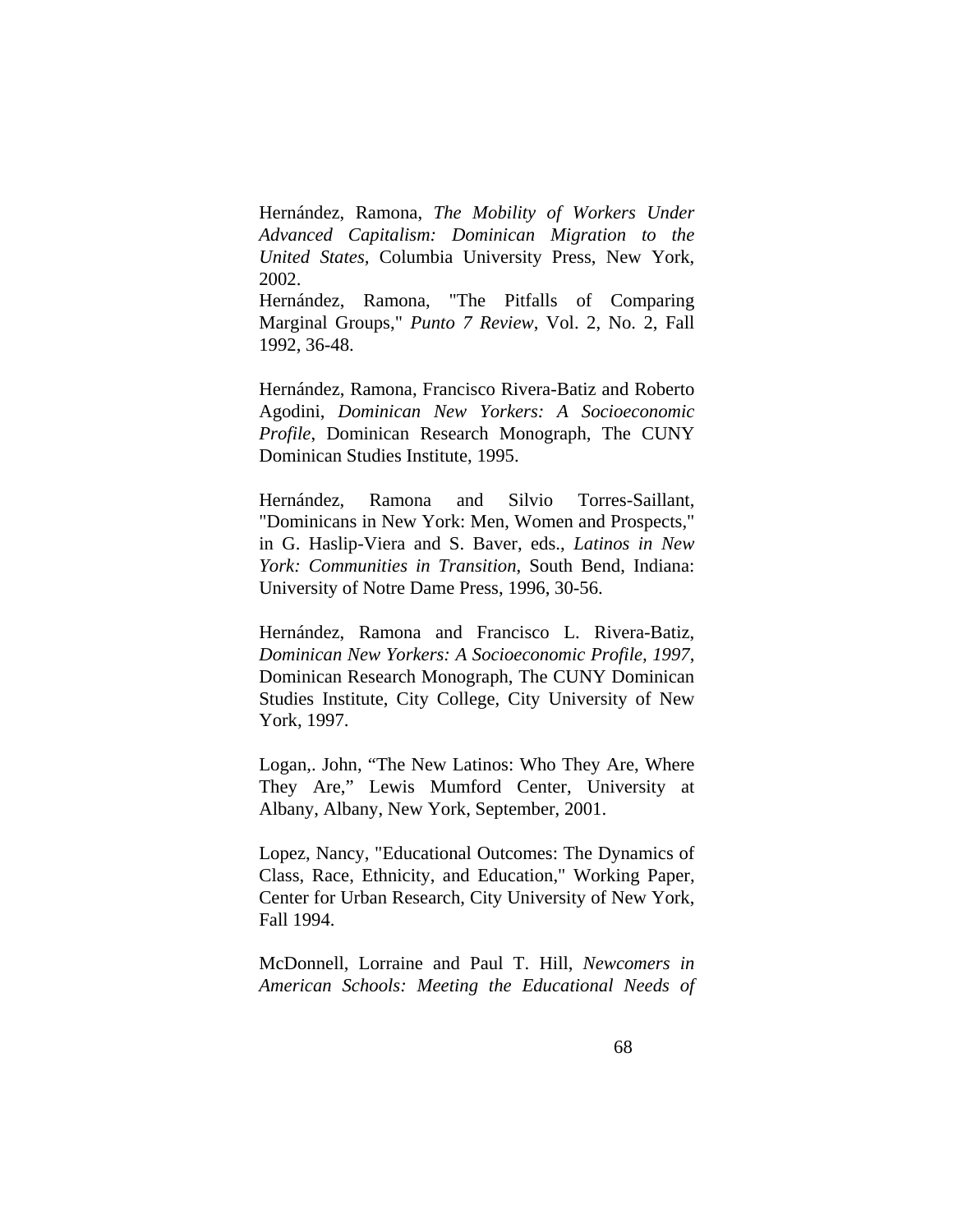*Immigrant Youth*, RAND, Santa Monica, California, 1993.

Lueck, Thomas J., "Slowly, the New York Region Begins Regaining its Jobs," *The New York Times*, March 1994.

Mangum, Garth L., Stephen L. Mangum and Andrew M. Sum, *The Persistence of Poverty in the United States*, Johns Hopkins University Press, Baltimore, 2003.

Murphy, Kevin and Finis Welch, "Industrial Change and the Rising Importance of Skill," in S. Danziger and P. Gottschalk, eds., *Uneven Tides: Rising Inequality in America*, Russell Sage Foundation, New York, 1993.

New York City Department of City Planning, *New York City 2000: Demographic/Household Characteristics & Asian and Hispanic Subgroups*, New York, New York, Spring 2002.

New York City Department of City Planning, *The Newest New Yorkers 1990-1994: An Analysis of Immigration to New York City in the Early 1990s*, New York: City of New York, 1996.

New York City Department of City Planning, *The Newest New Yorkers: An Analysis of Immigration into New York City During the 1980s*, New York: City of new York, 1992.

Orr, James, "Industrial Restructuring in the New York Metropolitan Area," *Economic Policy Review*, Vol. 3, February 1997, 61-74.

Pessar, Patricia, "The Dominicans: Women in the Household and the Garment Industry," in Nancy Foner,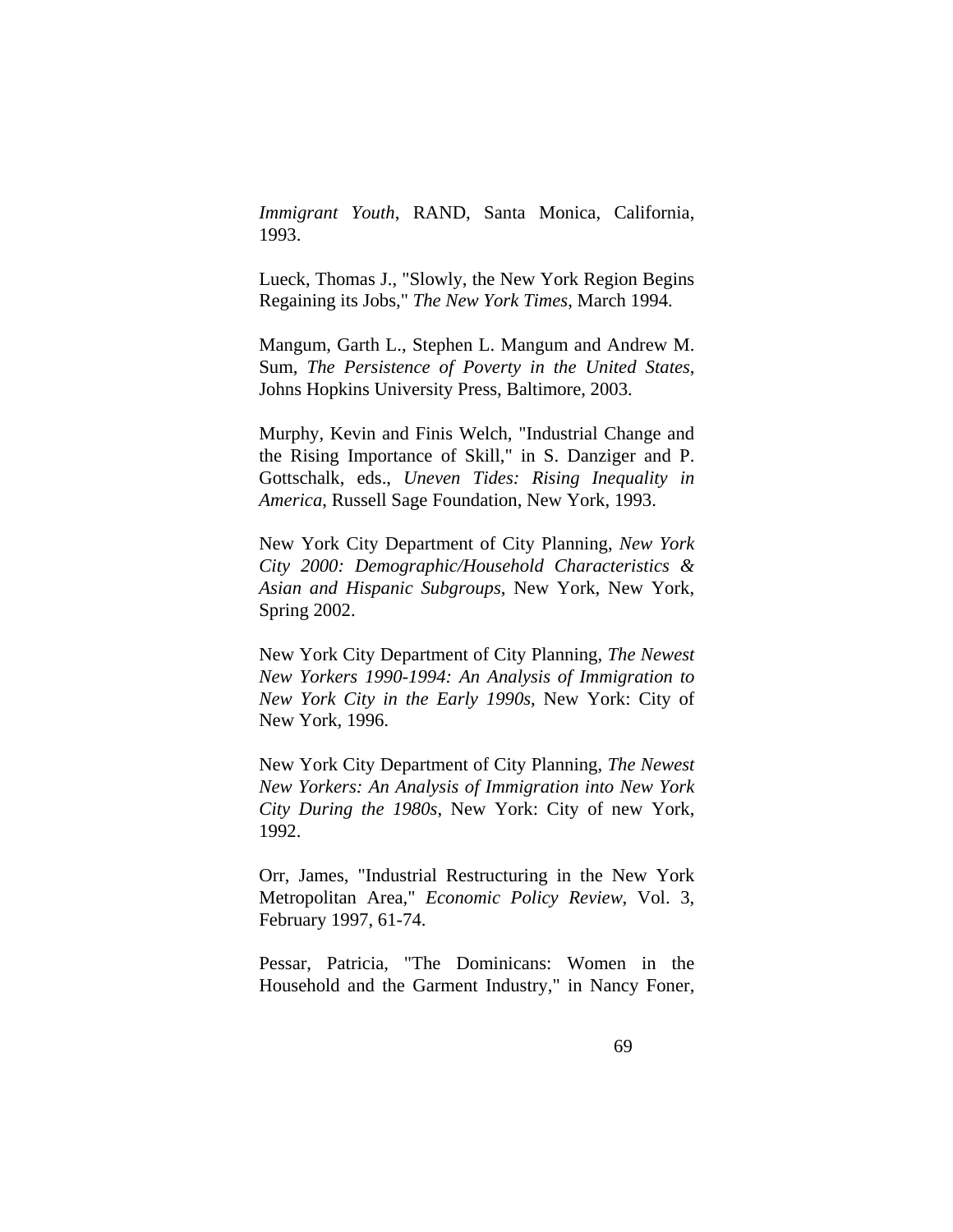ed., *New Immigrants in New York*, New York: Columbia University Press, 1987, 103-29.

Portes, Alejandro and Luis E. Guarnizo, *Capitalistas del trópico: la inmigración en los Estados Unidos y el desarrollo de la pequeña empresa en la República Dominicana*, Santo Domingo: Facultad Latinoamericana de Ciencias Sociales-Proyecto Rep. Dominicana, 1991.

Ricourt, Milagros and Ruby Danta, *Hispanas de Queens: Latino Panethnicity in a New York City Neighborhood,* Cornell Univesity Press, Ithaca, 2003.

Rivera-Batiz, Francisco L., "Puerto Rican New Yorkers in the 1990s: A Demographic and Socioeconomic Profile," in Gabriel Haslip-Viera and Felix Matos-Rodriguez, eds., *Boricuas in Gotham: Puerto Ricans in the Making of Modern New York City –Essays in Memory of Antonia Pantoja*, Arte Publico Press, Houston, forthcoming 2003.

Rivera-Batiz, Francisco L., "The Socioeconomic Status of Hispanic New Yorkers: Current Trends and Future Prospects," Pew Hispanic Center Research Study, Washington, D.C., January 2002.

Rivera-Batiz, Francisco L., "The Education of Immigrant Children: The Case of New York City," Working Paper, International Center for Migration, Ethnicity and Citizenship, The New School for Social Research, New York, 1996.

Rivera-Batiz, Francisco L. and Carlos Santiago, *Island Paradox: Puerto Rico in the 1990s*, Russell Sage Foundation, New York, 1996.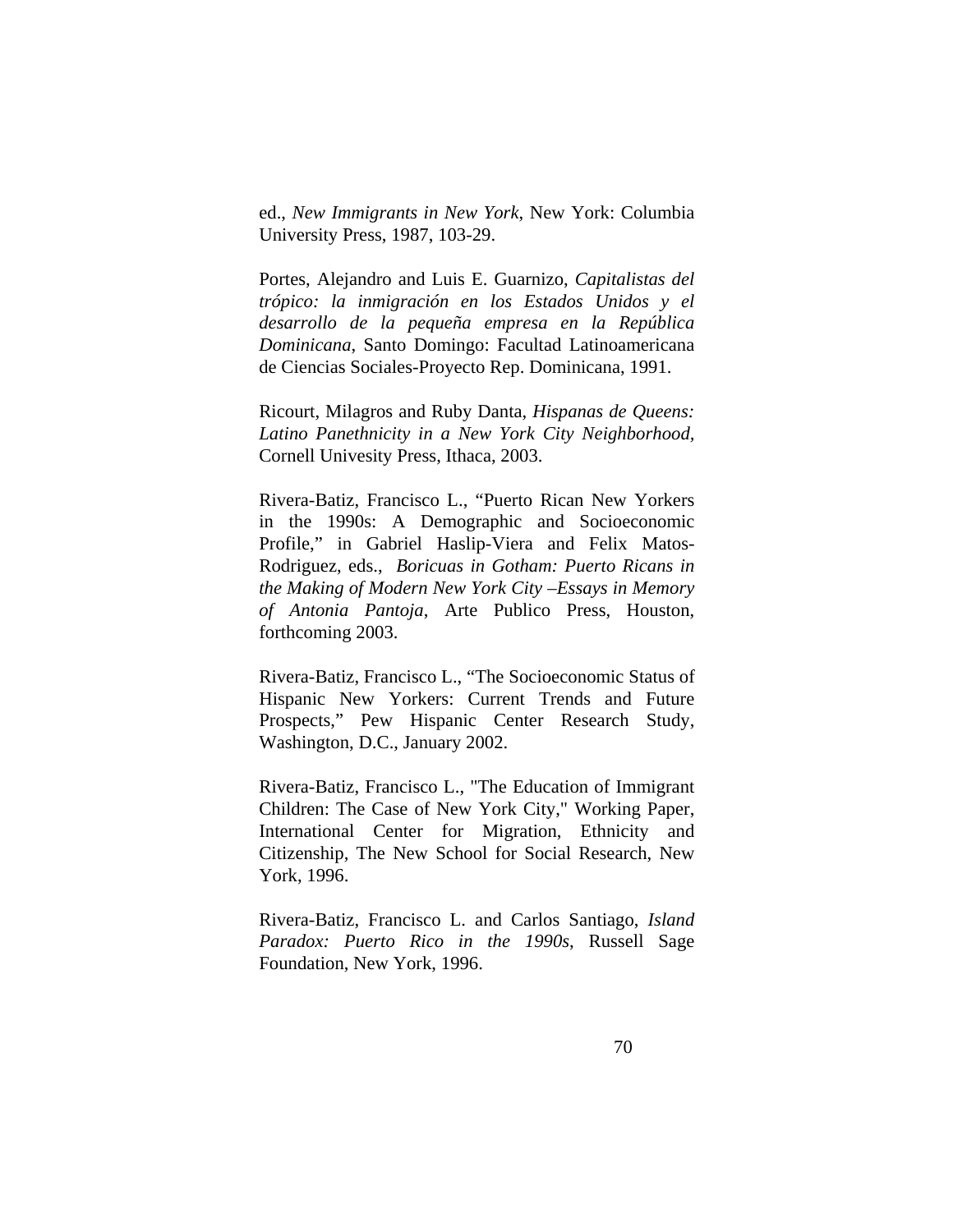Rivera-Batiz, Francisco L., "The Multicultural Population of New York City: A Socioeconomic Profile," in F. Rivera-Batiz, ed., *Reinventing Urban Education: Multiculturalism and the Social Context of Schooling*, IUME Press, Teachers College, Columbia University, New York, 1994, 23-67.

Santana, Isidoro and Magdalena Rathe, *Reforma social: Una agenda para combatir la pobreza*, Ediciones de la Fundación Siglo 21, Santo Domingo, República Dominicana, 1993.

Torres-Saillant, Silvio and Ramona Hernández, *The Dominican Americans*, Greenwood Press, Connecticut, 1998.

Sassen, Saskia, *Exporting Capital and Importing Labor: The Role of Caribbean Migration to New York City*, Occasional Papers No. 28, Center for Latin American and Caribbean Studies, New York University, New York, 1981.

Suarez-Orozco, Carola and Marcelo, *Transformations: Migration, Family Life, and Achievement Among Latino Adolescents*, Stanford University Press, Stanford, 1995.

Ugalde, Antonio, Frank Bean and Gil Cardenas, "International Migration from the Dominican Republic: Findings from a National Survey," *International Migration Review*, Vol. 13, 1979, 235-254.

Unidad de Investigaciones Económicas, *Evaluación de la Economía Dominicana Durante el 1991 y Sus Perpectivas*, Editorial Universitaria-Universidad Autónoma de Santo Domingo, Santo Domingo, República Dominicana, 1992.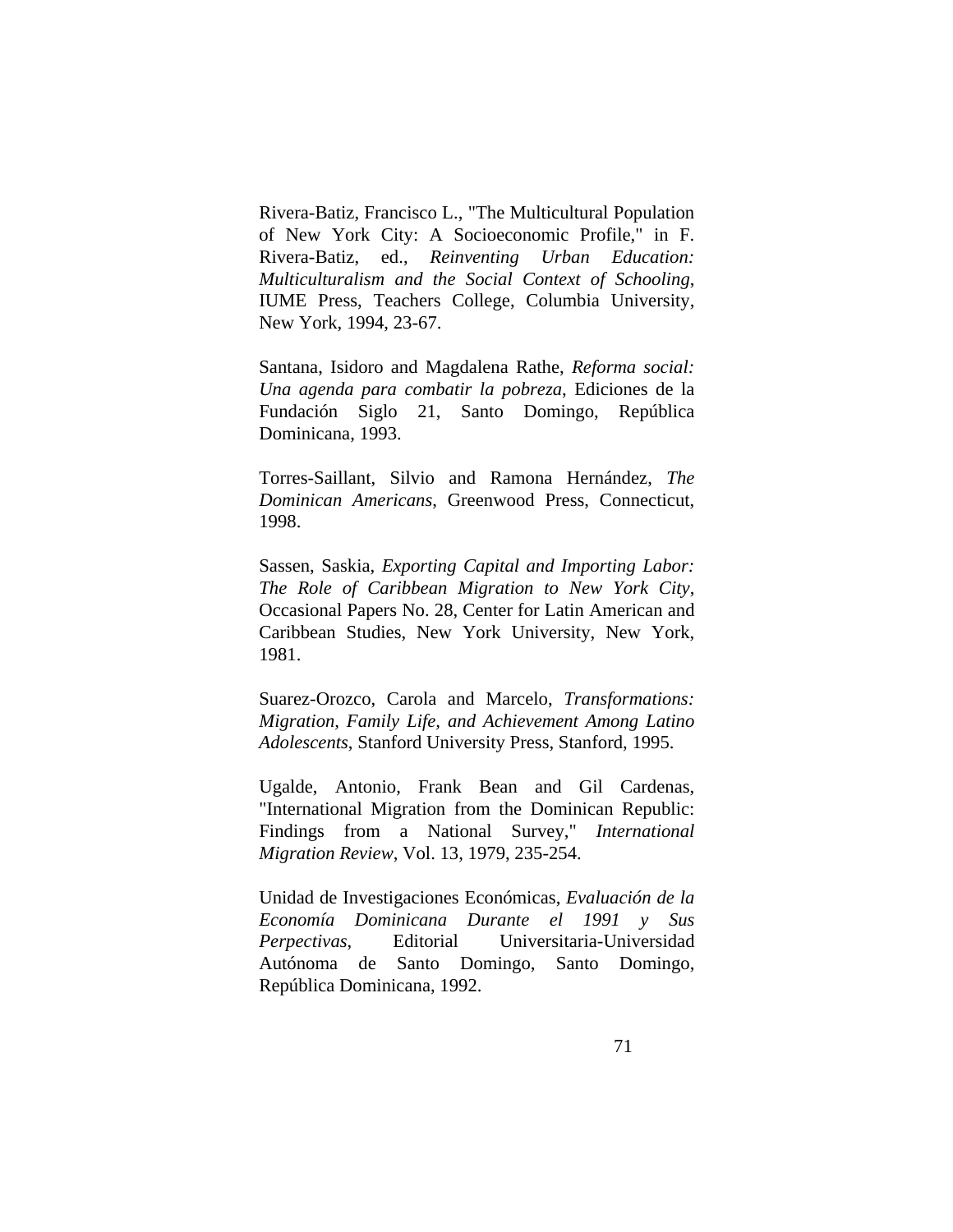United States Department of Commerce, *2000 U.S. Census of Population and Housing: Summary File 4*, U.S. Bureau of the Census, Washington, D.C., April 2003.

United States Dept. of Commerce, *2000 U.S. Census of Population and Housing*: 1% Public Use Microdata Sample, U.S. Bureau of the Census, Washington, D.C., June 2003.

United States Dept of Commerce, *2000 U.S. Census of Population and Housing*: 5% Public Use Microdata Sample, U.S. Bureau of the Census, Washington, D.C., August 2003.

United States Department of Commerce, *Demographic Analysis of the 1990 Census of Population*, U.S. Bureau of the Census, Washington, D.C., 1996.

United States Department of Commerce, *1990 U.S. Census of Population and Housing*, 5% Public Use Microdata Set, Bureau of the Census, 1994.

United States Department of Commerce, *1980 U.S. Census of Population and Housing*, 5% Public Use Microdata Set, Bureau of the Census, 1993.

United States Immigration and Naturalization Service, "Estimates of the Unauthorized Immigrant Population Residing in the United States: 1990 to 2000," Office of Policy and Planning, INS, January 2003.

U.S. Immigration and Naturalization Service, *Statistical Yearbook of the INS - 1995*, U.S. Government Printing Office, Washington, D.C., March 1997.